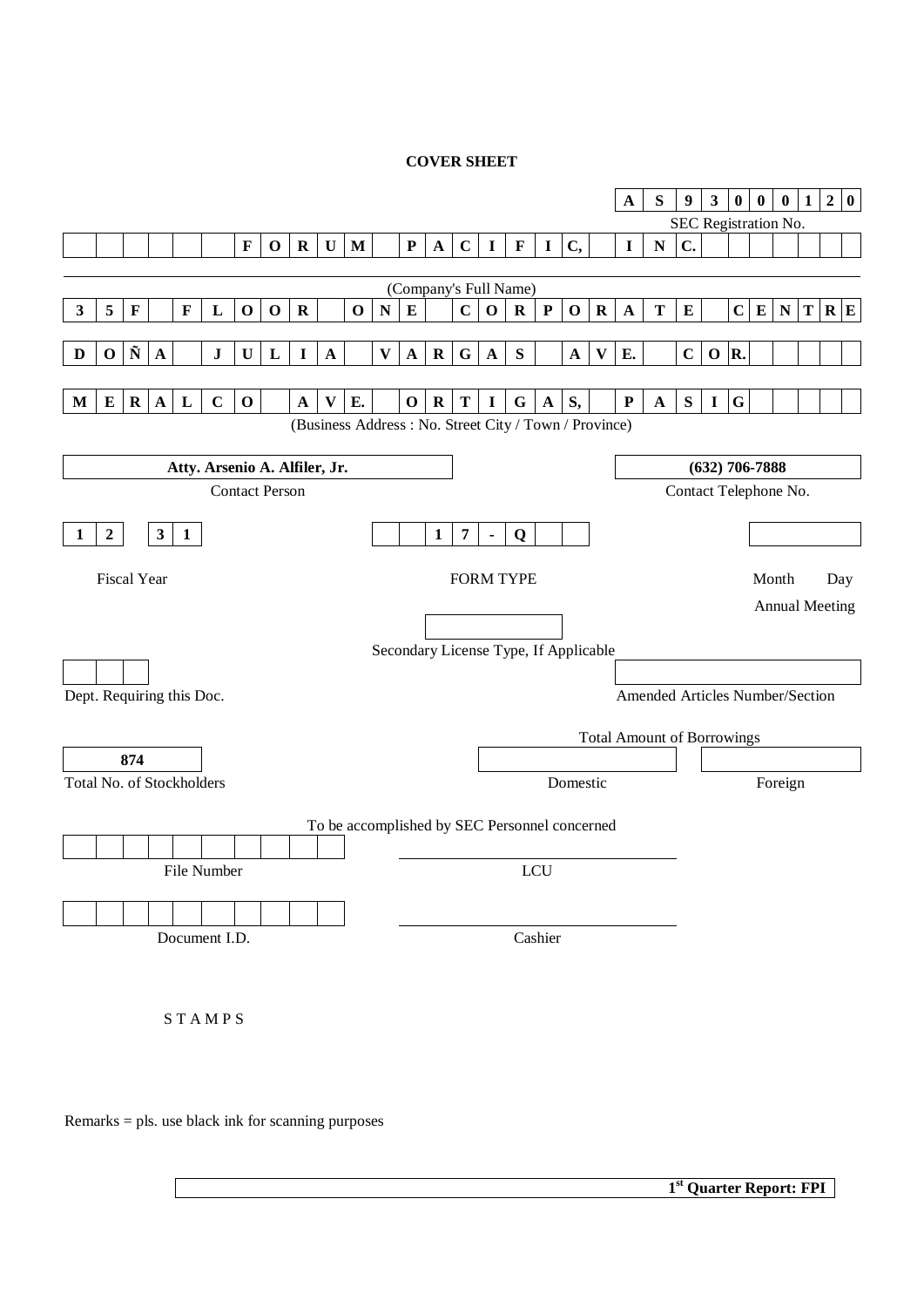# **SECURITIES AND EXCHANGE COMMISSION SEC FORM 17-Q**

# **QUARTERLY REPORT PURSUANT TO SECTION 11 OF THE SECURITIES REGULATION CODE AND SECTION 141 OF THE CORPORATION CODE OF THE PHILIPPINES**

- 1. For the Quarter Period ended **March 31, 2018**
- 2. SEC Identification Number **AS93000120**
- 3. BIR Tax Identification No. **002-155-598-000**
- 4. **FORUM PACIFIC, INC.** Exact name of registrant as specified in its charter
- 5. **Metro Manila, Philippines** (Province, country or other jurisdiction of incorporation or organization
- 6. (SEC Use only) Industry Classification Code
- 7. **35/F One Corporate Centre, Doña Julia Vargas Ave. cor. Meralco Ave., Ortigas Center, Pasig** Address of principal office
- 8. **Telephone No. 706-7888** Registrant's telephone number, including area code
- 9. **NOT APPLICABLE Former name**, former address, and former fiscal year, if changed since last report.
- 10. Securities registered pursuant to Sections 4 and 8 of the RSA:

| <b>Title of Each Class</b>                  | <b>No. of Shares of Common Stock Outstanding</b>                                                    |  |  |  |
|---------------------------------------------|-----------------------------------------------------------------------------------------------------|--|--|--|
|                                             | and Amount of Debt Outstanding                                                                      |  |  |  |
| Common Shares $ \overline{P}1.00$ par value | Issued $ \overline{P}1.838.943.246$<br>(Partially paid subscription $-\frac{1}{2}$ , 171, 486, 871) |  |  |  |
|                                             |                                                                                                     |  |  |  |

11. Are any or all of these securities listed on the Philippine Stock Exchange?

Yes  $[x]$  No.  $\lceil \; \rceil$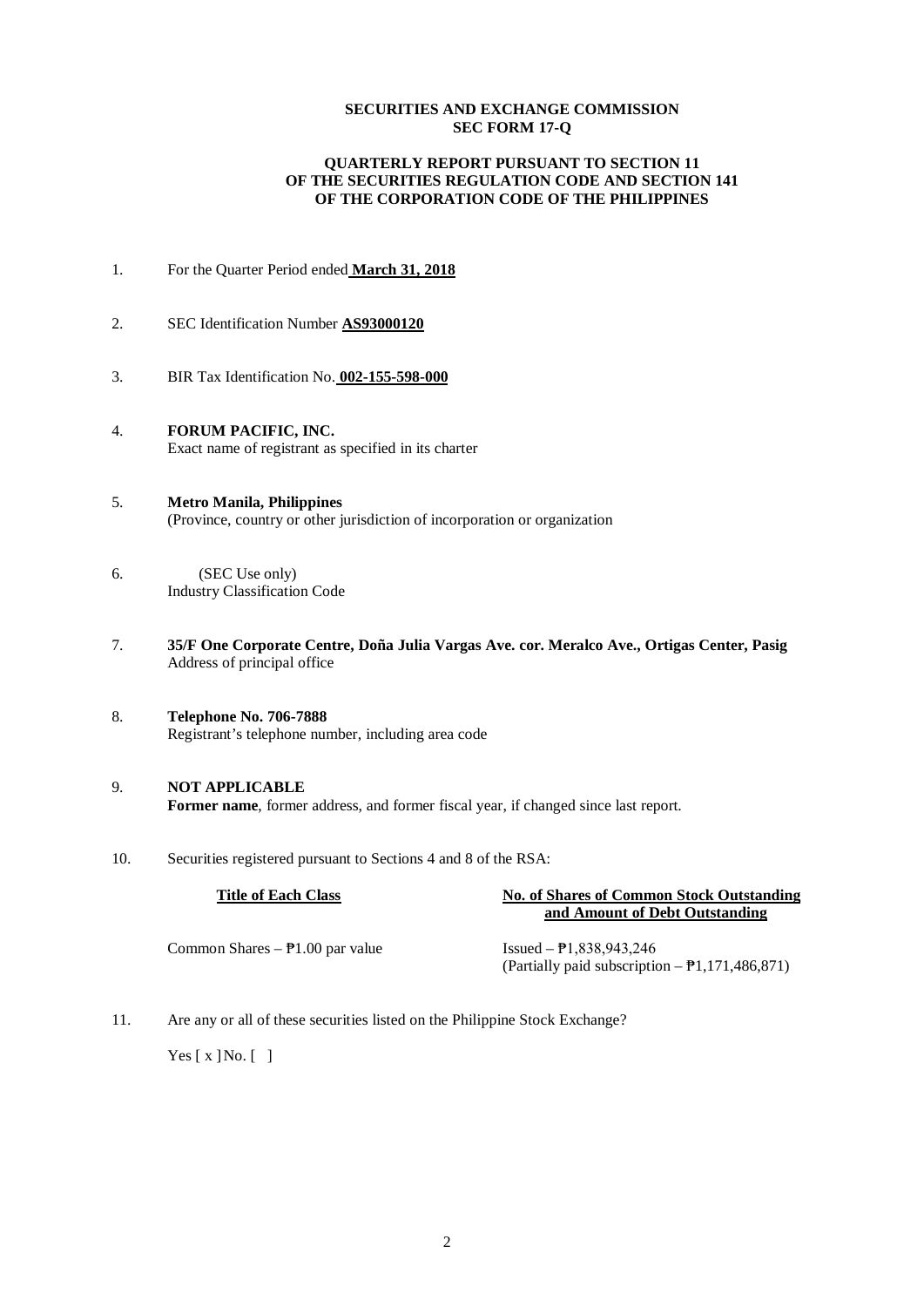- 12. Check whether the registrant:
	- (a) has filed all reports required to be filed by Section 17 of the SRC and SRC Rule 17 thereunder or Section 11 of the RSA and RSA Rule 11(a)-1 there under, and Sections 26 and 141 of The Corporation Code of the Philippines during the preceding 12 months (or for such shorter period that the registrant was required to file such reports);

Yes [ x ] No [ ]

(b) has been subject to such filing requirements for the past 90 days.

Yes [ x ] No [ ]

- 13. The aggregate market value of the voting stock held by non-affiliates: **P**1,303,929,249
- 14. Not Applicable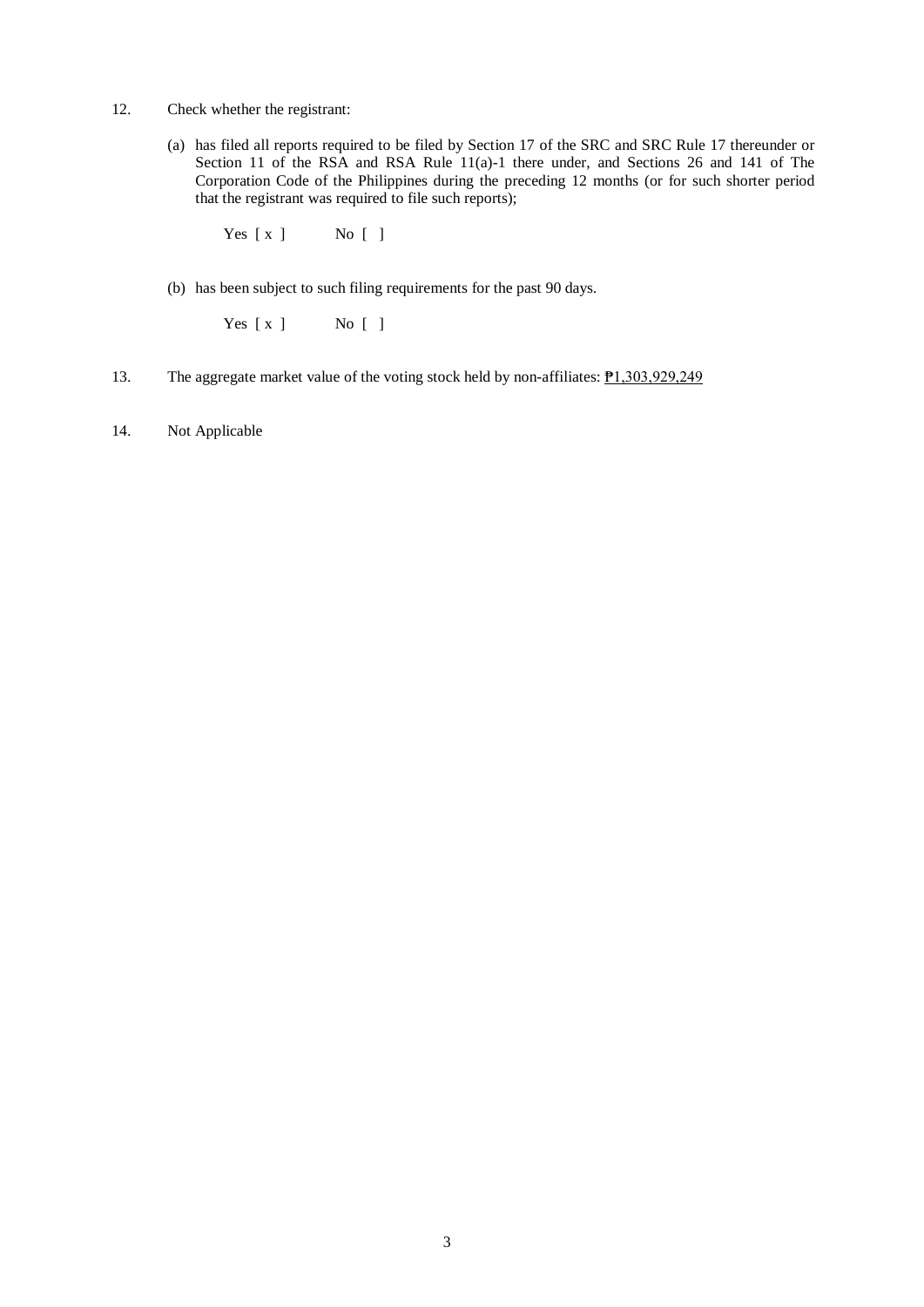# **PART I - FINANCIAL INFORMATION**

### **Item 1. Financial Statements**

See Annex A.1 to A.5 and the accompanying notes to financial statements.

### **Item 2. Management Discussion and Analysis of Financial Condition and Results of Operations**

| <b>Unaudited Income Statements</b><br>$\Box$ |                        |                      |
|----------------------------------------------|------------------------|----------------------|
|                                              | <b>January - March</b> | January – March      |
|                                              | 2018                   | 2017                 |
| Revenues                                     | ₱–                     | $P-$                 |
| Less: Costs and Expenses                     | 775,962                | 634,738              |
| Loss from Operation                          | (775, 962)             | (634, 738)           |
| Add: Other Expenses                          | (304, 255)             | (85,172)             |
| Loss before Income Tax                       | (1,080,217)            | (719, 910)           |
| Income Tax Expense                           |                        |                      |
| Net Loss for the quarter                     | (P1,080,217)           | $($ P719,910)        |
| Loss per share                               | $($ P $0.0009)$        | $(\mathbb{P}0.0006)$ |

#### Unaudited Balance Sheets

|                      | As of                 | As of          | As of             |
|----------------------|-----------------------|----------------|-------------------|
|                      | <b>March 31, 2018</b> | March 31, 2017 | December 31, 2017 |
| Assets               | P339,086,117          | P355,704,067   | P337,781,351      |
|                      |                       |                |                   |
| Liabilities          | 4,506,746             | 4,267,231      | 4,631,590         |
| Stockholders' Equity | 334,579,371           | 351,436,836    | 333,149,761       |
| Total Liabilities &  |                       |                |                   |
| Stockholders' Equity | P339,086,117          | P355,704,067   | P337,781,351      |

# **Interim quarter ended March 31, 2018 compared with quarter ended March 31, 2017**

# **RESULTS OF OPERATION**

#### *Revenues and Loss per share*

Since the Company is still exploring new business opportunities given the volatile situation of metal and oil prices in the global market, the Company has no revenues for the first quarter of 2018 and 2017.

The Company incurred losses of ₱1.1 million and ₱0.7 million for quarters ended March 31, 2018 and 2017, respectively. Loss per share for the 1st quarter of 2018 and 2017 were ₱0.0009 and ₱0.0006, respectively. In line with the plan for the next twelve months, the Board will continue to explore business opportunities to aspire for maximized potential earnings.

#### *Costs and Expenses*

Costs and expenses consisted primarily of professional fees, taxes and licenses, PSE annual maintenance fee, management fees and office rental.

Costs and expenses recorded for the 1st quarter of 2018 and 2017 were ₱775,962 and ₱634,738, respectively. Increase of ₱141,224 or 22.25% is attributed to the professional fees paid for legal counsel in relation to the Company's involvement in legal cases.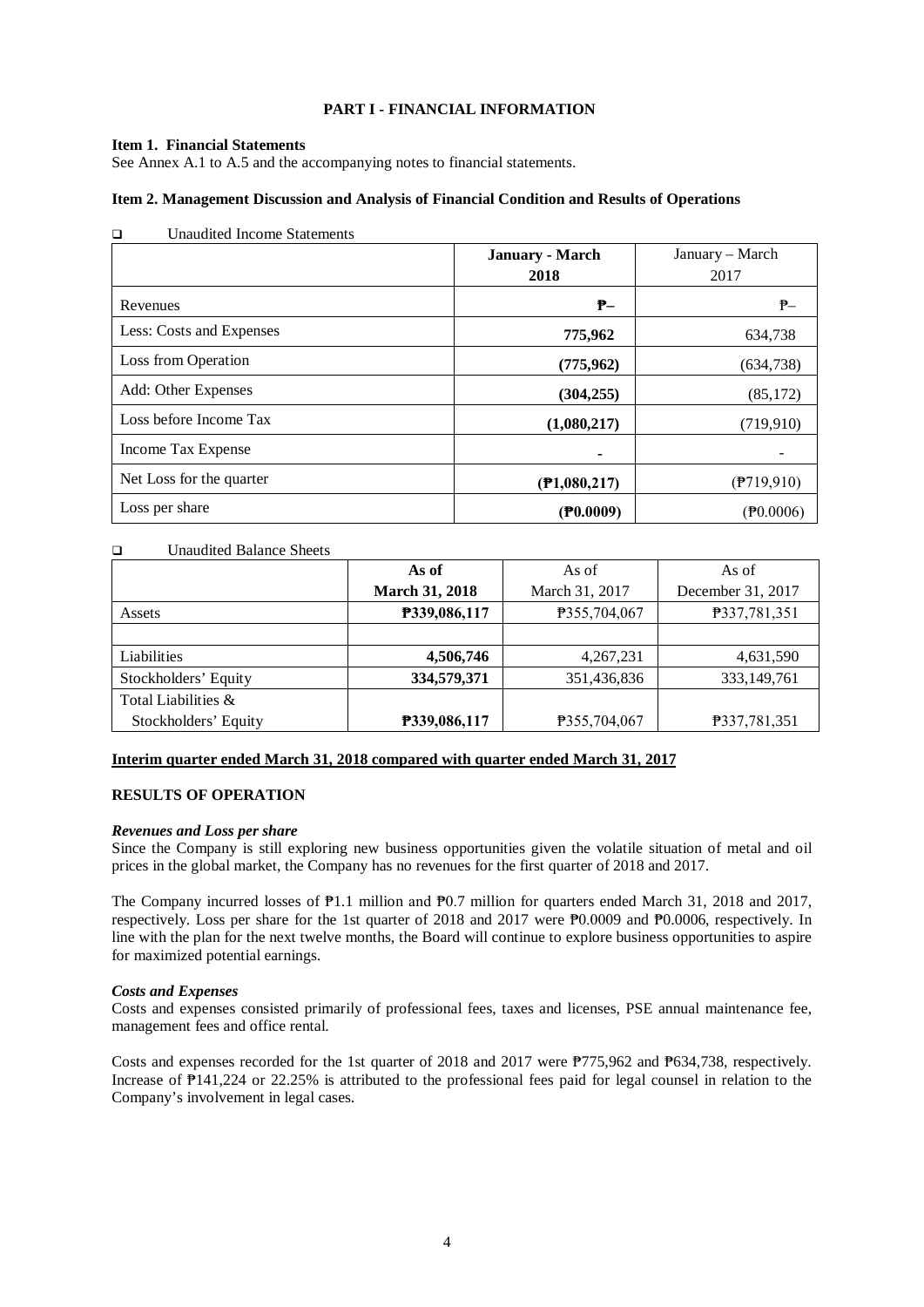# **FINANCIAL CONDITION**

# *Current Assets*

Current assets consist of cash in bank, input tax and other current assets. Cash in bank carries interest at respective bank deposit rate. On July 19, 2012, the Board of Directors approved the opening of a deposit account with Banco De Oro to facilitate the collection and disbursement processes of the Company. Input tax is stated at face value less provision for impairment, if any. Allowance for unrecoverable input tax, if any, is maintained by the Company at a level considered adequate to provide potential uncollectible portion of the claims. The Company, on a continuing basis, makes a review of the status of the claims designed to identify those that may require provision for impairment losses. Balance of cash in bank as of March 31, 2018 and 2017 were ₱331,393 and ₱195,314, respectively. The Company provided full valuation on its input tax as of March 31, 2018 amounting to  $P$ 114, 954.

# *Available-For-Sale Financial Assets*

Available-for-sale financial assets as at March 31 consist of:

|                                | 2018         | 2017                     |
|--------------------------------|--------------|--------------------------|
| <b>Unquoted shares</b>         |              |                          |
| Cost                           | P85,711,573  | P <sub>73</sub> ,211,573 |
| Impairment loss                | (20,000,000) | (9,320,935)              |
|                                | 65,711,573   | 63,890,638               |
| <b>Quoted shares</b>           |              |                          |
| Cost                           | 7,529,480    | 7,529,480                |
| Net unrealized fair value gain | 12,800,124   | 6,525,555                |
|                                | 20,329,604   | 14,055,035               |
|                                | P86,041,177  | P77,945,673              |

Investment in unquoted shares of stock represents ownership of the Company in Forum Exploration, Inc. (FEI) and Taguig Lake City Development Corporation. These investments are classified as AFS financial assets as the Company does not participate in the financial and operating policy of the investee which manifests control or significant influence. These investments are stated at cost less impairment loss since there is no quoted price in an active market.

Investment in quoted shares of stock represents ownership investment in Philippine Estates Corporation (PHES), a publicly listed Company. The fair value of these shares has been determined directly by reference to published prices in the active market

The Company's AFS financial assets as at March 31, 2018 and 2017 are not held as collateral for its financial liabilities.

# *Related Party Transaction Account*

The Company, in the normal course of business, has transactions with related parties. Such transactions are unsecured, non-interest bearing and with no definite terms of repayment period. The Company did not provide nor received any guarantee on its transaction with related parties. All outstanding balances are to be settled through cash or offsetting.

# Relationships, Transactions and Account Balances

|                         |                       | <b>Outstanding Balance</b> |                |
|-------------------------|-----------------------|----------------------------|----------------|
| <b>Related Parties</b>  | <b>Relationship</b>   | <b>March 31, 2018</b>      | March 31, 2017 |
| The Wellex Group, Inc.  | Common key management | <b>P141,039,105</b>        | P156,640,694   |
| Forum Exploration, Inc. | Common key management | 111,631,076                | 120,875,454    |
| Forum Exploration, Ltd. | Common key management | 4,329,121                  | 4,130,606      |

# *Advances to The Wellex Group, Inc. (TWGI)*

Transactions between the Company and TWGI primarily consist of non-interest bearing advances granted to finance TWGI's working capital requirements.

On December 15, 2012, TWGI issued a promissory note to the Company maturing on December 15, 2015 amounting to ₱330,495,385 without interest. On December 16, 2015, the promissory note was renewed for another three (3) years maturing on December 16, 2018. To settle the outstanding advances, the Company entered into the following contracts with TWGI, which in return, amounts incurred will be applied to the outstanding advances.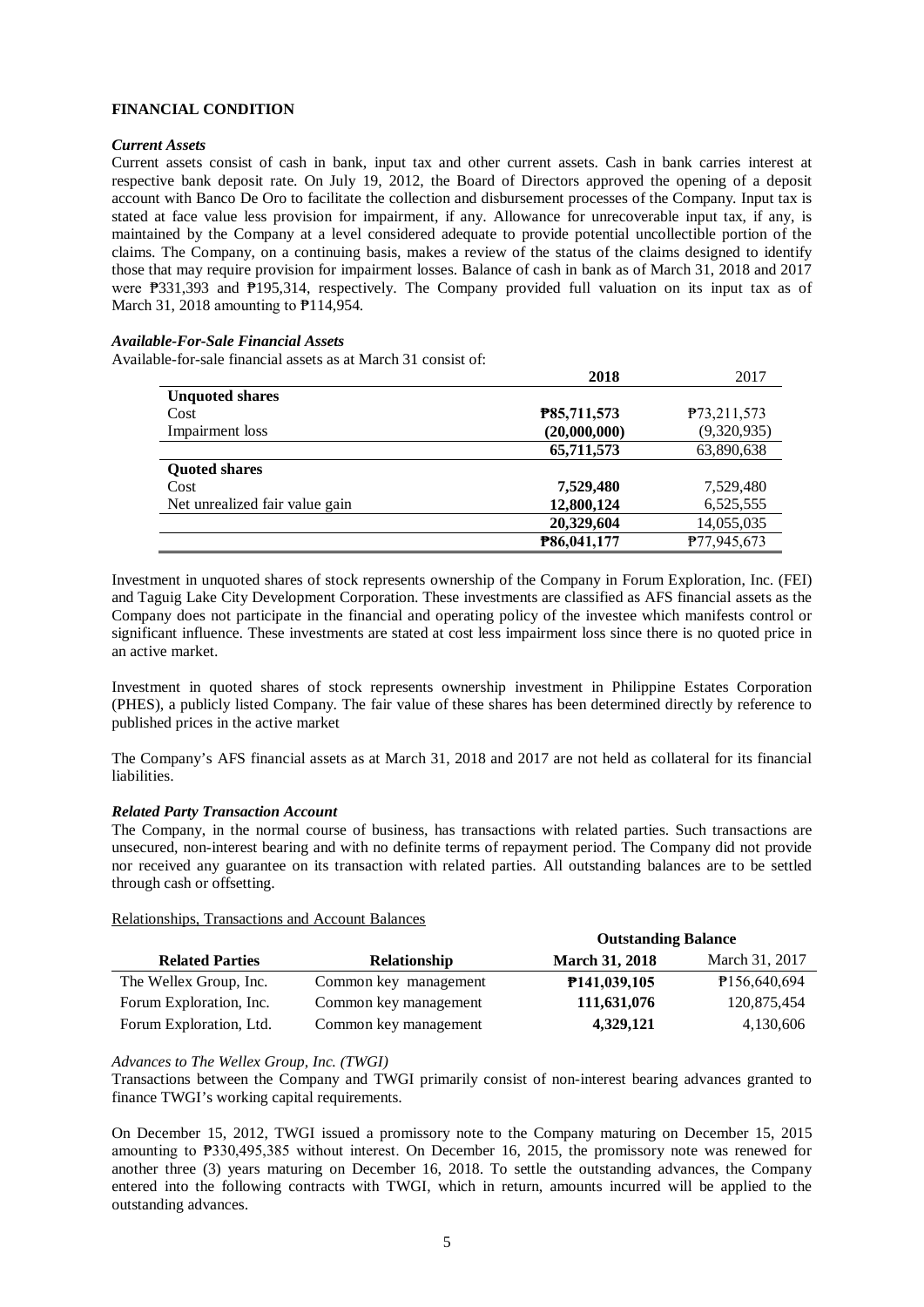The Company subleases an office space from TWGI starting on May 2014. The lease is for a period of two (2) years but renewable thereafter upon mutual agreement of both parties. The lease contract was renewed on May 2016 for another two (2) years. Total rental and utilities expense charged to operations amounted to ₱55,500 for both periods ended March 31, 2018 and 2017.

On April 2012, the Company has entered into a consultancy agreement with TWGI, whereby the latter will provide corporate planning and financial services on its various corporate functions and undertakings. Total management fee charged to operations amounted to  $P120,000$  for both periods ended March 31, 2018 and 2017. The contract was also renewed for another two (2) years when the contract expired last May 2016.

Total collections of advances from TWGI amounted to ₱1,408,101 and ₱971,080 for the 1st quarter of 2018 and 2017, respectively.

The carrying amount of advances to TWGI as at March 31 as follows:

|                               | 2018                | 2017                     |
|-------------------------------|---------------------|--------------------------|
| Advances                      | <b>P303,292,815</b> | <b>P318.894.404</b>      |
| Allowance for impairment loss | (162.253.710)       | (162, 253, 710)          |
| Net carrying amount           | <b>P141,039,105</b> | P <sub>156,640,694</sub> |

The Company originally provides allowance for impairment amounting to ₱162,253,710 as at March 31, 2018 and 2017 on advances to TWGI prior to agreements entered to settle the outstanding advances. Allowance for impairment will be reversed once the unimpaired portion of advances is substantially collected and upon assessment by the management on the continuity of the existing agreements.

#### *Advances to Forum Exploration Inc. (FEI)*

Advances to FEI pertain to the carrying value of exploration net assets transferred by the Company. No transaction in the account balance was recognized for the quarters ended March 31, 2018 and 2017.

FEI is a legal and beneficial owner of 100% interest in Service Contract (SC 40), an upstream oil and gas contract area in the Philippines, entered into with the Philippine Government through the Department of Energy (DOE). Annual gas production from field on SC 40 totaled 41.09 million standard cubic feet (MMSCF) and 78.66 MMSCF since the start of production in 2012.

FEI has also implemented Work Program and Budget as approved by DOE on November 17, 2014 which includes, among others, a commitment to perform land gravity survey over the Dalingding Structure starting March 2015. Since 2014, FEI has performing geological and geophysical study aimed to identify and prioritize highly prospective areas for future exploration.

The Company has outstanding advances to FEI pertaining to the value of exploration assets transferred by the Company as follows:

|                               | 2018                | 2017                        |
|-------------------------------|---------------------|-----------------------------|
| Advances                      | <b>P171,631,076</b> | P171,631,076                |
| Allowance for impairment loss | (60,000,000)        | (50,755,622)                |
| Net carrying amount           | <b>P111,631,076</b> | P <sub>120</sub> , 875, 454 |

The Company is positive on FEI's success on its exploration and future development work in providing the viability of its oil properties to produce oil in commercial quantities.

#### *Advances from Forum (FEI), Ltd.*

The Company received cash advances from Forum (FEI), Ltd. The advances have no definite terms of payment. Outstanding balance as at March 31, 2018 and 2017 amounted to ₱4,329,121 and ₱4,130,606 respectively.

#### *Remuneration to key management personnel*

With the Company's tight cash position, management decided to suspend any form of compensation given to key management personnel for the periods ended March 31, 2018 and 2017. The administrative function of the Company is performed by its related party, TWGI.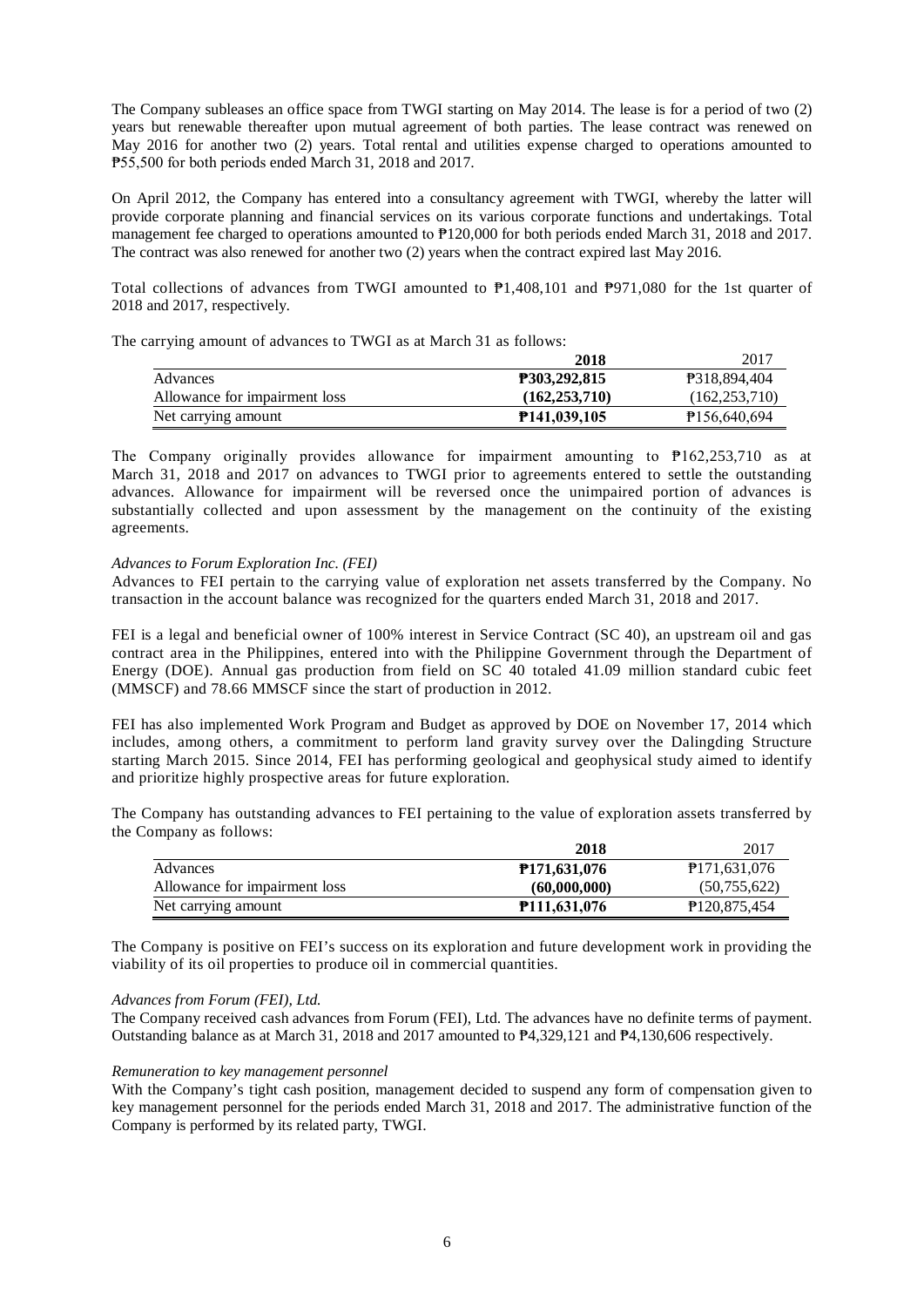# *Current liabilities*

This is primarily consists of accounts payable and other current liabilities. Outstanding balance as at March 31, 2018 and 2017 amounted to  $\frac{p_{17}}{625}$  and  $\frac{p_{136,625}}{625}$ , respectively. This includes payable for retainer fees of legal counsel of the Company, accrued expenses and withholding taxes payable.

# **The Top five (5) Key Performance Indicators are:**

- 1. Advances to Related Parties currently, TWGI is funding all operational expenses of the Company.
- 2. Current Ratios current assets against the current liabilities of the Company. It measures the Company's ability to pay short-term obligations. Current ratio for the 1st quarter of 2018 and 2017 are 211% and 177%, respectively.
- 3. Cash Ratio the most conservative liquidity ratio. It excludes all current assets except the most liquid cash and cash equivalents. It measures the amount of cash and cash equivalents there are in the current assets to cover current liabilities. The cash ratio of the Company for the 1st quarter of 2018 and 2017 are 187% and 143%, respectively.
- 4. Debt ratio it is one of the financial leverage ratios which measure the extent to which the firm is using long term debt. Formula is total debt divided by total assets. Debt ratio for the 1st quarter of 2018 and 2017 are 1.33% and 1.20%, respectively.
- 5. Debt-to-equity ratio The formula is total debt divided by total equity. It indicates what proportion of equity and debt that the Company is using to finance its assets. The debt to equity ratio for the 1st quarter of 2018 and 2017 are 1.35% and 1.21%, respectively.

# **(i) Summary of Material Trends, Events and Uncertainties**

# *Forum Pacific, Inc.*

The shares of FPI are listed and traded in Philippine Stock Exchange (PSE). The company was registered to engage in investing, purchasing and acquiring assets of any kind and description with the secondary purpose of engaging in the exploration, development and production of petroleum and related products, as well as other mineral and chemical substances. It is presently a holding company and owning shares of stocks of an exploration company.

On July 13, 2005, the PSE suspended the trading of its shares for failure to comply with certain reporting requirements. Also on July 25, 2006, the Securities and Exchange Commission suspended the registration of the Company's securities for period of 60 days for non-filing/late filing of financial reports for 2004 and 2005.

On January 24, 2008, SEC resolved to deny the Company's request that it be allowed to pay a monetary fine in lieu of revocation of the registration of its securities. On March 27, 2008, SEC revoked the Company's registration of securities and permit to sell due to late filing of its annual financial report and other reportorial requirements. On May 5, 2008, the Company filed a petition to lift SEC's order of revocation of the registration of its securities and the permit to sell securities citing its compliance with SEC's directives to pay the assessed penalties in addition to said revocation and the fact that it has no pending case for violation of the provisions of the Securities Regulations Code and its Implementing Rules and Regulations.

On July 31, 2008, the SEC resolved to lift and set aside the revocation of the registration of the Company's securities and the permit to sell its securities.

In 2009, the Company again received an order of revocation of the registration and permits to sell the Company's securities due to late filing of the Company's 2008 audited financial statements.

On August 31, 2010, the Company received an order of revocation of the registration and the permit to sell the Company's securities due to late filing of the Company's 2009 annual reports. On September 8, 2010, the Company requested for an extension of time until September 30, 2010 for the filing of the Company's 2009 audited financial statements which was granted by SEC in a letter dated September 13, 2010. On October 5, 2010, the Company again requested the SEC an additional thirty (30) working days within which to comply with the letter from the SEC dated August 31, 2010. However, on October 7, 2010, the Company's request was denied and the SEC provided a non-extendible period of three (3) days from receipt of the letter within which to submit the 2009 annual reports.

Subsequently on February 14, 2011, the Company paid fines and penalties in the amount of ₱2.77 million in lieu of the Company's revocation of Registration of securities and Permit to sell securities.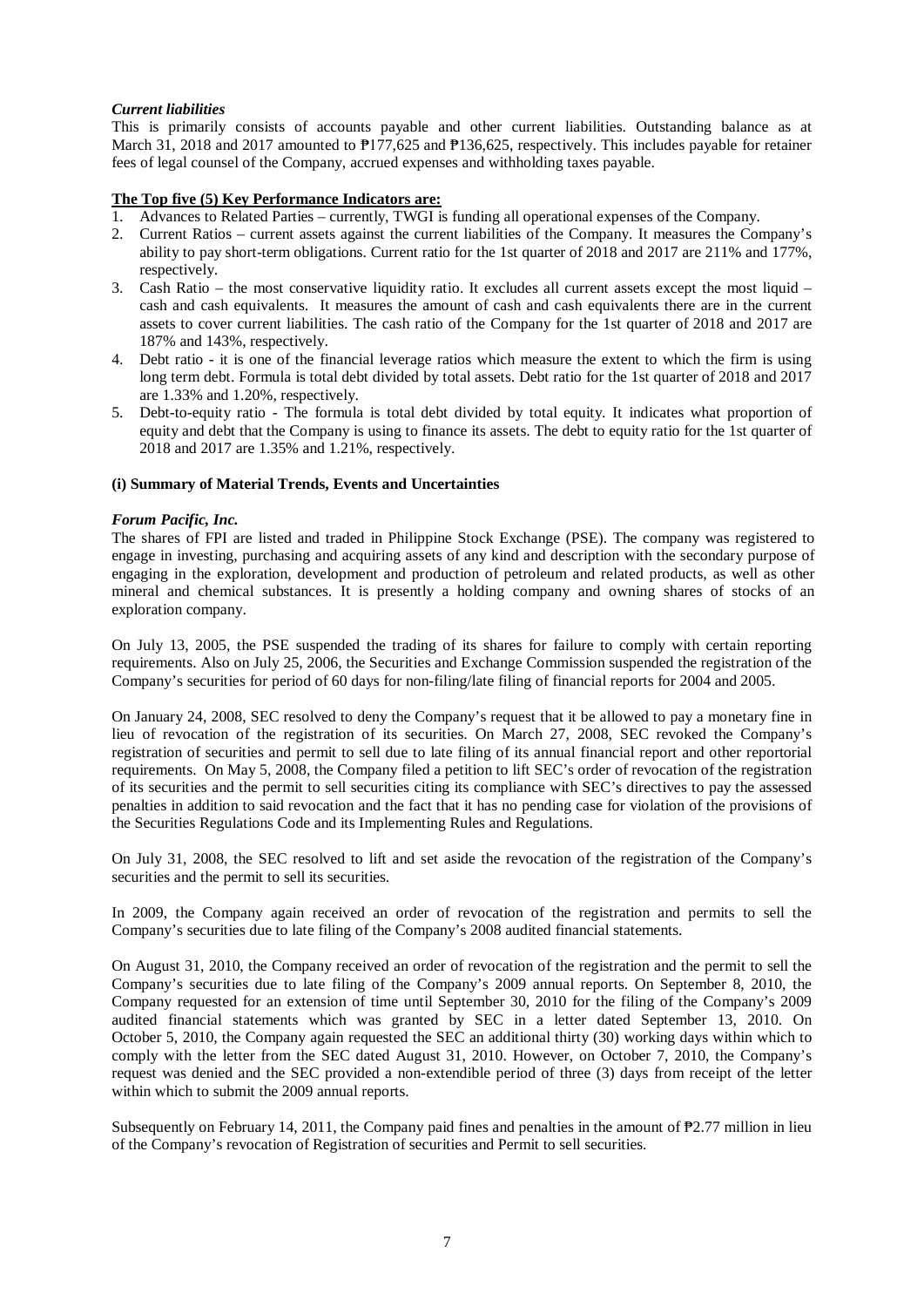On May 13, 2011, the Company again paid SEC in the amount of ₱760,500 as payment for its outstanding fines and penalties. On May 17, 2011, PSE lifted the Company's revocation of Registration of Securities and Permit to sell securities.

#### *Business Plans*

To address the foregoing matters that may raise doubt on the Company's ability to continue as a going concern, the shareholders of the Company have committed in principle to provide full financial support to the Company to sustain its operations, meet the working capital requirements and settle obligations as they fall due.

The management is currently evaluating potential buyers who recently expressed interest to buy out the Company's remaining capital stock investment in Forum Exploration, Inc. (FEI), a subsidiary of Pangilinan-led Forum Energy Plc and the project operator for Libertad Gas Field or Service Contract (SC40). The management is currently on talks with three (3) different companies for the negotiation of the possible sale.

On the other hand, the Company is considering investing into industry of potential renewable energy sources like solar power, biofuels, hydro, wind and geothermal energy. The management is currently conducting research and feasibility study on this project.

With the Company's experience in the participation on Department of Energy's (DOE) 4th Philippine Energy Contracting Round (PECR 4) last April 2012, evaluation of which focuses on the Company's financial and technical qualifications, the Company will prioritize the improvement of its financial position and exploring new business opportunities in order to maintain strong and healthy cash flows, and at the same time, aspiring for maximized potential earnings.

For the next twelve months, the Company will do the following:

#### *Plan of Operation*

Aside from the investment made during 2017 in Taguig Lake City Development Corporation – a newly formed corporation engaged in the real estate industry, the Company will further outline business target projects, welcome other business opportunities from different industries apart from oil and gas and mineral exploration; and improve its financial position. As mentioned above, the management is currently discussing on how they will proceed with its remaining capital stock investment in Forum exploration, Inc.: on whether to sell or enter into partnership with potential buyers.

#### *Capital Generation and Satisfaction*

The Company will evaluate outstanding receivables and advances to affiliates and design collection program to improve the Company's financial status. The Board will also evaluate calling for the remaining stock subscription as source of fund for the future projects. The Company has net advances to affiliate of  $P253M$ , subscription receivable of  $\overline{P600M}$  and unsubscribed stocks of  $\overline{P1.6B}$  as of March 31, 2018. The Officers and major stockholders of the Company have committed to provide full financial support to the Company once its projects will materialize and a definite project is in place. The Company estimates that it will satisfy its capital funding within two (2) years from the finalization of business project plan.

#### *Project Research and Development*

The Company is affiliated with group of mining companies. Research for areas and land mine with potential mineral deposits is being outsourced from the affiliate's group of researchers composed of geologists and mining engineers. As of this report, the management has yet to identify areas and plan of exploration to be presented to the Board for approval and resolution. With the current situation of the mining sector in the country, whereas Department of Environment and Natural Resources (DENR) is carefully evaluating mining activities, the Company will observe due diligence on its planned exploration once the Board approves pursuing investment in mining activities again.

#### *Manpower and Capital Expenditures*

The Company is contemplating to purchase equipment needed should the exploration results of the mine sites prove to be favorable. Additional equipment will also be acquired to enhance its operations. Other equipment needed will be provided also by its exploration partner, Forum Exploration, Inc. (FEI).

The Company's management believes that such financial support and management plan are sufficient to provide the Company the ability to continue as a going concern. Accordingly, the financial statements have been prepared on a going concern basis.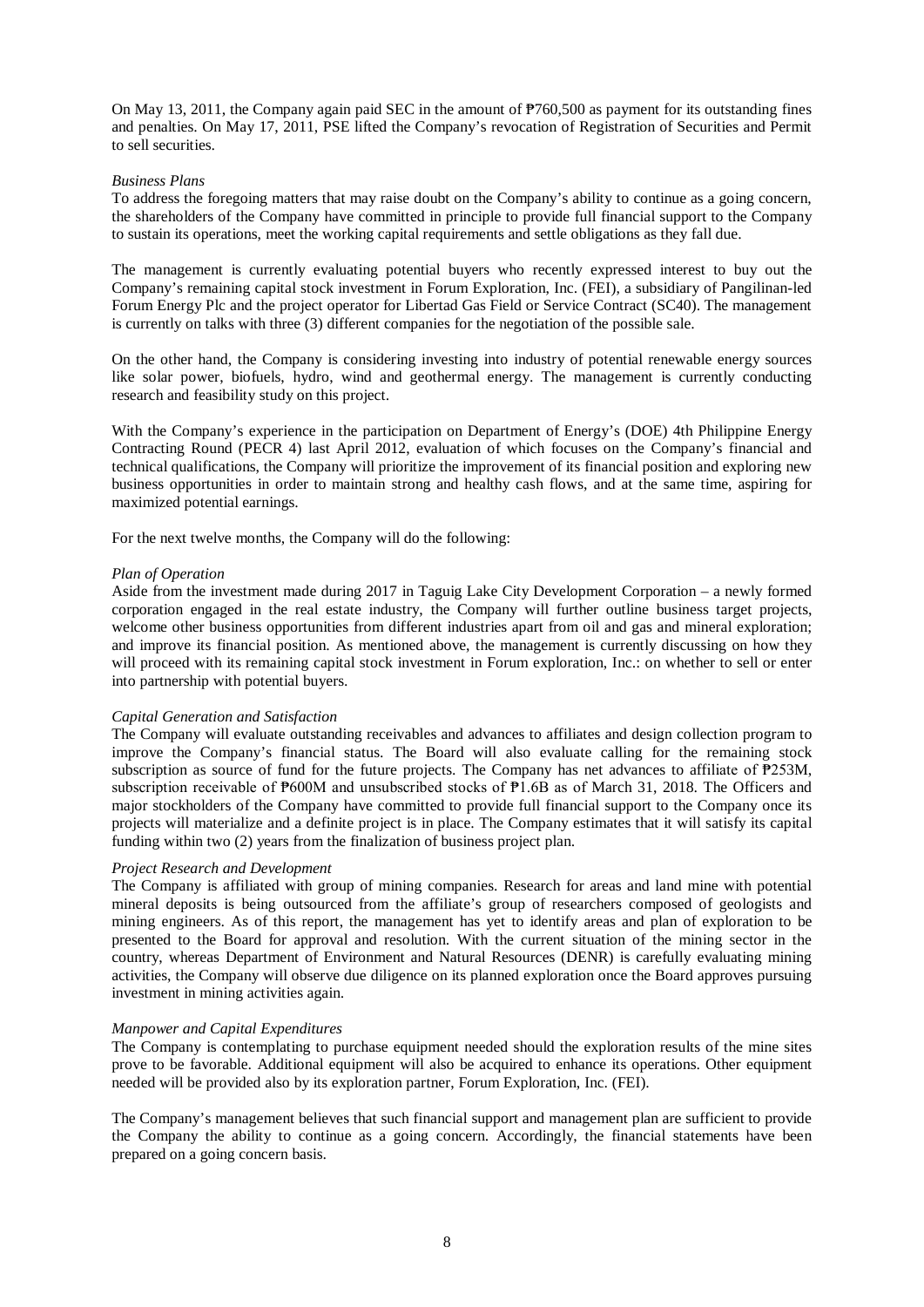# *Writing-Off of Investments*

### Express Savings Bank, Inc. (ESBI)

ESBI was 56% owned by the Company as of December 31, 2007. During 2007, the Company did not avail of its pre-emptive right to subscribe for additional shares in ESBI's increase in capitalization. This diluted the Company's interest in ESBI. In 2008, the Company eventually ceased to have control in ESBI.

On June 3, 2009, the Company executed a deed of absolute sale for its 127,415 shares in ESBI for ₱179.63 per share or equivalent to ₱22,887,556. The carrying amount of 289,806 shares in ESBI as of December 31, 2008 amounted to ₱122,592,758 or ₱423.02 per share. The difference between selling price and cost per share multiply by the number of ESBI shares as of December 31, 2008 was recognized as impairment loss in 2008.

The investment had been recorded for ₱22,887,556 in the 2008 audited financial statements but the said amount represent only 127,415 shares out of 289,806 shares or 44%. An impairment loss of ₱99,705,202 was recorded which resulted to understatement of available-for-sale financial assets and overstatement of impairment loss in 2008 amounting to ₱29,170,296.

The fair value of ESBI investment as of December31, 2009 was based on the actual partial sale that occurred on July 13, 2010 in which 46,602 shares were sold for ₱4,660,200 at ₱100 per share.

On August 12, 2010, the Company executed a deed of absolute sale for its 115,789 shares in ESBI at ₱100 per share or equivalent to ₱11,578,900 which is equal to the carrying value as of December 31, 2009 of ₱11,578,900. The Company reclassified the corresponding unrealized fair value loss amounting to ₱9,220,278 from unrealized fair value loss on available-for-sale financial assets in equity to the statement of comprehensive income.

On July 8, 2011, the Monetary Board (MB) of the Bangko Sentral ng Pilipinas placed Express Savings Bank, Inc. under receivership of the Philippine Deposit Insurance Corporation (PDIC) by virtue of MB resolution No. 987.B. As receiver, PDIC took over the bank on July 8, 2011. The remaining book value of investment in Express Savings Bank amounting to ₱4,660,200 was recognized as impairment loss for the year 2011.

#### Forum Coal Cebu Holdings, Inc. (FCCHI)

The Company owns 60% of the stockholdings of FCCHI, a domestic corporation registered with the SEC on February 3, 2006. Its primary purpose is to acquire, hold and dispose of bonds, debentures, promissory notes, share of capital and the likes, without engaging as a dealer or broker of securities. Its registered office is located at  $14^{\text{th}}$  Flr. Pearlbank Center, 146 Valero St., Salcedo Village, Makati City.

On November 30, 2009, FCCHI was formally dissolved pursuant to a resolution duly adopted by the FCCHI's Board of Directors and stockholders representing at least two-thirds (2/3) of the outstanding capital stock dated October 9, 2009. Such dissolution was subsequently approved by the SEC on July 6, 2012.

In a special meeting held last November 21, 2011, the Company has decided to provide full valuation allowance on its investment in subsidiary. Consequently, the Company recognized impairment loss of ₱3,888,000 in 2011.

On July 19, 2012, the Board of Directors approved the write-off of the investments in subsidiary. As per Corporation Code of the Philippines, upon approval by the SEC of the amended Articles of Incorporation to shorten the corporate term, the corporation shall be deemed dissolved without any further proceedings. Hence, starting 2012, the Company did not present consolidated financial statements.

# **(ii) Events that will Trigger Direct of Contingent Financial Obligation**

Since the Forum Pacific, Inc. are still looking a strategic partner to enhance the development of the Company specially in exploration business, the Company are have no events that will trigger direct or contingent financial obligation that is material to Forum Pacific, Inc. including any default or acceleration of an obligation.

# **(iii) Material Off-Balance Sheet Transactions, Arrangements, Obligations**

There are no material off-balance sheet transactions, arrangements, obligations (including contingent obligations), and other relationships of Forum Pacific, Inc. with unconsolidated entities or other persons created during the reporting period.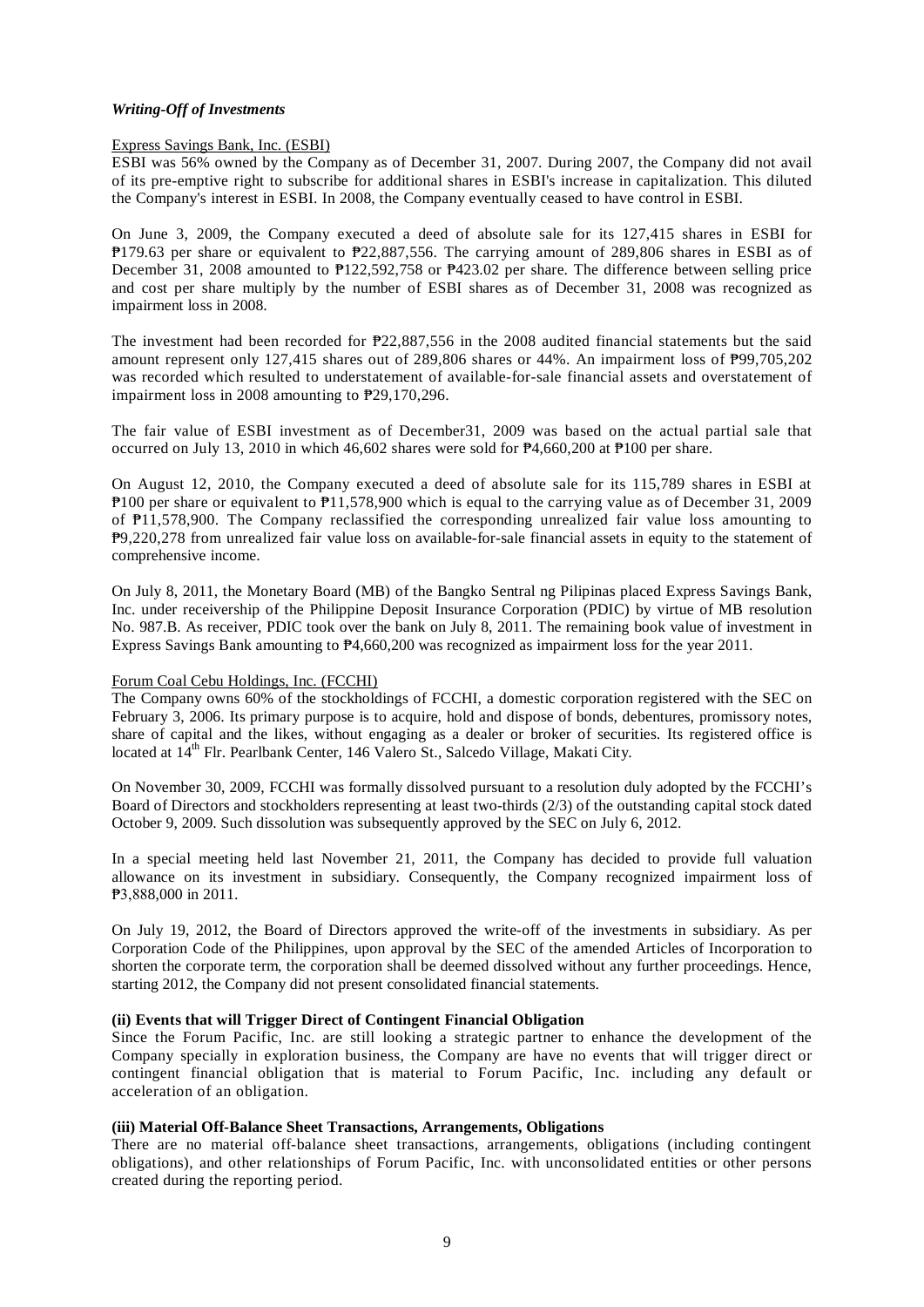# **(iv) Any Known Trends, Events of Uncertainties (Material Impact on Liquidity)**

The Company is mainly exposed to liquidity risk through its maturing liabilities. The Company has a policy of regularly monitoring its cash position to ensure that maturing liabilities will be adequately met. Liquidity refers to the risk that the Company will not be able to meet its financial obligations as they fall due.

The Company manages liquidity risk by maintaining adequate reserves, banking facilities and reserve borrowing facilities, by continuously monitoring forecast and actual cash flows and matching the maturity profiles of financial assets and liabilities.

| <b>March 31, 2018</b>                                                  | <b>Total</b>            | On demand | Less than<br>three months | 3-12 months   | 1-5 years               |
|------------------------------------------------------------------------|-------------------------|-----------|---------------------------|---------------|-------------------------|
| <b>Advances from</b><br>related parties<br><b>Accounts payable and</b> | P <sub>4</sub> ,329,121 | ₱–        | ₱–                        | ₱–            | P <sub>4</sub> ,329,121 |
| other liabilities                                                      | 177,625                 |           |                           | 177,625       |                         |
|                                                                        | P4,506,746              | ₱–        | ₱–                        | P177,625      | P <sub>4</sub> ,329,121 |
| March 31, 2017                                                         | Total                   | On demand | Less than<br>three months | $3-12$ months | $1-5$ years             |
| Advances from<br>related parties<br>Accounts payable and               | P <sub>4</sub> ,130,606 | $P-$      | ₱–                        | ₱–            | $P$ 4,130,606           |
| other liabilities                                                      | 136,625                 |           |                           | 136,625       |                         |
|                                                                        | P4,267,231              | ₱–        | ₱–                        | P136,625      | P <sub>4</sub> ,130,606 |

The details of the maturity analysis of the Company's liabilities are as follows:

### **(v) Significant Element of Income or Loss That Did Not Arise from Continuing Operation**

*PFRS 9, Financial Instruments*. The standard requires all recognized financial assets that are within the scope of PAS 39 Financial Instruments: Recognition and Measurement to be subsequently measured at amortized cost or at fair value. Specifically, debt investments that are held within a business model whose objective is to collect the contractual cash flows, and that have contractual cash flows that are solely for payments of principal and interest on the outstanding balance are generally measured at amortized cost at the end of subsequent reporting periods. All other debts investments and equity investments are measured at their fair values at the end of subsequent reporting periods. For financial liabilities that are designated as at fair value through profit or loss, the amount of change in the fair value of the financial liability that is attributable to changes in the credit risk of that liability is presented in other comprehensive income would create or increase an accounting mismatch in profit or loss. Changes in fair value attributable to a financial liability's credit risk are not subsequently reclassified to profit or loss. The standard is to be effective no earlier than the annual periods beginning January 1, 2018, with earlier application permitted.

The management does not anticipate significant impact on the application of PFRS 9 on the Company's financial statements as the AFS financial assets will continue to be measured at fair value with fair value changes recognize in the other comprehensive income, and advances to related parties, accounts payable and other liabilities and advances from related parties will continue to be measured at amortized cost.

#### **(vi) Material Changes on Line Items in Financial Statements**

Material changes on line items in financial statements are presented under the captions "Financial Condition" and "Results of Operation" above, and see attached Notes to Financial Statements.

# **(vii) Effect of Seasonal Changes in the Financial Condition or Results of Operations**

The financial condition or results of operations is not affected by any seasonal change.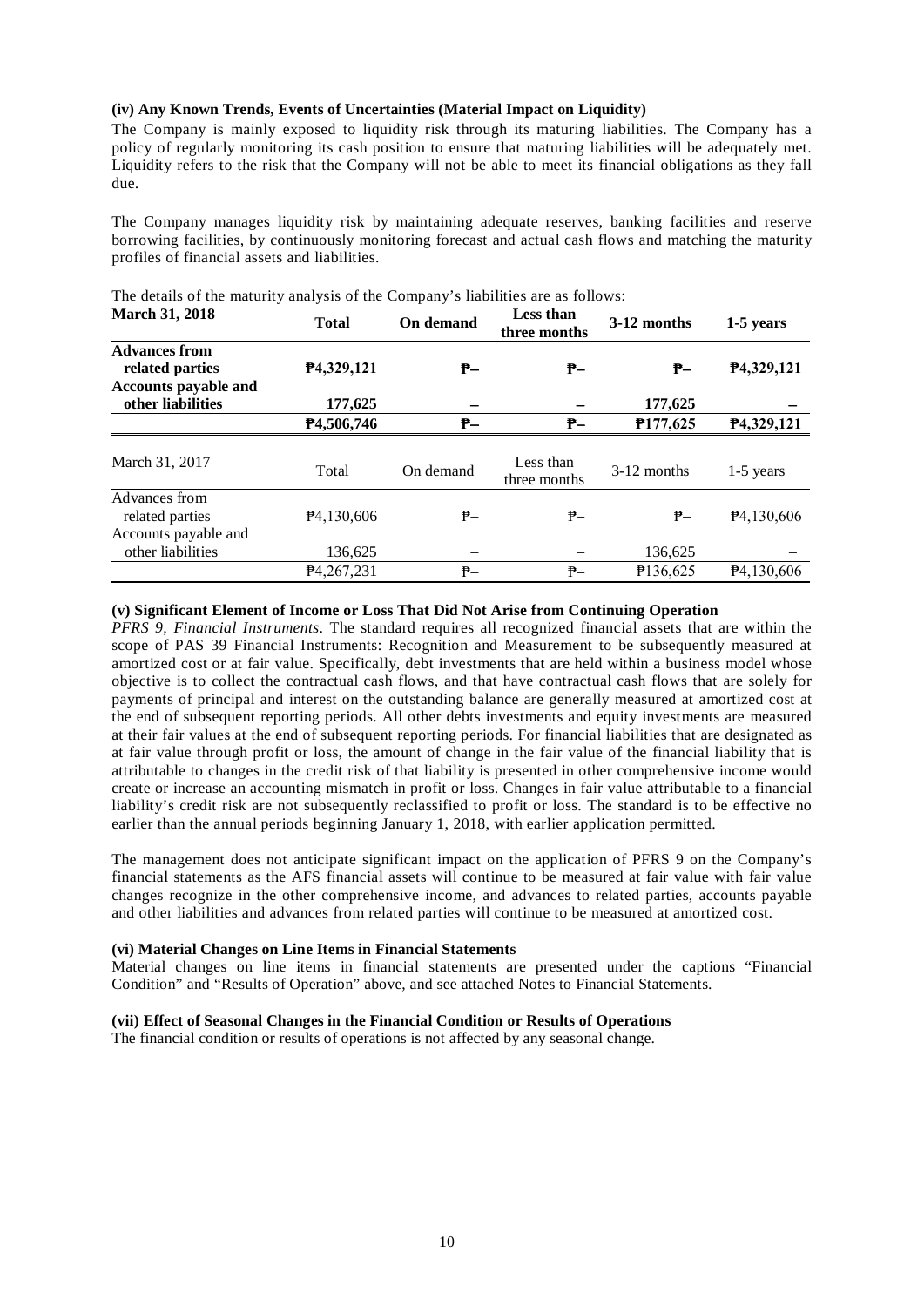# **PART II - OTHER INFORMATION**

#### **Market Information**

The principal market of Forum Pacific, Inc. common equity is the Philippine Stock Exchange, Inc. (PSE) where it was listed on December 19, 1994. The high and low sales prices by quarter for the last 3 years are as follows:

|      | "CLASS A"      |       |       |
|------|----------------|-------|-------|
|      |                | High  | Low   |
| 2018 | First Quarter  | 0.209 | 0.204 |
| 2017 | First Quarter  | 0.190 | 0.189 |
|      | Second Quarter | 0.207 | 0.205 |
|      | Third Quarter  | 0.201 | 0.200 |
|      | Fourth Quarter | 0.183 | 0.182 |
| 2016 | First Quarter  | 0.240 | 0.231 |
|      | Second Quarter | 0.235 | 0.210 |
|      | Third Quarter  | 0.208 | 0.202 |
|      | Fourth Quarter | 0.190 | 0.180 |
| 2015 | First Quarter  | 0.325 | 0.300 |
|      | Second Quarter | 0.208 | 0.208 |
|      | Third Quarter  | 0.295 | 0.250 |
|      | Fourth Quarter | 0.225 | 0.225 |
|      |                |       |       |

The high, low and close market price is  $\overline{P}0.213$ ,  $\overline{P}0.212$ , and  $\overline{P}0.212$  per share as of May 7, 2018, respectively (the latest practicable trading date). The Corporation has only one class of registered security, "Class A – Common Shares".

### **Holders**

The number of shareholders of record as of March 31, 2018 was 874. Common shares issued and subscribed as of March 31, 2018 were 1,838,943,246.

# **List of Top 20 Stockholders as of March 31, 2018**

|                | <b>NAME</b>                         | <b>CLASS A</b><br><b>NO. OF SHARES</b> | % to TOTAL |
|----------------|-------------------------------------|----------------------------------------|------------|
| 1              | INTERNATIONAL POLYMER CORPORATION   | 496,887,494                            | 26.501     |
| 2              | PCD NOMINEE CORPORATION             | 415,757,574                            | 22.174     |
| 3              | THE WELLEX GROUP, INC.              | 376,950,000                            | 20.104     |
| $\overline{4}$ | E.F. DURKEE & ASSOCIATES, INC.      | 77,838,563                             | 4.151      |
| 5              | INTRA-INVEST SEC., INC.             | 48,159,000                             | 2.568      |
| 6              | METROPOLITAN MANAGEMENT CORPORATION | 30,000,000                             | 1.600      |
| 7              | <b>JUANITO C. UY</b>                | 22,625,001                             | 1.207      |
| 8              | PCD NOMINEE CORP. (NON-FILIPINO)    | 21,450,050                             | 1.144      |
| 9              | PACRIM ENERGY N.L.                  | 21,000,000                             | 1.120      |
| 10             | SAPPHIRE SECURITIES INC.            | 19,433,500                             | 1.036      |
| 11             | BENITO ONG AND/OR ZITA Y. ONG       | 18,000,000                             | 0.960      |
| 12             | LI CHIH-HUI                         | 17,100,000                             | 0.912      |
| 13             | <b>NESTOR S. MANGIO</b>             | 12,500,000                             | 0.667      |
| 14             | A & A SECURITIES, INC.              | 11,911,320                             | 0.635      |
| 15             | <b>MARK SECURITIES CORPORATION</b>  | 10,772,800                             | 0.575      |
| 16             | GLOBALINKS SEC & STOCKS, INC. A/C # | 9,400,000                              | 0.501      |
| 17             | BELSON SECURITIES, INC.             | 9,200,000                              | 0.491      |
| 18             | WEALTH SECURITIES, INC.             | 8,240,000                              | 0.439      |
| 19             | RUBEN M. GAN                        | 7,610,000                              | 0.406      |
| 20             | DAVID GO SECURITIES CORPORATION     | 6,880,000                              | 0.367      |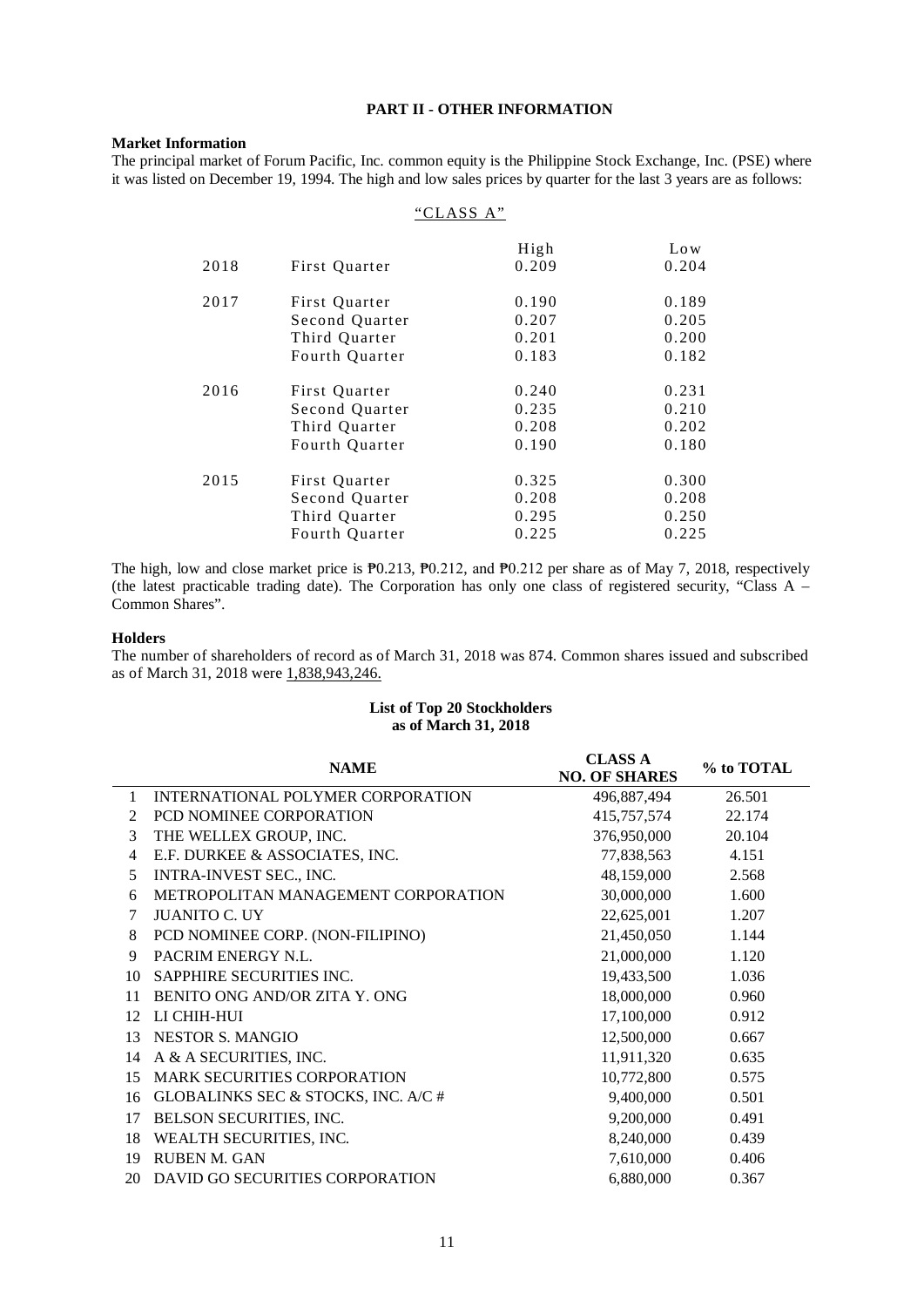#### **SIGNATURE**

After reasonable inquiry and to the best of my knowledge and belief, I certify that the information set forth in this report is true, complete and correct. This report is signed in Pasig City on **MAY 11 2018** 

Pursuant to the requirements of Section 17 of the Code and Section 141 of the Corporation Code, this report is signed on behalf of the issuer by the undersigned, thereunto duly authorized, in the City of Pasig.

| <b>Registrant:</b> | <b>ELVIRA A. TING</b>         |
|--------------------|-------------------------------|
| Title:             | <b>President</b>              |
| Signature:         |                               |
|                    |                               |
| <b>Registrant:</b> | ATTY. ARSENIO A. ALFILER, JR. |
| Title:             | <b>Corporate Secretary</b>    |
| Signature:         | morris 9. amiles, h           |
|                    |                               |
| <b>Registrant:</b> | <b>KENNETH T./GATCHALIAN</b>  |
| Title:             | Treasurer                     |
|                    |                               |
| Signature:         |                               |
|                    |                               |
|                    |                               |
| <b>Dated</b>       |                               |
|                    |                               |

MAY<sub>dy</sub> d SUBSCRIBED AND SWORN to before me this MANDAL ITVONCAffiant (s) exhibiting to me his/their Tax Identification No. as follows:

# **AFFIANTS**

- 1. Elvira A. Ting
- 2. Atty. Arsenio A. Alfiler, Jr.
- 3. Kenneth T. Gatchalian

| Doc. No.: |           |  |
|-----------|-----------|--|
| Page No.: |           |  |
| Book No.: | $\lambda$ |  |
| Series of | 20/       |  |

#### **Tax Identification No.**

in

117-922-153-000 108-160-743-000 167-406-526-000

ATTY. JAMESK. ABUGAN NOTARY PUBLIC Until Dec. 31, 2018 IBP No. 021498/1-5-2018 **Rizal Chapter** Roll No. 26890 MCLE No. V-0004484-10/31/2014 PTR #3369955-01/05/2018 Mandaluyong City TIN #116-239-956 Tel. 631-40-90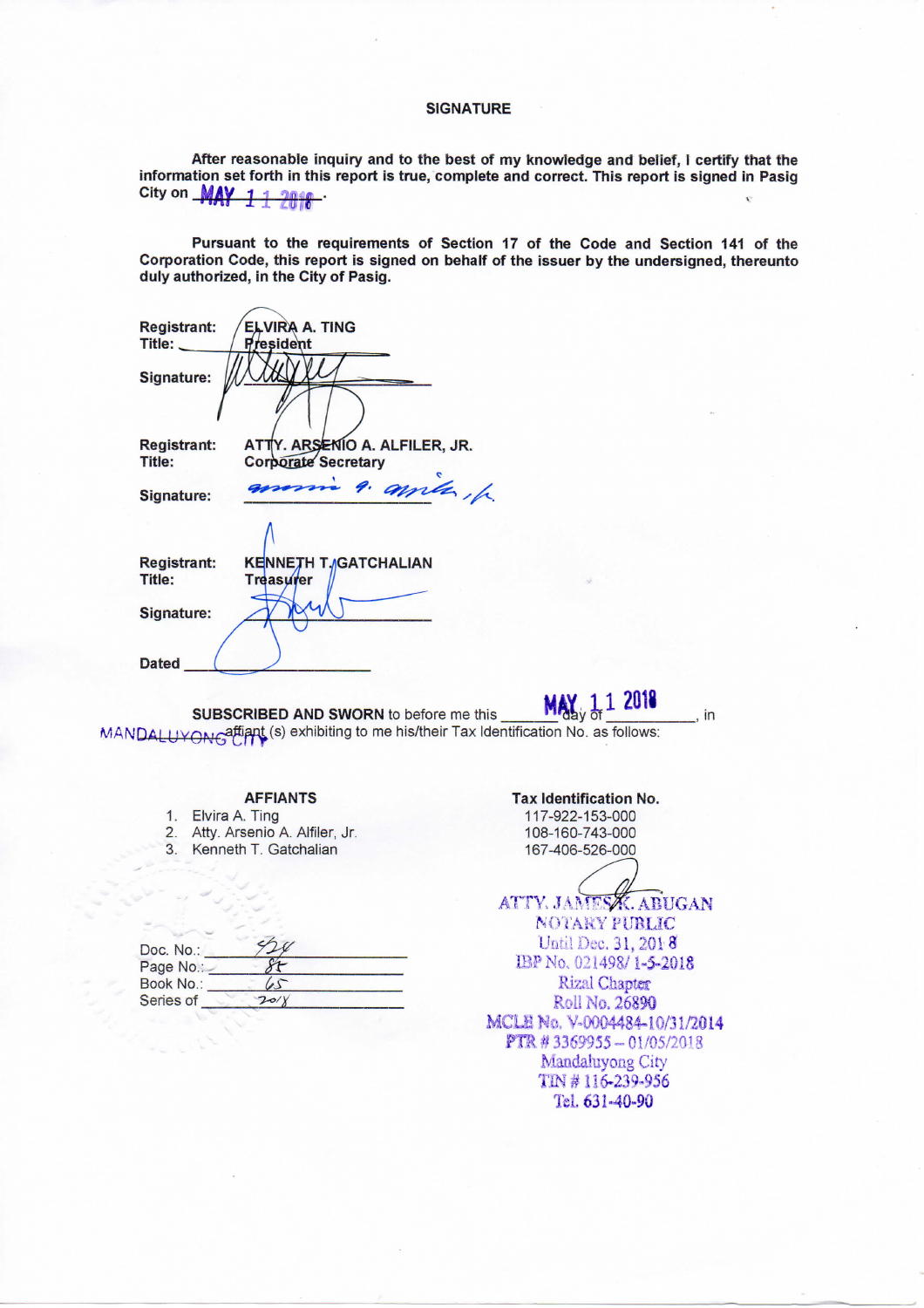# **FORUM PACIFIC, INC. STATEMENTS OF FINANCIAL POSITION**

|                                                    |    | <b>Unaudited</b> | Unaudited       | Audited           |
|----------------------------------------------------|----|------------------|-----------------|-------------------|
|                                                    |    | March 31, 2018   | March 31, 2017  | December 31, 2017 |
| <b>Current Assets</b>                              |    |                  |                 |                   |
| Cash                                               | 5  | P331,393         | P195,314        | P132,421          |
| Prepayments and other current assets               | 6  | 43,366           | 46,932          | 39,298            |
|                                                    |    | 374,759          | 242,246         | 171,719           |
|                                                    |    |                  |                 |                   |
| <b>Non-current Assets</b>                          |    |                  |                 |                   |
| Advances to related parties - net                  | 10 | 252,670,181      | 277,516,148     | 254,078,282       |
| Available-for-sale financial assets - net          | 7  | 86,041,177       | 77,945,673      | 83,531,350        |
|                                                    |    | 338,711,358      | 355,461,821     | 337,609,632       |
| <b>TOTAL ASSETS</b>                                |    | P339,086,117     | P355,704,067    | P337,781,351      |
|                                                    |    |                  |                 |                   |
| <b>Current Liabilities</b>                         |    |                  |                 |                   |
| Accounts payable and other current liabilities     | 8  | P177,625         | P136,625        | P491,863          |
|                                                    |    |                  |                 |                   |
| <b>Non-current Liabilities</b>                     |    |                  |                 |                   |
| Advances from related parties                      | 10 | 4,329,121        | 4,130,606       | 4,139,727         |
| <b>TOTAL LIABILITIES</b>                           |    | 4,506,746        | 4,267,231       | 4,631,590         |
|                                                    |    |                  |                 |                   |
| <b>EQUITY</b>                                      |    |                  |                 |                   |
| Capital stock                                      |    | 1,207,543,621    | 1,207,543,621   | 1,207,543,621     |
| Treasury shares                                    |    | (36,056,750)     | (36,056,750)    | (36,056,750)      |
| Unrealized fair value gain on AFS financial assets |    | 12,800,124       | 6,525,555       | 10,290,297        |
| Deficit                                            |    | (849,707,624)    | (826, 575, 590) | (848, 627, 407)   |
| <b>TOTAL EQUITY</b>                                |    | 334,579,371      | 351,436,836     | 333,149,761       |
| <b>TOTAL LIABILITIES AND EQUITY</b>                |    | P339,086,117     | P355,704,067    | P337,781,351      |

*(The accompanying notes are integral part of these financial statements)*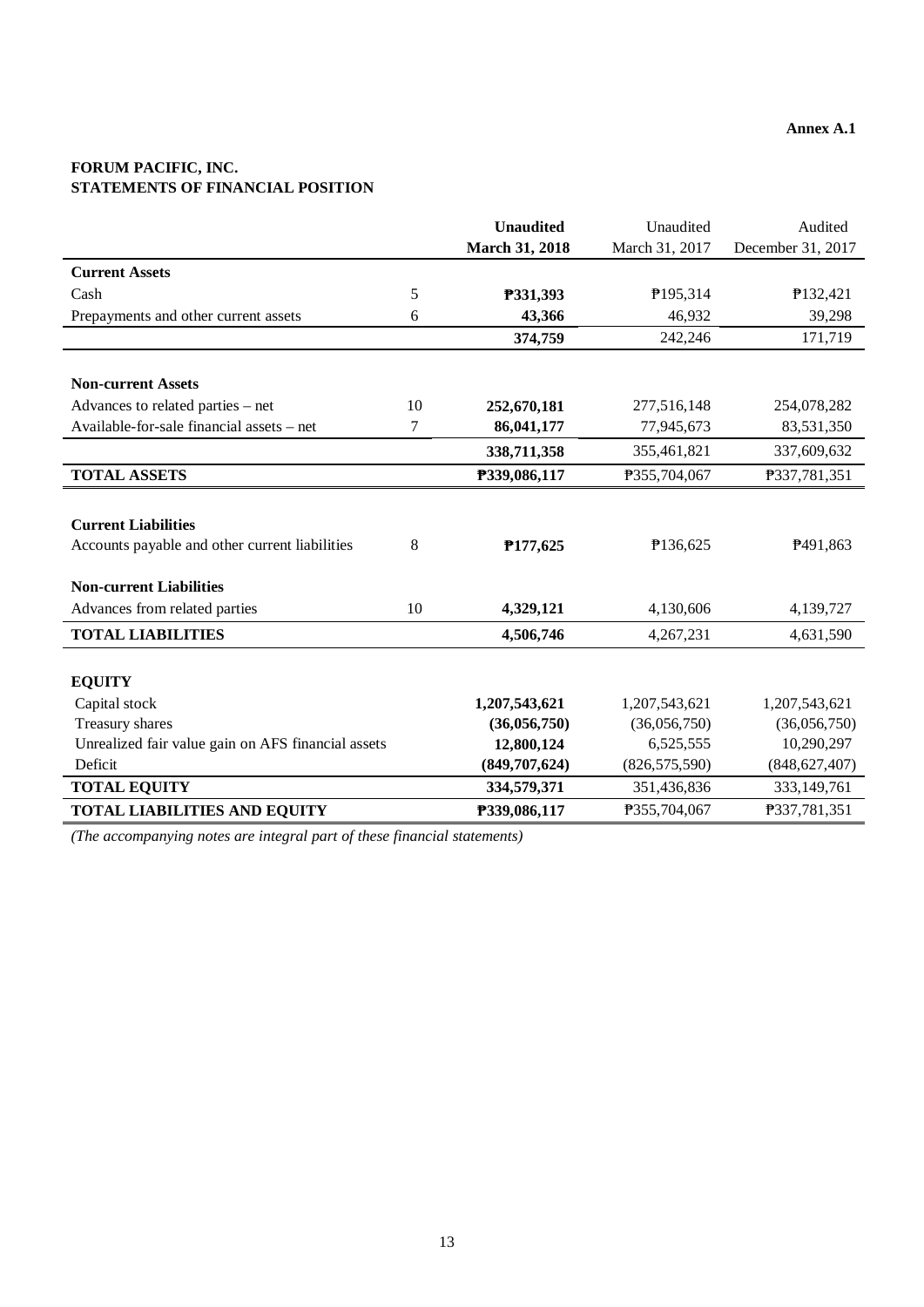# **FORUM PACIFIC, INC. STATEMENTS OF COMPREHENSIVE INCOME**

|                                |    | <b>Unaudited</b> | Unaudited          |
|--------------------------------|----|------------------|--------------------|
|                                |    | January – March  | January - March    |
|                                |    | 2018             | 2017               |
| <b>Revenues</b>                |    | $P -$            | $P-$               |
| <b>Costs and expenses</b>      | 11 | 775,962          | 634,738            |
| <b>Operating loss</b>          |    | (775, 962)       | (634, 738)         |
| Other expenses                 |    | (304, 255)       | (85, 172)          |
| <b>NET LOSS FOR THE PERIOD</b> |    | (P1,080,217)     | (P719,910)         |
| <b>LOSS PER SHARE</b>          | 14 | $($ P0.0009)     | $(\text{P}0.0006)$ |

*(The accompanying notes are integral part of these financial statements)*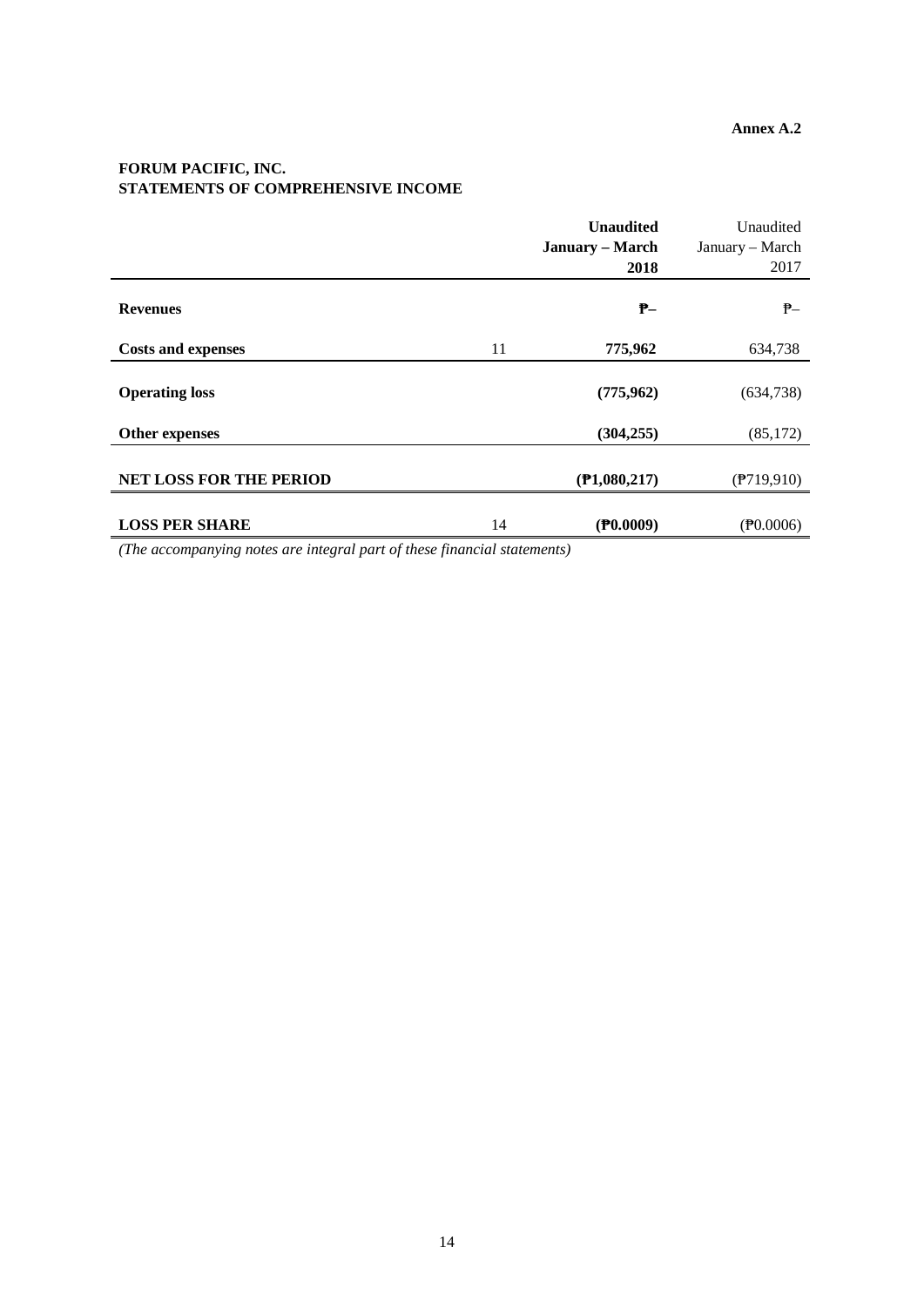# **Annex A.3**

# **FORUM PACIFIC, INC. STATEMENTS OF CHANGES IN EQUITY**

|                                                                      | <b>Unaudited</b><br>January – March<br>2018 | Unaudited<br>January - March<br>2017 | Audited<br>December 31,<br>2017 |
|----------------------------------------------------------------------|---------------------------------------------|--------------------------------------|---------------------------------|
| Capital stock                                                        | P <sub>1</sub> ,207,543,621                 | P <sub>1</sub> ,207,543,621          | <b>P1.207.543.621</b>           |
| Treasury shares                                                      | (36,056,750)                                | (36,056,750)                         | (36,056,750)                    |
| Unrealized fair value gain on<br>available-for-sale financial assets | 12,800,124                                  | 6,525,555                            | 10,290,297                      |
| Deficit - beginning                                                  | (848, 627, 407)                             | (825, 855, 680)                      | (825, 855, 680)                 |
| Net loss for the period                                              | (1,080,217)                                 | (719, 910)                           | (22, 771, 727)                  |
| Deficit - ending                                                     | (849,707,624)                               | (826, 575, 590)                      | (848, 627, 407)                 |
| <b>TOTAL STOCKHOLDERS' EQUITY</b>                                    | P334,579,371                                | P351,436,836                         | P333.149.761                    |

*(The accompanying notes are an integral part of these financial statements)*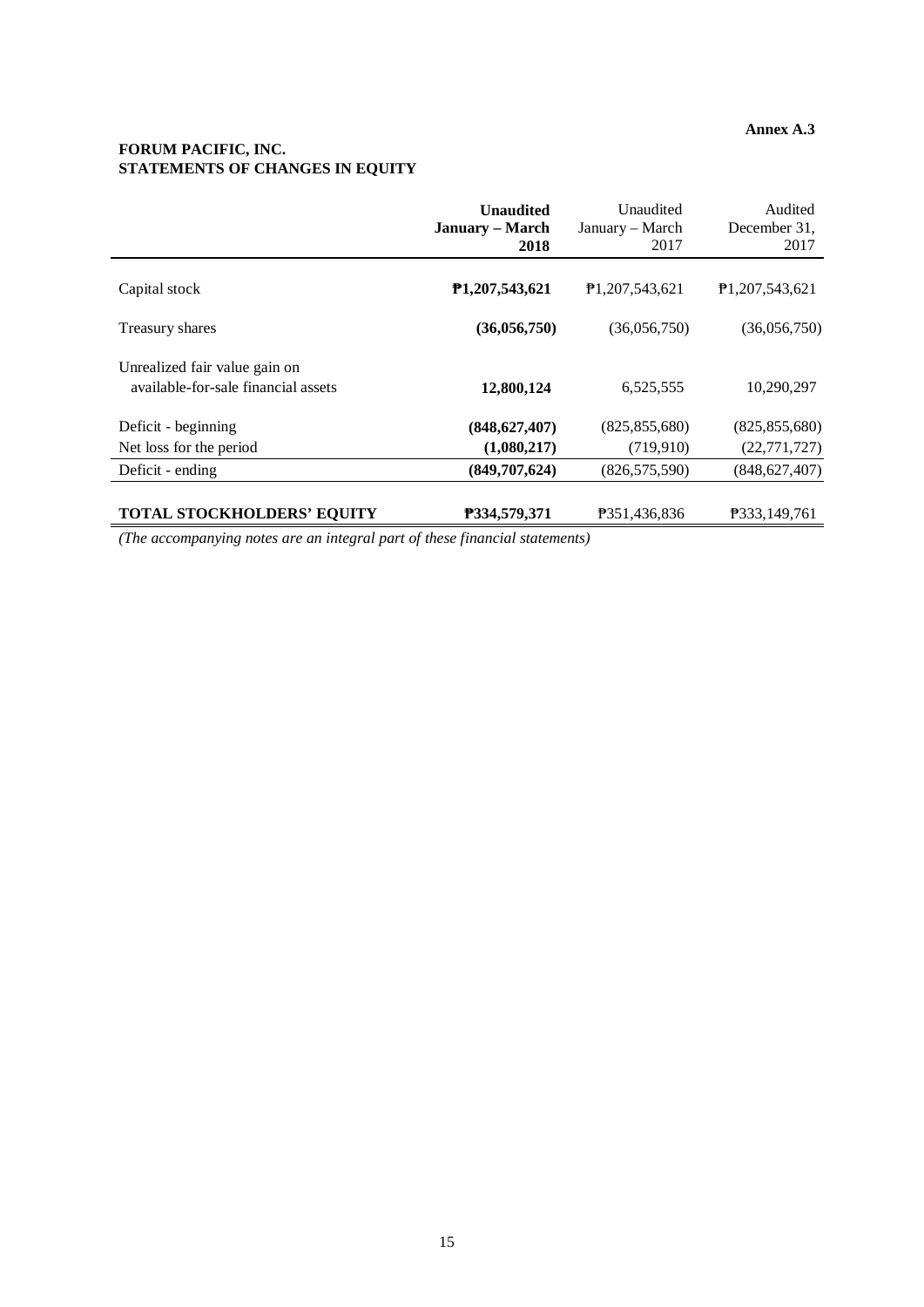# **FORUM PACIFIC, INC. STATEMENTS OF CASH FLOWS**

|                                                                   | <b>Unaudited</b> | Unaudited                | Audited         |
|-------------------------------------------------------------------|------------------|--------------------------|-----------------|
|                                                                   | Jan - Mar        | $Jan - Mar$              | December 31,    |
|                                                                   | 2018             | 2017                     | 2017            |
| <b>CASH FLOWS FROM OPERATING ACTIVITIES</b>                       |                  |                          |                 |
| Loss before tax                                                   | (P1,080,217)     | $($ ??19,910)            | (P22, 771, 727) |
| Adjustments for:                                                  |                  |                          |                 |
| Provision for impairment of input tax – note $12$                 | 114,954          | 85,172                   | 242,976         |
| Provision for impairment on advances to related parties – note 12 |                  |                          | 9,244,378       |
| Provision for impairment of AFS financial assets – note 12        |                  |                          | 10,679,065      |
| Unrealized foreign exchange loss - note 12                        | 189,394          |                          | 9,121           |
| Operating loss before working capital changes                     | (775, 869)       | (634, 738)               | (2,596,187)     |
| Increase in prepayments and other current assets                  | (119, 022)       | (5,999)                  | (241, 341)      |
| Decrease in accounts payable and other liabilities                | (314, 238)       | (577, 728)               | (222, 491)      |
| Net cash used in operating activities                             | (1,209,129)      | (1,218,465)              | (3,060,019)     |
|                                                                   |                  |                          |                 |
| <b>CASH FLOWS FROM INVESTING ACTIVITY</b>                         |                  |                          |                 |
| Collection on advances of related parties                         | 1,408,101        | 885,907                  | 15,164,568      |
| Net cash provided by investing activity                           | 1,408,101        | 885,907                  | 15,164,568      |
|                                                                   |                  |                          |                 |
| <b>CASH FLOW FROM FINANCING ACTIVITY</b>                          |                  |                          |                 |
| Additions to AFS financial assets                                 |                  |                          | (12,500,000)    |
| Net cash used in financing activity                               |                  | $\overline{\phantom{a}}$ | (12,500,000)    |
|                                                                   |                  |                          |                 |
| NET INCREASE (DECREASE) IN CASH                                   | 198,972          | (332, 558)               | (395, 451)      |
| <b>CASH</b>                                                       |                  |                          |                 |
| At beginning of year                                              | 132,421          | 527,872                  | 527,872         |
| At end of year                                                    | P331,393         | P195,314                 | P132,421        |

*(The accompanying notes are an integral part of these financial statements)*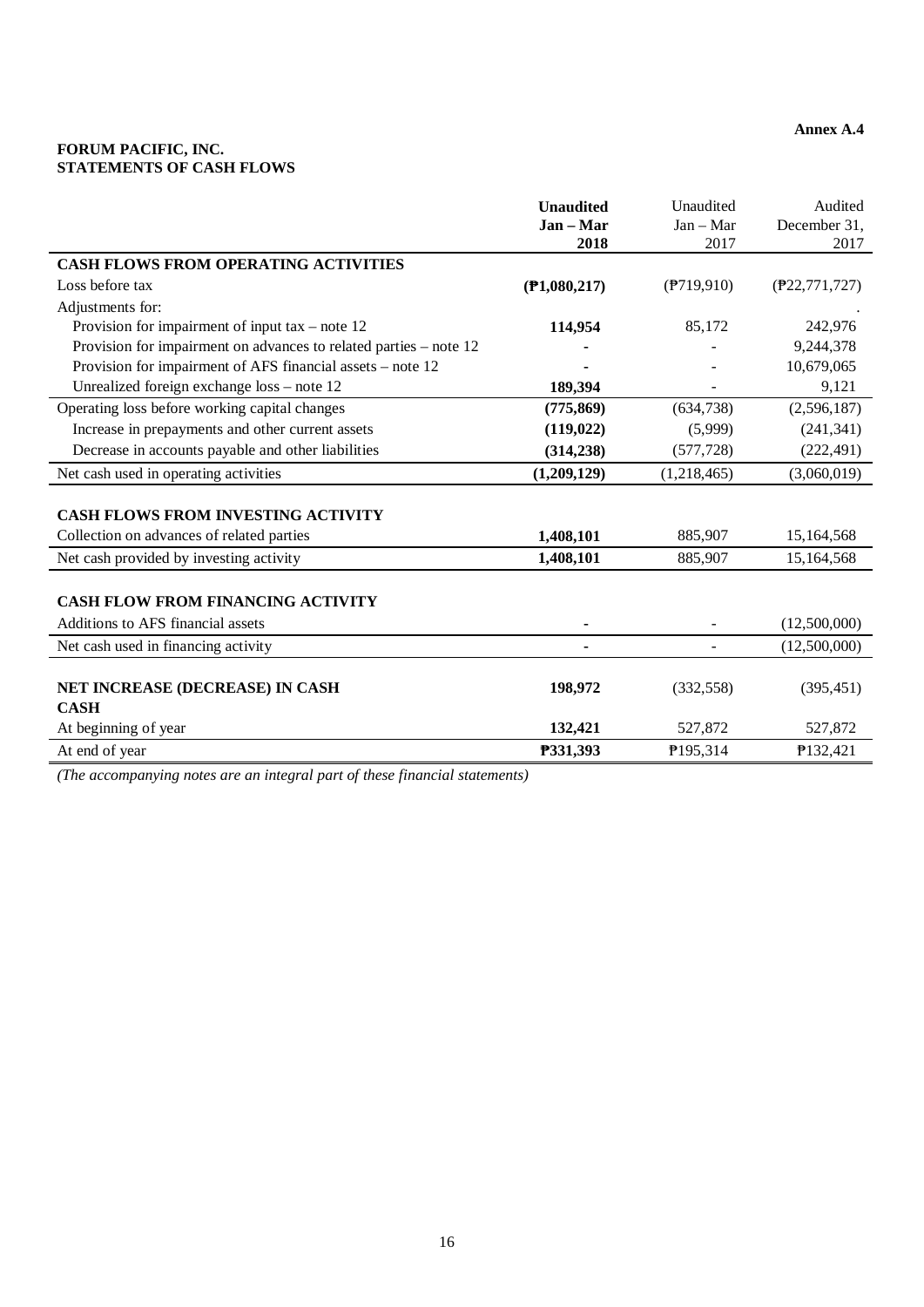### **FORUM PACIFIC, INC. NOTES TO INTERIM FINANCIAL STATEMENTS March 31, 2018**

### **1. CORPORATE INFORMATION**

Forum Pacific, Inc. (the "Company"), formerly known as Cophil Exploration, Inc., was incorporated in the Philippines and was registered with the Securities and Exchange Commission (SEC) on January 8, 1993 primarily to engage in investing, purchasing and acquiring assets of any kind and description with the secondary purpose of engaging in the exploration, development and production of petroleum and related products as well as other mineral and chemical substance.

The Company's shares are listed and traded in the Philippine Stock Exchange (PSE). Its registered office address is located at 35th Floor, One Corporate Centre, Doña Julia Vargas Avenue corner Meralco Avenue, Ortigas Center, Pasig City.

### **2. MANAGEMENT ASSESSMENT OF THE GOING CONCERN ASSUMPTION AND BUSINESS PLANS**

### *Management's Assessment of the Going Concern Assumption*

The nature of the Company's operations requires it to spend significant amount of funds to support exploration programs and operating expenses for it to operate profitably in the future. The Company incurred losses amounting to ₱1,080,217 and ₱719,910, on March 31, 2018 and 2017, respectively. The Company had accumulated a deficit of ₱849,707,624 and ₱826,575,590 as at March 31, 2018 and 2017 respectively. To continue as going concern, the officers and major stockholders of the Company has committed to provide full financial support to the Company to sustain its operations, meet the working capital requirements and settle obligations as they fall due.

#### *Business Plans*

With the volatile situation of metal and oil prices in the global market, the management's previous plan on banking on new petroleum and gas and other mining contracts is temporarily reserved. For 2018 the Company plans to undertake the following:

- Aside from the new investment in Taguig Lake City Development Corporation, the Company will further outline business target projects, welcome other business opportunities from different industries apart from oil and gas and mineral exploration.
- Continue research for areas and land mine with potential mineral deposits using affiliated Group's geologists and engineers.
- Evaluate acquisition of equipment should the mine sites proved to be favorable
- Evaluate advances to affiliates and design collection program to improve the Company's financial status. As at March 31, 2018 and 2017, the Company has existing contracts with TWGI to collect outstanding advances (see Note 10).
- Evaluate calling for the remaining stock subscription as source of fund for future projects. The Company has outstanding  $P667,456,379$  subscription receivable (see Note 9).

The Company's management believes that the financial support and its business plans are sufficient to provide the Company the ability to continue as a going concern. Accordingly, the financial statements have been prepared on a going concern basis.

### BASIS OF PREPARATION OF INTERIM FINANCIAL STATEMENT

The financial statements have been prepared under the historical cost convention, as modified by the revaluation of certain investments, in accordance with applicable Philippine Accounting Standards and in accordance with reporting practices applicable to the subsidiary bank.

The financial statements are presented in Philippine pesos, which is the Company's functional currency.

The financial statements have been prepared in accordance with the Philippine Financial Reporting Standards (PFRS), which are accounting principles generally accepted in the Philippines. These are the Company's first PFRS financial statements where PRFS 1, "First Time Adoption of the Philippine Financial Reporting Standards", has been applied.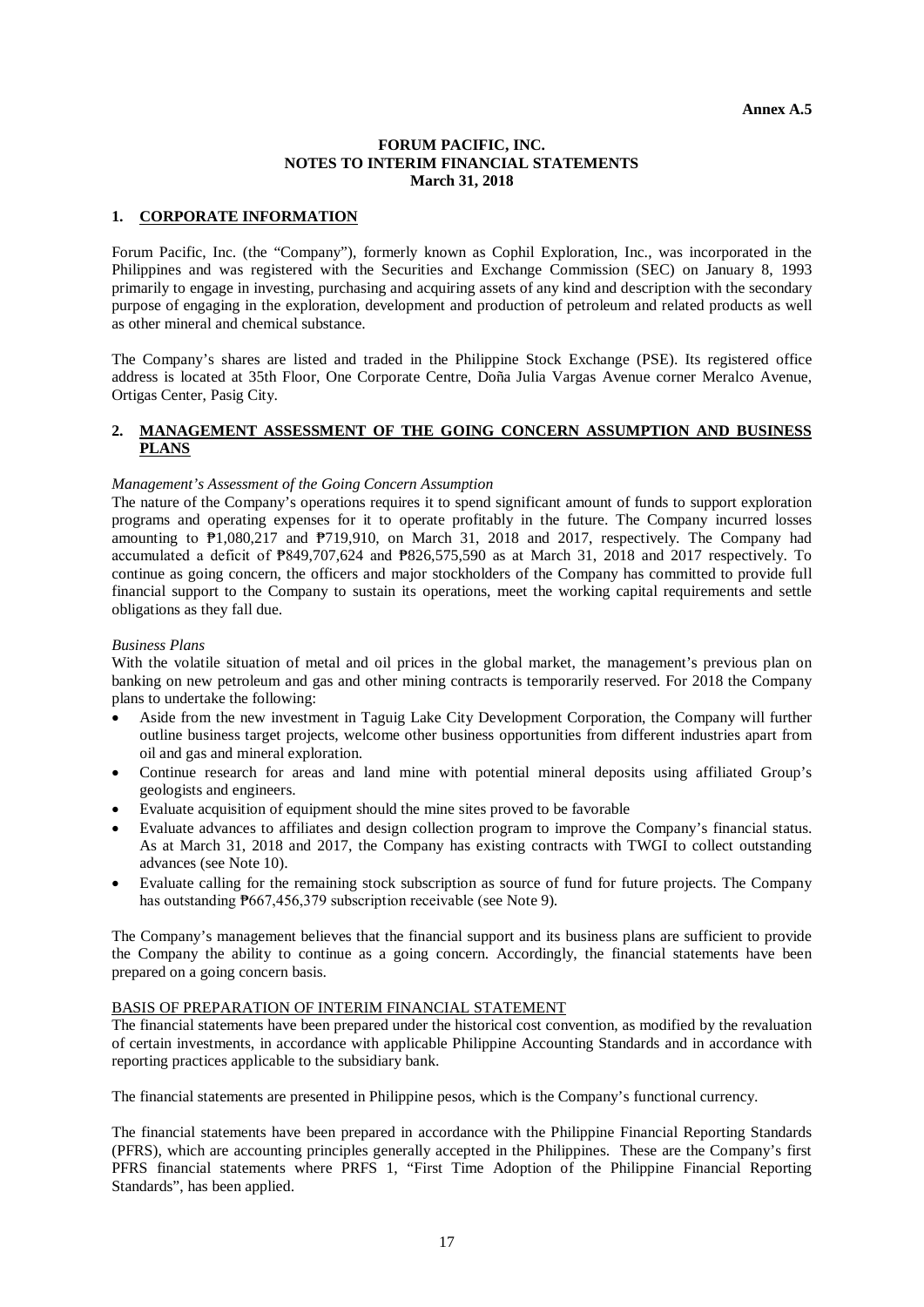The preparation of the financial statements in conformity with PFRS requires management to make judgments, estimates and assumptions that affect the application of policies and reported amounts of assets and liabilities, income and expenses. The estimates and associated assumptions are based on historical experience and various factors that are believed to be reasonable under the circumstances, the results of which form the basis of making the judgments about carrying values of assets and liabilities that are not readily apparent from other sources. Actual results may differ from these estimates.

The estimates and underlying assumptions are reviewed on an ongoing basis. Revisions to accounting estimates are recognized in the period in which the estimate is revised if the revision affects only that period or in the period of the revision and future periods if the revision affects both current and future periods.

# **3. SUMMARY OF SIGNIFICANT ACCOUNTING POLICIES**

The significant accounting policies that have been used in the preparation of these financial statements are summarized below and in the succeeding pages. The policies have been consistently applied to all the years presented, unless otherwise stated.

# **Statement of Compliance**

The financial statements of the Company have been prepared in accordance with the Philippine Financial Reporting Standards (PFRS). The term PFRS in general includes all applicable PFRS, Philippine Accounting Standards (PAS), interpretations of the Philippine Interpretations Committee (PIC), Standing Interpretations Committee (SIC) and International Financial Reporting Interpretations Committee (IFRIC) which have been approved by the Financial Reporting Standards Council (FRSC) and adopted by the SEC.

### **Basis of Preparation**

The financial statements have been prepared on a historical cost basis, except for the Company's available-for-sale financial assets, which are stated at fair value. Fair value is the price that would be received to sell an asset or paid to transfer a liability in an orderly transaction between market participants at the measurement date, regardless of whether that price is directly observable or estimated using another valuation technique.

#### **Functional and Presentation Currency**

The financial statements are presented in Philippine peso (₱), the Company's functional currency. All amounts are rounded to the nearest peso except when otherwise indicated.

# **Changes in Accounting Policies and Disclosures**

The accounting policies adopted are consistent with those of the previous financial years except for the following amended PFRS that are mandatorily effective for annual periods beginning on or after January 1, 2018.

*PAS 7 (Amendment), Statement of Cash Flows – Disclosure Initiative.* The amendment require to provide disclosures to evaluate changes in liabilities arising from financing activities, including both changes arising from cash flows and non-cash changes.

The amendments have no material impact on the disclosures and amounts recognized on the Company's financial statements.

*PAS 12 (Amendments), Income Taxes – Recognition of Deferred Tax Assets for Unrealized Losses.* These amendments clarify the accounting for deferred tax assets for unrealized losses on debt instruments measured at fair value. The amendments also clarify that an entity needs to consider whether tax law restricts the sources of taxable profits against which it may make deductions on the reversal of that deductible temporary difference. Furthermore, the amendments provide guidance on how an entity should determine future taxable profits and explains in which circumstances taxable profit may include the recovery of some assets for more than their carrying amount.

The amendments have no material impact on the disclosures and amounts recognized on the Company's financial statements.

#### *Annual Improvements to PFRSs 2014-2016 Cycle*

The Annual Improvements to PFRSs 2014-2016 Cycle sets out the amendments to PFRS 1, PFRS 12 and PAS 28. The amendments to PFRS 12 are adopted by the Company for the current year. The other amendments are not yet mandatorily effective and have not been early adopted by the Company.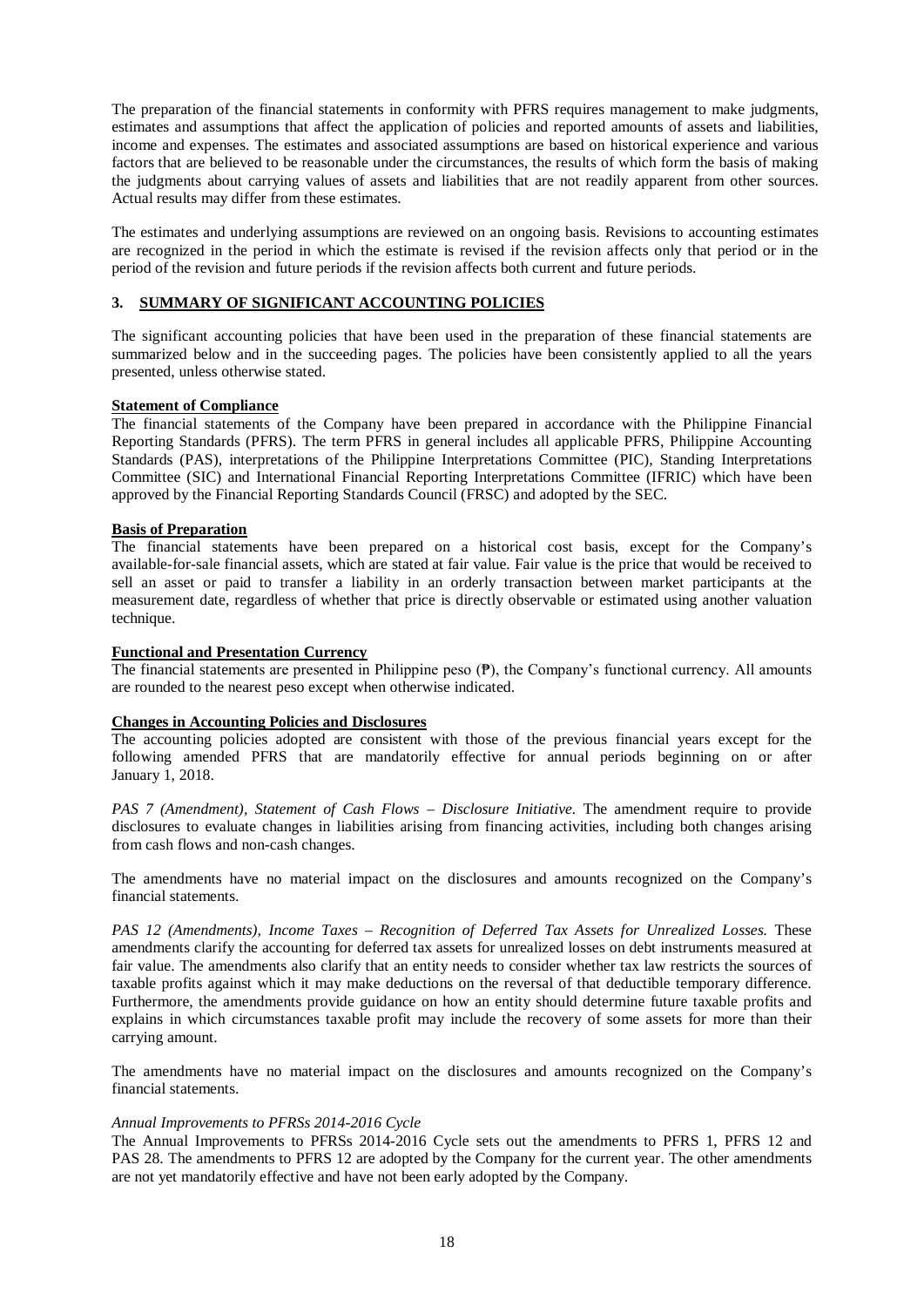The annual improvements addressed the following issues:

*PFRS 12 (Amendments), Disclosure of Interests in Other Entities – Clarification of the Scope of the Standard.*  The amendments clarify the scope of PFRS 12 by specifying that its disclosure requirements, except for those in paragraphs B10–B16, apply to an entity's interests that are classified (or included in a disposal group that is classified) as held for sale or discontinued operations in accordance with PFRS 5 Non-current Assets Held for Sale and Discontinued Operations.

The application of the above improvements has no material impact on the disclosures and amounts recognized on the Company's financial statements.

# **New accounting standards, interpretations and amendments to existing standards effective subsequent to January 1, 2017**

Standards issued but not yet effective up to the date of the Company's financial statements are listed below. This listing of standards and interpretations issued are those that the Company reasonably expects to have an impact on disclosures, financial position or performance when applied at a future date. The Company intends to adopt these standards when they become effective.

#### *Annual Improvements to PFRS 2014-2016 Cycle*

The Annual Improvements to PFRS 2014-2016 Cycle sets out the amendments to PFRS 1, PFRS 12 and PAS 28. The amendments to PFRS 1 and PAS 28 are effective for annual periods beginning on or after January 1, 2018. The amendments to PAS 28 shall be applied retrospectively with earlier application permitted.

The annual improvements addressed the following issues:

*PFRS 1 (Amendment), First-time Adoption of Philippine Financial Reporting Standards – Deletion of Short-term Exemptions for First-time Adopters.* The amendment deleted some short-term exemptions for first-time adopters and the related effective date paragraphs as the reliefs provided were no longer applicable and had been available to entities only for reporting periods that had passed.

*PAS 28 (Amendments), Investments in Associates and Joint Ventures – Measuring an Associate or Joint Venture at Fair Value.* The amendments clarify that the election to measure at fair value through profit or loss an investment in an associate or a joint venture that is held by an entity that is a venture capital organization, or other qualifying entity, is available for each investment in an associate or joint venture on an investment-byinvestment basis, upon initial recognition.

The application of the above improvements will have no impact on the disclosures and amounts recognized on the Company's financial statements.

*PAS 40 (Amendments), Investment Property – Transfers of Investment Property.* The amendments clarify that to transfer to, or from, investment properties there must be a change in use. A change in use would involve (a) an assessment of whether a property meets, or has ceased to meet, the definition of investment property; and (b) supporting evidence that a change in use has occurred. The application of the amendments provides two options for transition: (a) An entity shall apply those amendments to changes in use that occur on or after the beginning of the annual reporting period in which the entity first applies the amendments; or (b) retrospective application if, and only if, that is possible without the use of hindsight. The amendments are effective for annual periods beginning on or after January 1, 2018, with earlier application permitted.

The amendments will not have a material impact on the disclosures and amounts recognized on the Company's financial statements.

*PFRS 2 (Amendment), Share-based Payment – Classification and Measurement of Share-based Payment Transactions.* The amendment address the: (a) accounting for modifications to the terms and conditions of share-based payments that change the classification of the transaction from cash-settled to equity-settled; (b) accounting for the effects of vesting and non-vesting conditions on the measurement of cash-settled share-based payments; and (c) the classification of share-based payment transactions with a net settlement feature for withholding tax obligations. The amendments are effective for annual periods beginning on or after January 1, 2018, with earlier application permitted.

The amendment will not have an impact on the disclosures and amounts recognized on the Company's financial statements.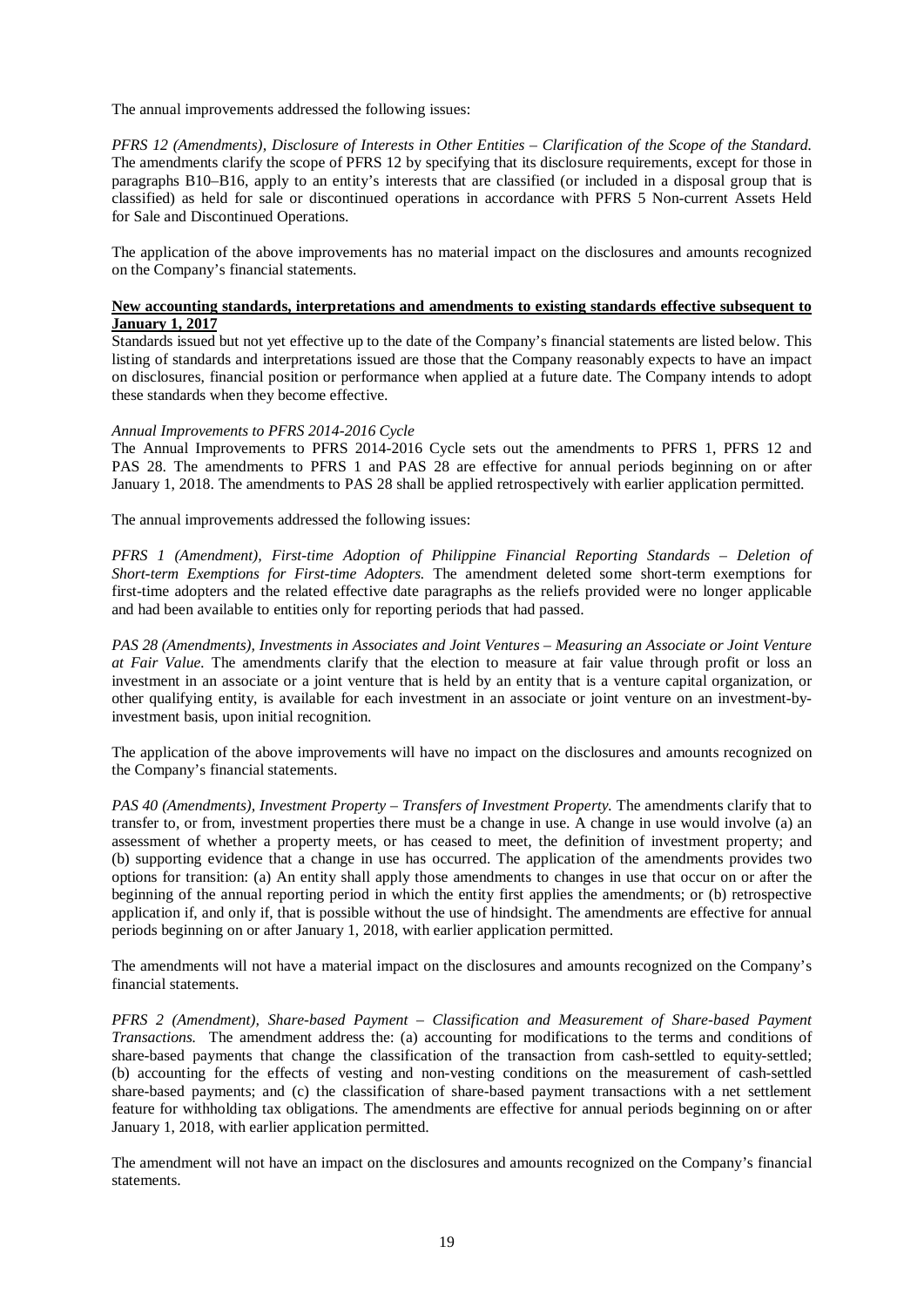*PFRS 4 (Amendments), Insurance Contracts – Applying PFRS 9 Financial Instruments and PFRS 4 Insurance Contracts.* The amendments provide two options for entities that issue insurance contracts within the scope of PFRS 4: (a) an option that permits entities to reclassify, from profit or loss to other comprehensive income, some of the income or expenses arising from designated financial assets (the "overlay approach"); and (b) an optional temporary exemption from applying PFRS 9 for entities whose predominant activity is issuing contracts within the scope of PFRS 4 (the "deferral approach"). The application of both approaches is optional and an entity is permitted to stop applying them before the new insurance contracts standard is applied. An entity would apply the overlay approach retrospectively to designated financial assets, when it first applies PFRS 9. An entity would apply the deferral approach for annual periods beginning on or after January 1, 2018.

The amendments will not have an impact on the disclosures and amounts recognized on the Company's financial statements.

*PFRS 9, Financial Instruments (2014).* The standard requires all recognized financial assets that are within the scope of PAS 39 Financial Instruments: Recognition and Measurement to be subsequently measured at amortized cost or at fair value. Specifically, debt investments that are held within a business model whose objective is to collect the contractual cash flows, and that have contractual cash flows that are solely for payments of principal and interest on the outstanding balance are generally measured at amortized cost at the end of subsequent reporting periods. All other debt investments and equity investments are measured at their fair values at the end of subsequent reporting periods. For financial liabilities that are designated as at fair value through profit or loss, the amount of change in the fair value of the financial liability that is attributable to changes in the credit risk of that liability is presented in other comprehensive income, unless the recognition of the effects of changes in the liability's credit risk in other comprehensive income would create or increase an accounting mismatch in profit or loss. Changes in fair value attributable to a financial liability's credit risk are not subsequently reclassified to profit or loss. The standard is to be effective no earlier than the annual periods beginning January 1, 2018, with earlier application permitted.

The management does not anticipate that the application of PFRS 9 will have a significant impact on the financial statements as the Company's AFS financial assets will continue to be measured at fair value with fair value recognize in the other comprehensive income, and financial liabilities pertains only to debt securities that will continue to be measured at amortized cost**.**

*PFRS 15, Revenue from Contracts with Customers.* This new standard establishes a comprehensive framework for determining when to recognize revenue and how much revenue to recognize. The core principle in that framework is that an entity should recognize revenue to depict the transfer of promised goods or services to the customer in an amount that reflects the consideration to which the entity expects to be entitled in exchange for those goods or services. An entity recognizes revenue in accordance with that core principle by applying the following steps: (a) identify the contracts with customers; (b) identify the performance obligations in the contract; (c) determine the transaction price; (d) allocate the transaction price to the performance obligations in the contract; and (e) recognize revenue when the entity satisfies a performance obligation. The standard is effective for annual periods beginning on or after January 1, 2018, with earlier application permitted.

The new standard will not have an impact on the disclosures and amounts recognized on the Company's financial statements.

*PFRS 15 (Amendments), Revenue from Contracts with Customers – Clarifications to PFRS 15 Revenue from Contracts with Customers.* This addresses clarifying amendments to PFRS 15 and introduced a transitional relief for entities applying the standard for the first time. The focus of these amendments is on clarifying the application of PFRS 15 when (a) identifying performance obligations by clarifying how to apply the concept of 'distinct', (b) determining whether an entity is acting as principal or an agent in a transaction by clarifying how to apply the control principle, and (c) assessing whether a license transfers to a customer over time or at a point in time by clarifying when a company's activities significantly affect the intellectual property to which the customer has rights. The amendments also add two practical expedients to the transition requirements of PFRS 15 for completed contracts under the full retrospective transition approach and contract modifications at transition. The amendments are effective for annual periods beginning on or after January 1, 2018, with earlier application permitted.

The new standard will not have an impact on the disclosures and amounts recognized on the Company's financial statements.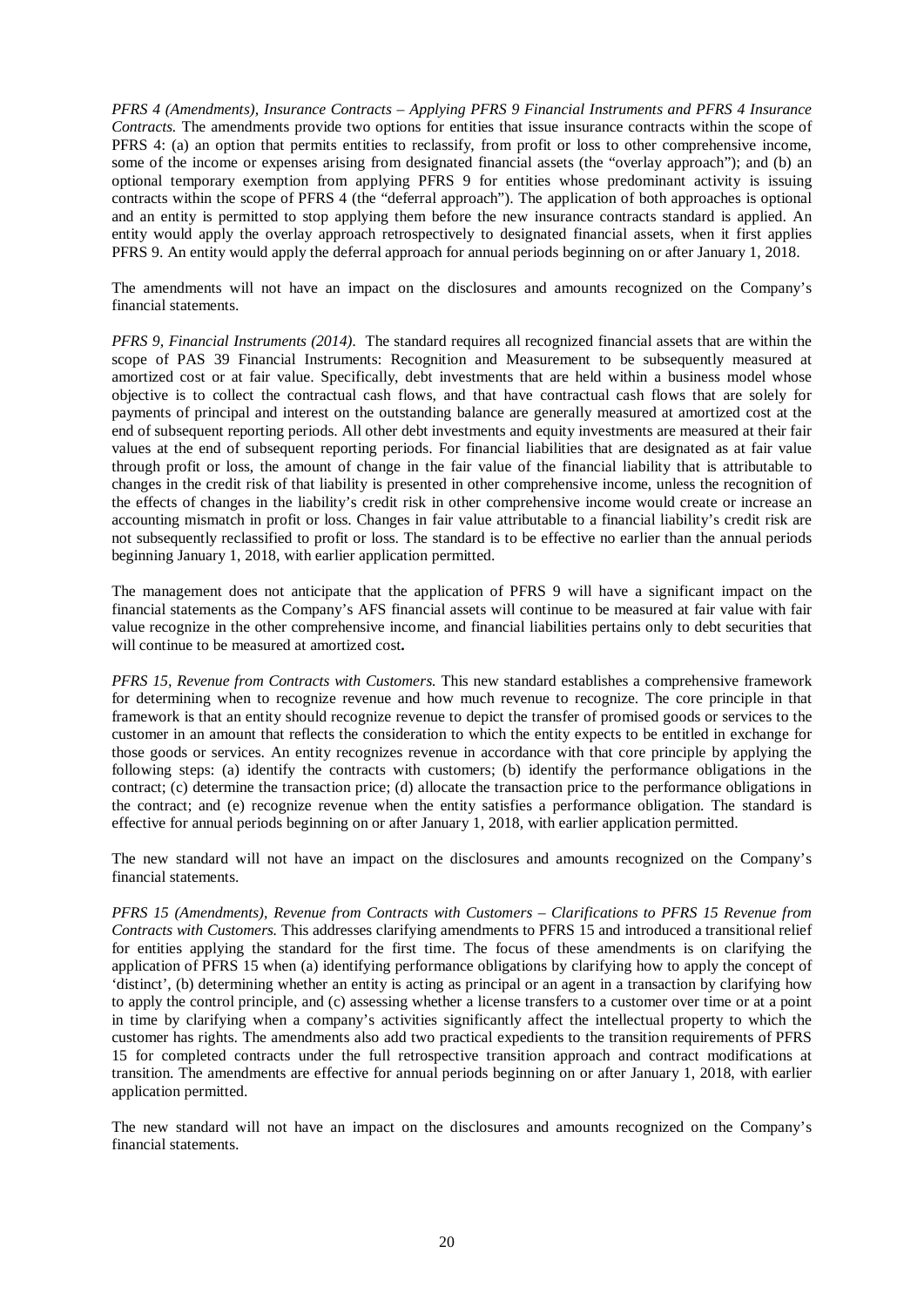*Philippine Interpretation IFRIC-22, Foreign Currency Transactions and Advance Consideration.* This interpretation addresses how to determine the date of the transaction for the purpose of determining the exchange rate to use on initial recognition of the related asset, expense or income (or part of it) on the derecognition of a non-monetary asset or non-monetary liability arising from the payment or receipt of advance consideration in a foreign currency. This interpretation is effective for annual periods beginning on or after January 1, 2018, with earlier application permitted.

The interpretation will have no significant impact on the Company's financial statements.

*Philippine Interpretation IFRIC-23, Uncertainty over Income Tax Treatments.* This interpretation addresses how to apply the recognition and measurement requirements of PAS 12 Income Taxes when there is uncertainty over income tax treatments. This interpretation is effective for annual periods beginning on or after January 1, 2019, with earlier application permitted.

The interpretation will have no significant impact on the Company's financial statements.

*PAS 28 (Amendment), Investments in Associates and Joint Ventures – Long-term Interests in Associates and Joint Ventures*. The amendment clarify that an entity applies PFRS 9 to long-term interests in an associate or joint venture that form part of the net investment in the associate or joint venture but to which the equity method is not applied. The amendments are effective for annual periods beginning on or after January 1, 2019 and shall be applied retrospectively. However, early application of these amendments is permitted.

The amendment will not have a significant impact on the disclosures and amounts recognized on the Company's financial statements.

*PFRS 9 (Amendment), Financial Instruments – Prepayment Features with Negative Compensation.* This addresses the concerns about how PFRS 9 classifies particular pre-payable financial assets. The amendments also include clarifications to the accounting for a modification or exchange of a financial liability that does not result in derecognition. The amendments are effective for annual periods beginning on or after January 1, 2019, with earlier application permitted.

The amendment will not have a significant impact on the disclosures and amounts recognized on the Company's financial statements.

*PFRS 16, Leases.* This new standard introduces a single lessee accounting model to be applied to all leases, whilst substantially carries forward the lessor accounting requirements in PAS 17 Leases. Lessees recognize a right-of-use asset representing its right to use the underlying leased asset and a lease liability representing its obligation to make lease payments for all leases with a term of more than twelve (12) months, unless the underlying asset is of low value. Whereas, lessors continue to classify leases as operating leases or finance leases, and to account for those two types of leases differently. The standard is effective for annual periods beginning on or after January 1, 2019, with earlier application permitted for entities that apply PFRS 15 at or before the date of initial application of PFRS 16.

The adoption of the standard will have an impact on recognition of lease expenses, noncurrent assets and **liabilities** 

# **Financial Instruments**

#### *Initial recognition, measurement and classification of financial instruments*

The Company recognizes financial assets and financial liabilities in the statement of financial position when it becomes a party to the contractual provisions of the instrument. Purchases or sales of financial assets that require delivery of assets within the time frame established by regulation or convention in the market place are recognized on the settlement date.

Financial instruments are recognized initially at fair value, which is the fair value of the consideration given (in case of an asset) or received (in case of a liability). The initial measurement of financial instruments includes transaction costs, except for those financial assets and liabilities at fair value through profit or loss (FVPL) where the transaction costs are charged to expense in the period incurred.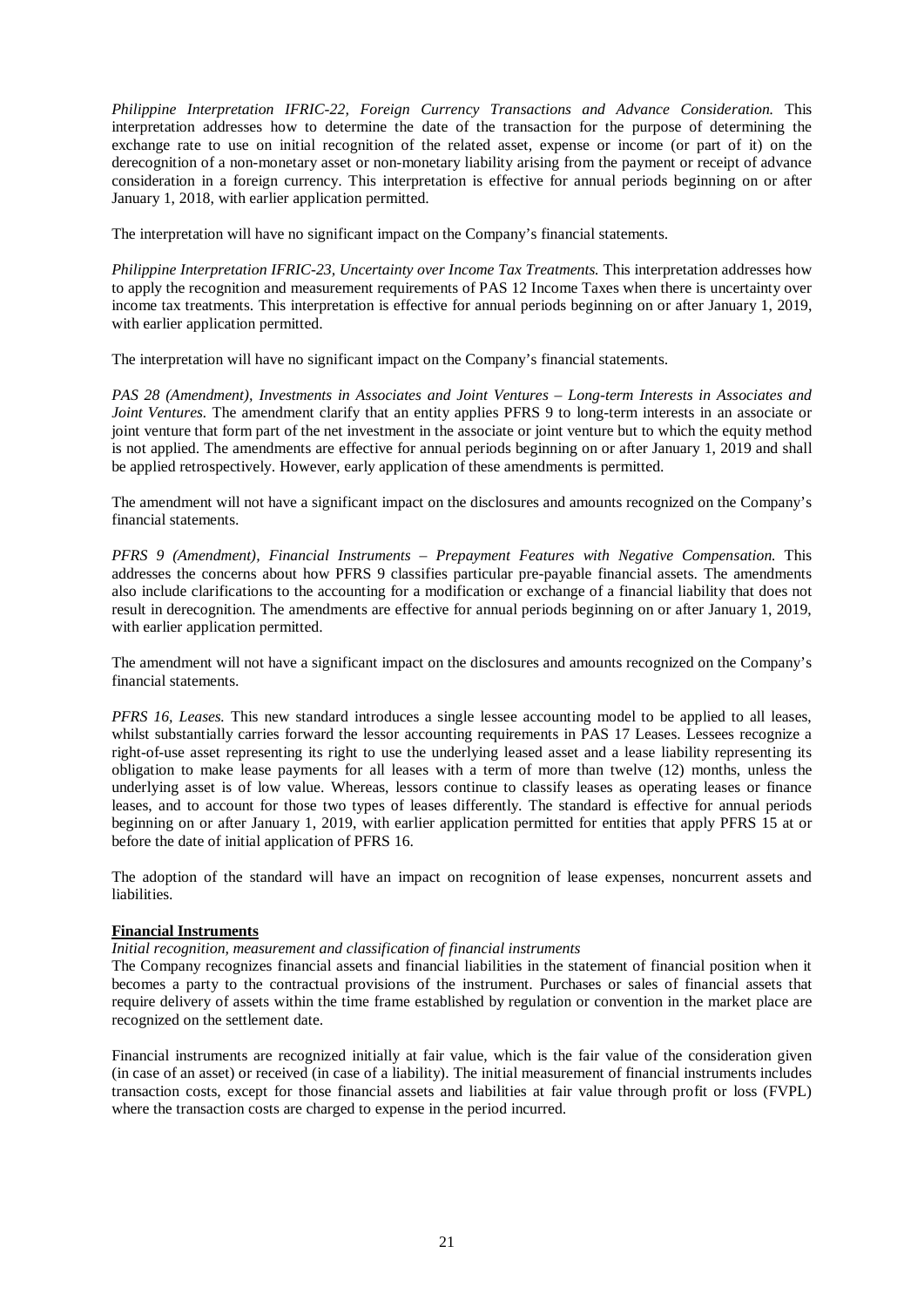On initial recognition, the Company classifies its financial assets in the following categories: financial assets at fair value through profit and loss (FVPL), loans and receivables, available-for-sale (AFS) financial assets and held-to-maturity (HTM) investment. The Company also classifies its financial liabilities into FVPL and other financial liabilities. The classification depends on the purpose for which the investments are acquired and whether they are quoted in an active market. Management determines the classification of its financial assets and financial liabilities at initial recognition and, where allowed and appropriate, re-evaluates such designation at the end of each reporting period. Financial instruments are classified as liabilities or equity in accordance with the substance of the contractual arrangement. Interest, dividends, gains and losses relating to a financial instrument or a component that is a financial liability are reported as expense or income. Distributions to holders of financial instruments classified as equity are charged directly to equity, net of any related income tax benefits.

As at March 31, 2018 and 2017, the Company did not hold any financial assets at FVPL and HTM investment, and financial liabilities at FVPL.

# **Determination of Fair Value and Fair Value Hierarchy**

Fair value is the price that would be received to sell an asset or paid to transfer a liability in an orderly transaction between market participants at the measurement date. The fair value measurement is based on the presumption that the transaction to sell the asset or transfer the liability takes place either:

- In the principal market for the asset or liability, or
- In the absence of a principal market, in the most advantageous market for the asset or liability

The principal or the most advantageous market must be accessible to by the Company.

The fair value of an asset or a liability is measured using the assumptions that market participants would use when pricing the asset or liability, assuming that market participants act in their economic best interest.

A fair value measurement of a non-financial asset takes into account a market participant's ability to generate economic benefits by using the asset in its highest and best use or by selling it to another market participant that would use the asset in its highest and best use.

The Company uses valuation techniques that are appropriate in the circumstances and for which sufficient data are available to measure fair value, maximizing the use of relevant observable inputs and minimizing the use of unobservable inputs.

All assets and liabilities for which fair value is measured or disclosed in the financial statements are categorized within the fair value hierarchy, described as follows, based on the lowest level input that is significant to the fair value measurement as a whole:

- Level 1 Quoted (unadjusted) market prices in active markets for identical assets or liabilities
- Level 2 Valuation techniques for which the lowest level input that is significant to the fair value measurement is directly or indirectly observable
- Level 3 Valuation techniques for which the lowest level input that is significant to the fair value measurement is unobservable.

For assets and liabilities that are recognized in the financial statements on a recurring basis, the Company determines whether transfers have occurred between Levels in the hierarchy by re-assessing categorization (based on the lowest level input that is significant to the fair value measurement as a whole) at the end of each reporting period.

The Company determines the policies and procedures for both recurring fair value measurement, such as financial assets at FVPL, and for non-recurring measurement, such as investment properties.

For the purpose of fair value disclosures, the Company has determined classes of assets and liabilities on the basis of the nature, characteristics and risks of the asset or liability and the level of the fair value hierarchy as explained above.

Fair value measurement disclosures of financial and non-financial assets are presented in Note 15 to the financial statements.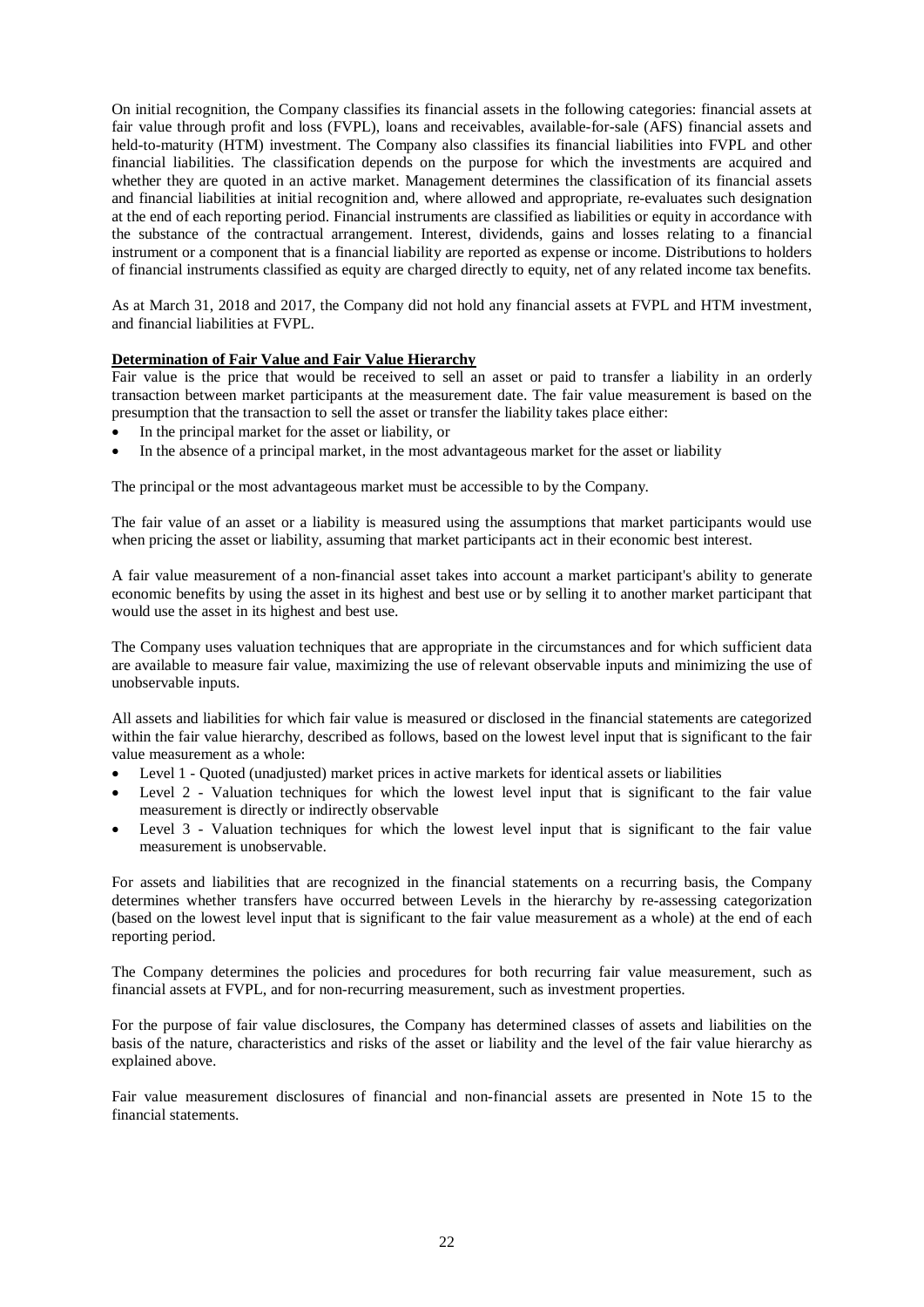## **"Day 1" Difference**

When the transaction price in a non-active market is different from the fair value of other observable current market transactions in the same instrument or based on a valuation technique whose variables include only data from observable market, the Company recognizes the difference between the transaction price and fair value (a "Day 1" difference) in the statement of comprehensive income unless it qualifies for recognition as some other type of asset or liability. In cases where use is made of data which is not observable, the difference between the transaction price and model value is only recognized in the statement of comprehensive income when the inputs become observable or when the instrument is derecognized. For each transaction, the Company determines the appropriate method of recognizing the "Day 1" difference amount.

### **Loans and Receivables**

Loans and receivables are non-derivative financial assets with fixed or determinable payments that are not quoted in an active market. After initial measurement, loans and receivables are subsequently carried at amortized cost using the effective interest method less any allowance for impairment. Amortized cost is calculated, taking into account any discount or premium on acquisition and includes transaction costs and fees that are an integral part of the effective interest rate and transaction costs. Gains and losses are recognized in statement of comprehensive income when the loans and receivables are derecognized or impaired, as well as through the amortization process. These financial assets are included in current assets if maturity is within twelve (12) months from the end of reporting period. Otherwise, these are classified as noncurrent assets.

The effective interest method is a method of calculating the amortized cost of a debt instrument and of allocating interest income over the relevant period. The effective interest rate is the rate that exactly discounts estimated future cash receipts through the expected life of the debt instrument or, when appropriate, a shorter period, to the net carrying amount on initial recognition.

Interest income is recognized by applying the effective interest rate, except for short-term receivables when the recognition of interest would be immaterial.

The Company's loans and receivables comprise of cash and advances to related parties (see Notes 5 and 10).

### **Cash**

The Company's cash represents cash in bank that are not legally restricted for use, which carries interest at respective bank deposit rate.

#### **Available-for-sale (AFS) Financial Assets**

AFS financial assets are non-derivative financial assets that are designated in this category or are not classified in any of the three other categories. The Company designates financial instruments as AFS if they are purchased and held indefinitely and may be sold in response to liquidity requirements or changes in market conditions. After initial recognition, AFS financial assets are measured at fair value with unrealized gains or losses being recognized in the statement of comprehensive income under other comprehensive income as "Net fair value gain (loss) on AFS financial assets", net of deferred income tax effect. When fair value cannot be reliably measured, AFS financial assets are measured at cost less any impairment in value.

When the investment is disposed or determined to be impaired, the cumulative gains or losses recognized in other comprehensive income is reclassified from equity to the income statement as reclassification adjustment. The amount of the cumulative loss that is reclassified from equity to the income statement is the difference between the acquisition cost (net of any principal repayment and amortization) and current fair value, less any impairment loss on the financial assets previously recognized in the statement of comprehensive income.

Impairment loss recognized in the statement of comprehensive income for an investment in an equity instrument classified as AFS is not reversed through the statement of comprehensive income. If, in a subsequent period, the fair value of a debt instrument classified as AFS increases and the increase can be objectively related to an event occurring after the impairment loss was recognized in profit or loss, the impairment loss shall be reversed, with the amount of the reversal recognized in the statement of comprehensive income.

Interest earned on the investments is reported as interest income using the effective interest method. Dividends earned on investments are recognized in the statement of comprehensive income when the right of payment has been established. These financial assets are classified as noncurrent assets unless the intention is to dispose of such assets within twelve (12) months from the end of reporting period.

The Company's AFS financial assets include equity securities as at March 31, 2018 and 2017 (see Note 7).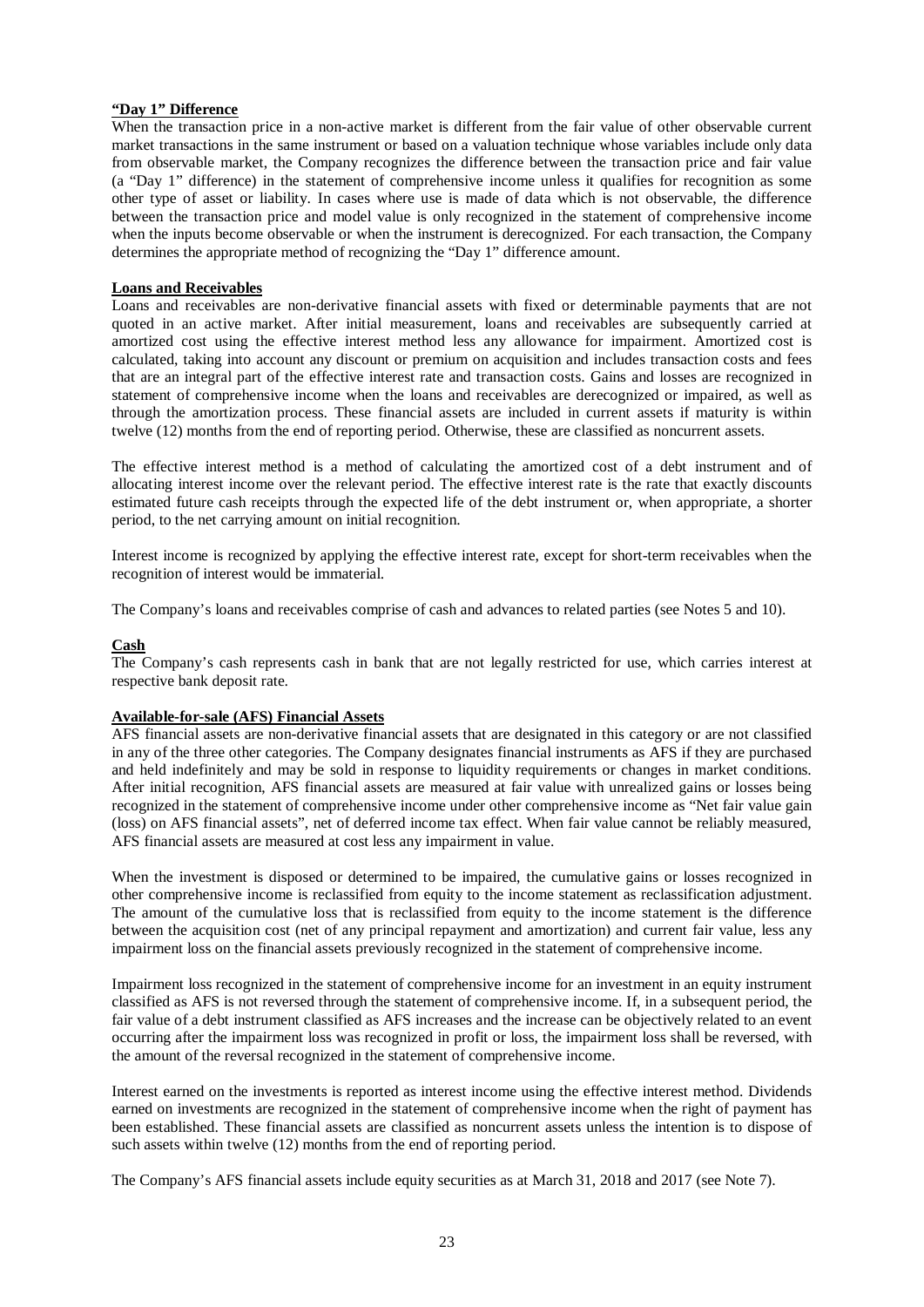# **Other Financial Liabilities**

After initial recognition, other financial liabilities are subsequently measured at amortized cost using the effective interest method. Amortized cost is calculated by taking into account any issue costs, and any discount or premium on settlement. Other financial liabilities are classified as current liabilities if payment is due within one year or less (or in the normal operating cycle of the business if longer) while nontrade payables are classified as current liabilities if payment is due within one year or less. If not, they are presented as non-current liabilities.

Gains and losses are recognized in the statement of comprehensive income when the liabilities are derecognized as well as through the amortization process.

As at March 31, 2018 and 2017, included in other financial liabilities are the Company's accounts payable and other liabilities (excluding government liabilities), and advances from related parties (see Notes 8 and 10).

### *Accounts payable and other liabilities*

Accounts payable are obligations to pay for goods or services that have been acquired in the ordinary course of business from suppliers. Other current liabilities include non-trade payables, accrued expenses and due to government agencies.

# **Offsetting of Financial Instruments**

Financial assets and financial liabilities are offset and the net amount is reported in the statements of financial position if, and only if, there is a currently enforceable legal right to offset the recognized amounts and there is an intention to settle on a net basis, or to realize the assets and settle the liabilities simultaneously.

### **Derecognition of Financial Assets and Liabilities**

#### *Financial assets*

A financial asset (or, where applicable, a part of a financial asset or part of a group of similar financial assets) is derecognized when:

- the rights to receive cash flows from the asset have expired;
- the Company retains the right to receive cash flows from the asset, but has assumed an obligation to pay them in full without material delay to third party under a "pass-through" arrangement; or
- the Company has transferred its rights to receive cash flows from the asset and either (a) has transferred substantially all the risks and rewards of the asset, or (b) has neither transferred nor retained substantially all risks and rewards of the asset, but has transferred control of the asset.

Where the Company has transferred its rights to receive cash flows from an asset or has entered into a passthrough arrangement and has neither transferred nor retained substantially all the risks and rewards of the asset nor transferred control of the asset, the asset is recognized to the extent of the Company's continuing involvement in the asset. Continuing involvement that takes the form of a guarantee over the transferred asset is measured at the lower of the original carrying amount of the asset and the maximum amount of consideration that the Company could be required to repay.

# *Financial liabilities*

A financial liability is derecognized when the obligation under the liability was discharged, cancelled or has expired.

Where an existing financial liability is replaced by another from the same lender on substantially different terms, or the terms of an existing liability are substantially modified, such an exchange or modification is treated as a derecognition of the original liability and the recognition of a new liability, and the difference in the respective carrying amounts is recognized in the statement of comprehensive income.

## **Impairment of Financial Assets**

The Company assesses at each end of the reporting period whether there is objective evidence that a financial asset or group of financial assets is impaired. A financial asset or a group of financial assets is deemed to be impaired if, and only if, there is objective evidence of impairment as a result of one or more events that has occurred after the initial recognition of the asset (an incurred "loss event") and that loss event (or events) has an impact on the estimated future cash flows of the financial asset or the group of financial assets that can be reliably estimated.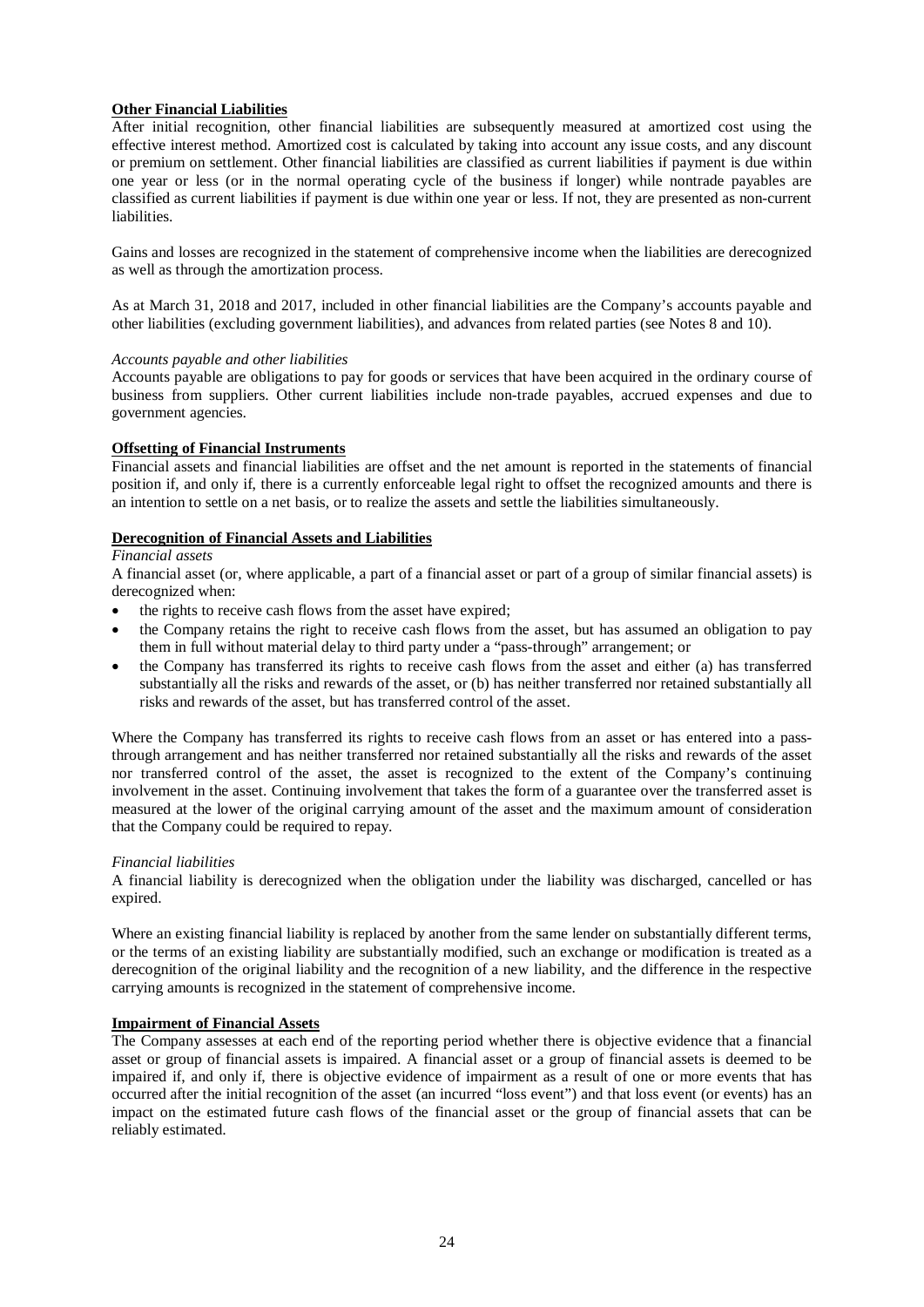Evidence of impairment may include indications that the contracted parties or a group of contracted parties is experiencing significant financial difficulty, default or delinquency in interest or principal payments, the probability that they will enter bankruptcy or other financial reorganization, and where observable data indicate that there is measurable decrease in the estimated future cash flows, such as changes in arrears or economic conditions that correlate with defaults.

#### *Financial assets carried at cost*

If there is objective evidence that an impairment loss on an unquoted equity instrument that is not carried at fair value because its fair value cannot be reliably measured, or on a derivative asset that is linked to and must be settled by delivery of such an unquoted equity instrument has been incurred, the amount of the loss is measured as the difference between the asset's carrying amount and the present value of estimated future cash flows discounted at the current market rate of return of a similar financial asset.

#### *Loans and receivables*

The Company first assesses whether objective evidence of impairment exists individually for financial assets that are individually significant, and individually or collectively for financial assets that are not individually significant. If it is determined that no objective evidence of impairment exists for an individually assessed financial asset, whether significant or not, the asset is included in the group of financial assets with similar credit risk and characteristics and that group of financial assets is collectively assessed for impairment. Assets that are individually assessed for impairment and for which an impairment loss is or continues to be recognized are not included in a collective assessment of impairment.

If there is objective evidence that an impairment loss on financial assets carried at amortized cost has been incurred, the amount of loss is measured as a difference between the asset's carrying amount and the present value of estimated future cash flows (excluding future credit losses that have not been incurred) discounted at the financial asset's original effective interest rate (i.e., the effective interest rate computed at initial recognition). The carrying amount of the asset shall be reduced through the use of an allowance account. The amount of loss is recognized in the statement of comprehensive income.

If in a subsequent period, the amount of the estimated impairment loss increases or decreases because of an event occurring after the impairment was recognized, and the increase or decrease can be related objectively to an event occurring after the impairment was recognized, the previously recognized impairment loss is increased or reduced by adjusting the allowance for impairment losses account. If a future write-off is later recovered, the recovery is recognized in the statement of comprehensive income. Any subsequent reversal of an impairment loss is recognized in the statement of comprehensive income to the extent that the carrying value of the asset does not exceed its amortized cost at reversal date. Interest income continues to be accrued on the reduced carrying amount based on the original effective interest rate of the asset. Loans together with the associated allowance are written off when there is no realistic prospect of future recovery and all collateral, if any, has been realized or has been transferred to the Company.

#### *AFS financial assets*

For AFS financial assets, the Company assesses at the end of each reporting period whether there is objective evidence that a financial asset or group of financial assets is impaired. In case of equity investments classified as AFS financial assets, this would include a significant or prolonged decline in fair value of the investments below its cost. The determination of what is "significant" or "prolonged" requires judgment. The Company treats "significant" generally as 20% or more and "prolonged" as greater than twelve (12) months for quoted equity securities. Where there is evidence of impairment, the cumulative loss measured as the difference between the acquisition cost and the current fair value, less any impairment loss on that financial asset previously recognized in other comprehensive income is removed from other comprehensive income and recognized in the statement of comprehensive income.

Impairment losses on equity investments are not reversed through the statement of comprehensive income. Increases in fair value after impairment are recognized directly in other comprehensive income. In the case of debt instruments classified as AFS financial assets, impairment is assessed based on the same criteria as financial assets carried at amortized cost.

#### **Input Tax**

The Company's input tax is stated at face value less provision for impairment, if any. Allowance for unrecoverable input tax, if any, is maintained by the Company at a level considered adequate to provide for potential uncollectible portion of the claims. The Company, on a continuing basis, makes a review of the status of the claims designed to identify those that may require provision for impairment loss.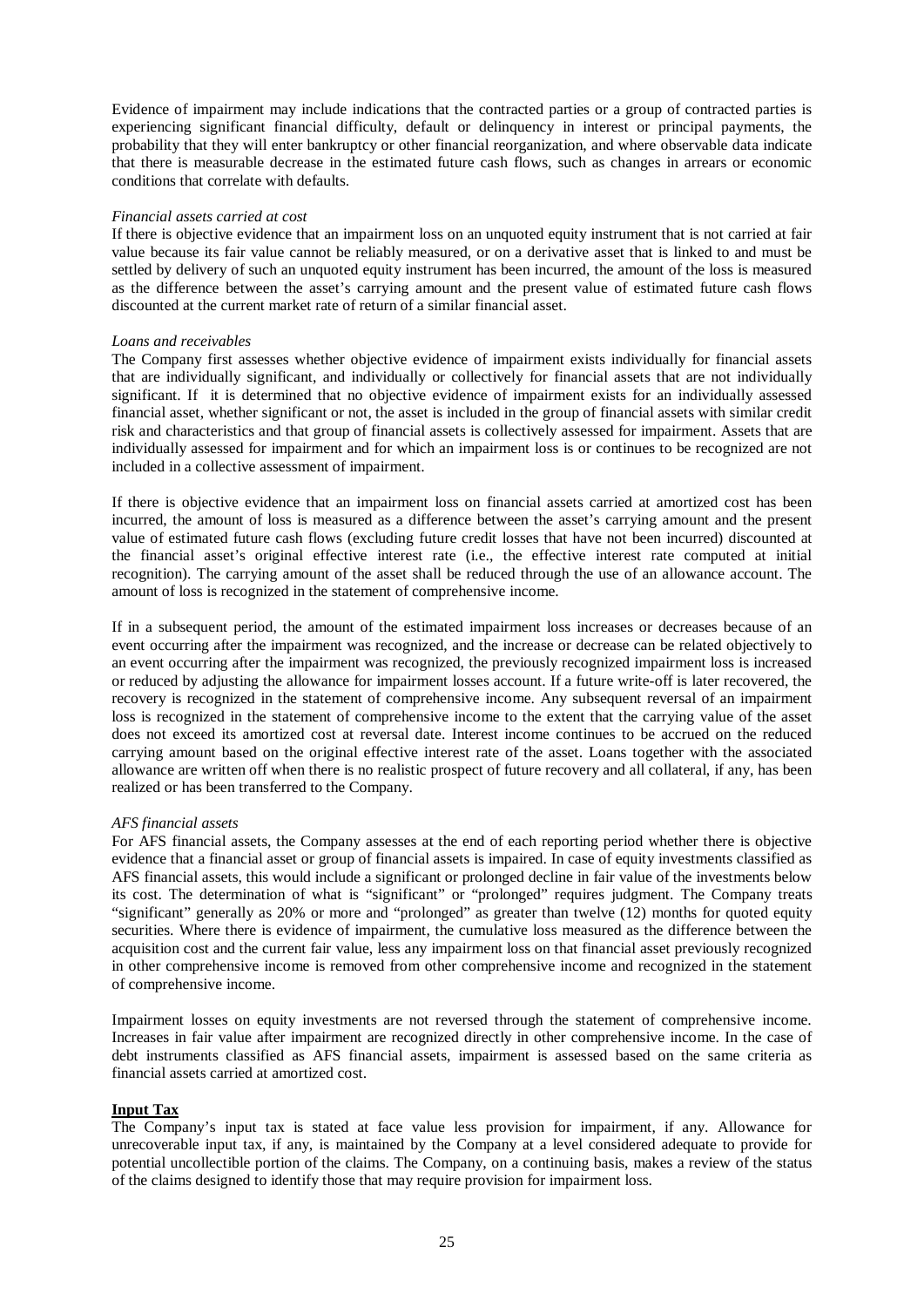# **Impairment of Non-Financial Assets**

At the end of each reporting period, the Company assesses whether there is any indication that any of its assets may have suffered an impairment loss. If any such indication exists, the recoverable amount of the asset is estimated in order to determine the extent of the impairment loss, if any. When it is not possible to estimate the recoverable amount of an individual asset, the Company estimates the recoverable amount of the cashgenerating unit to which the asset belongs. When a reasonable and consistent basis of allocation can be identified, assets are also allocated to individual cash-generating units, or otherwise they are allocated to the smallest group of cash-generating units for which a reasonable and consistent allocation basis can be identified.

Recoverable amount is the higher of fair value less costs to sell and value in use. In assessing value in use, the estimated future cash flows are discounted to their present value using a pre-tax discount rate that reflects current market assessments of the time value of money and the risks specific to the asset for which the estimates of future cash flows have not been adjusted.

If the recoverable amount of an asset or cash-generating unit is estimated to be less than its carrying amount, the carrying amount of the asset (or cash-generating unit) is reduced to its recoverable amount. An impairment loss is recognized as an expense, unless the relevant asset is carried at a revalued amount, in which case the impairment loss is treated as a revaluation decrease. Impairment losses recognized in respect of CGUs are allocated first to reduce the carrying amount of any goodwill allocated to the units, and then to reduce the carrying amounts of the other assets in the unit (group of units) on a pro rata basis.

Impairment losses recognized in prior periods are assessed at the end of each reporting period for any indications that the loss has decreased or no longer exists. An impairment loss is reversed if there has been a change in the estimates used to determine the recoverable amount. An impairment loss is reversed only to the extent that the asset's carrying amount does not exceed the carrying amount that would have been determined, net of depreciation or amortization, if no impairment loss had been recognized. A reversal of an impairment loss is recognized as income, unless the relevant asset is carried at a revalued amount, in which case the reversal of the impairment loss is treated as a revaluation increase.

# **Retirement Benefits**

The Company does not provide any retirement benefits because it does not have any employee as at March 31, 2018 and 2017. The Company's administrative functions are performed by its related party, The Wellex Group, Inc. (TWGI).

# **Current and Deferred Income Tax**

The tax expense for the period comprises current and deferred tax. Tax is recognized in profit or loss, except to the extent that it relates to items recognized in other comprehensive income or directly in equity.

The current income tax charge is calculated on the basis of the tax laws enacted or substantively enacted at reporting date. Management periodically evaluates positions taken in tax returns with respect to situations in which applicable tax regulation is subject to interpretation. It establishes provisions where appropriate on the basis of amounts expected to be paid to the tax authorities. Deferred income tax is recognized, using the liability method, on temporary differences arising between the tax bases of assets and liabilities and their carrying amounts in the financial statements.

However, deferred tax liabilities are not recognized if they arise from the initial recognition of goodwill; deferred income tax is not accounted for if it arises from initial recognition of an asset or liability in a transaction other than a business combination that at the time of the transaction affects neither accounting nor taxable income. Deferred income tax is determined using tax rates and laws, in the period the temporary difference are expected to be recovered or settled, that have been enacted or substantively enacted as at reporting period.

Deferred income tax assets are recognized only to the extent that it is probable that future taxable profit will be available against which the temporary differences can be utilized. At each reporting date the Company reassess the need to recognize previously unrecognized deferred income tax asset.

Deferred income tax assets are recognized for all deductible temporary differences, carrying forward benefits of unused tax credits from excess of minimum corporate income tax (MCIT) over regular corporate income tax (RCIT) and unused net operating loss carryover (NOLCO), to the extent that it is probable that sufficient future taxable profits will be available against which the deductible temporary differences, carrying forward benefits of unused tax credits from excess of MCIT over RCIT and unused NOLCO can be utilized. Deferred income tax liabilities are recognized for all taxable temporary differences.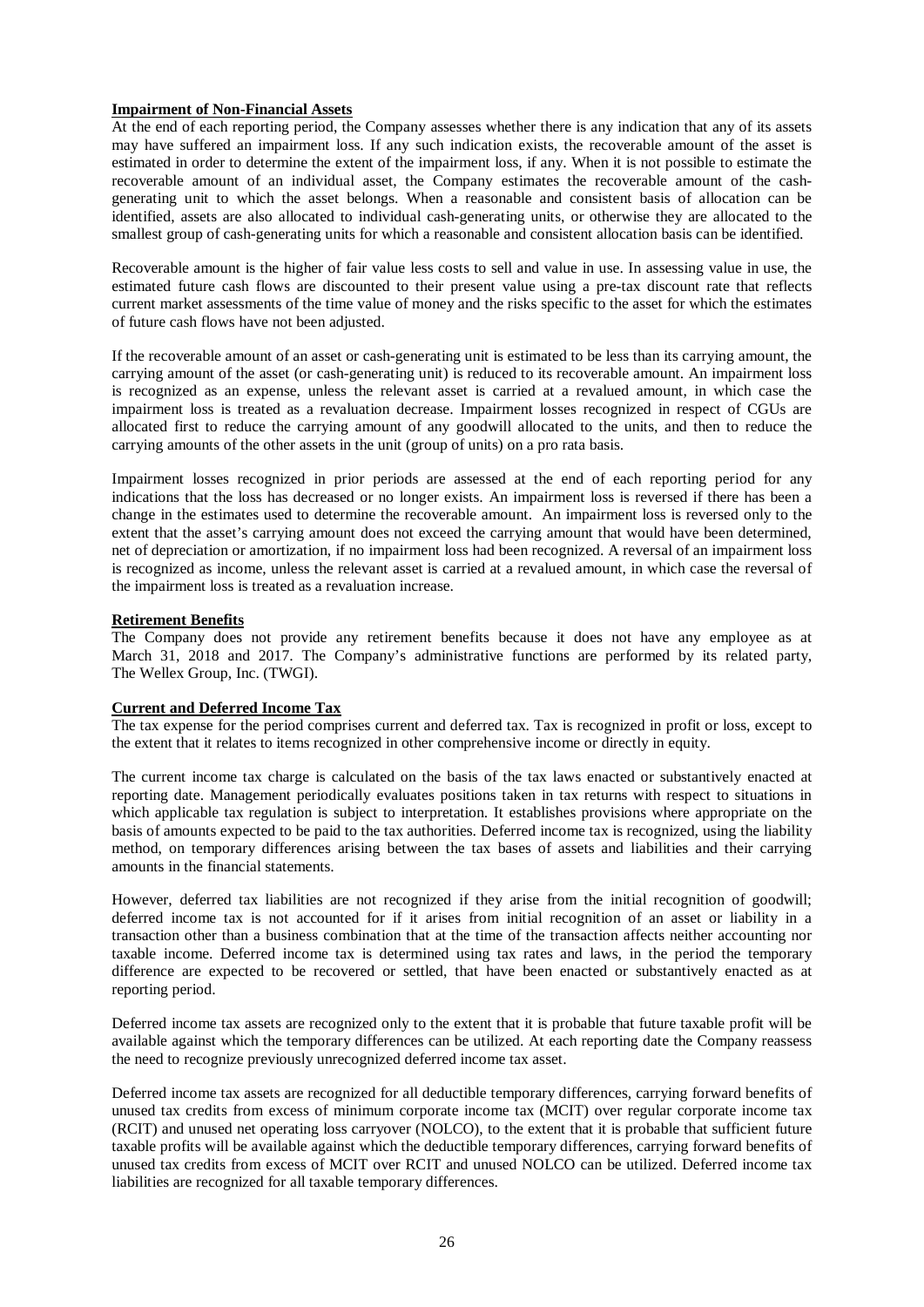The Company reassesses at each reporting date the need to recognize a previously unrecognized deferred income tax asset.

Deferred income tax assets and liabilities are offset when there is a legally enforceable right to offset current tax asset against current tax liabilities and when the deferred income tax assets and liabilities relate to income taxes levied by the same taxation authority on either the same taxable entity or different taxable entities where there is an intention to settle the balances on a net basis.

#### **Leases**

Leases which transfer to the Company substantially all risks and benefits incidental to ownership of the leased item are classified as finance leases and are recognized as assets and liabilities in the Company statement of financial position at amounts equal at the inception of the lease to the fair value of the leased property or, if lower, at the present value of minimum lease payments. Lease payments are apportioned between the finance costs and reduction of the lease liability so as to achieve a constant rate of interest on the remaining balance of the liability. Finance costs are recognized in statements of comprehensive income. Capitalized leased assets are depreciated over the shorter of the estimated useful life of the asset or the lease term.

Leases which do not transfer to the Company substantially all the risks and benefits of ownership of the asset are classified as operating leases. Operating lease payments are recognized as expense in the Company statement of comprehensive on a straight-line basis over the lease term. Associated costs, such as maintenance and insurance, are expensed as incurred.

The Company is a party to an operating lease as a lessee. Payments made under operating leases (less any incentives given by the lessor) are charged to statements of comprehensive income.

### **Related Parties and Related Party Transactions**

A related party transaction is a transfer of resources, services, or obligations between related parties, regardless of whether a price is charged.

Related party relationship exists when: (a) a person or a close member of that person's family has control or joint control, has significant influence or is a member of the key management personnel of the reporting entity or of a parent of the reporting entity; and (b) when any of the following conditions apply: (i) the entity and the Company are members of the same group; (ii) one entity is an associate or joint venture of the other entity; (iii) both entities are joint ventures of the same third party; (iv) one entity is a joint venture of a third entity and the other entity is an associate of the third party; (v) the entity is a post-employment benefit plan for the benefit of employees of the Company; (vi) the entity is controlled or jointly controlled by a person as identified in (a) above; (vii) the entity or any member of a group of which it is part, provides key management personnel services to the Company or to the parent of the Company; (viii) a person identified in (a) above has significant influence over the entity or is a member of the key management personnel of the entity or of a parent of the entity.

In considering each possible related party relationship, attention is directed to the substance of the relationships, and not merely the legal form.

# **Equity**

*Capital stock* represents the par value of shares that have been issued at the end of the reporting period.

*Additional paid-in capital* includes any premium received on the issuance of capital stock. Any transaction costs associated with the issuance of shares are deducted from additional paid-in capital, net of any related income tax benefits.

*Subscribed capital stock* represents the par value of the subscribed shares.

*Subscription receivable* represents par value of the shares subscribed but the Company has not yet received the payments from the subscriber.

*Treasury shares* represent own equity instruments reacquired, the amount of the consideration paid, including directly attributable cost, net of any tax effects, is recognized as a reduction from equity. No gain or loss is recognized in profit or loss on the purchase, sale, issue or cancellation of the Company's own equity instruments. Any difference between the carrying amount and the consideration, if reissued, is recognized as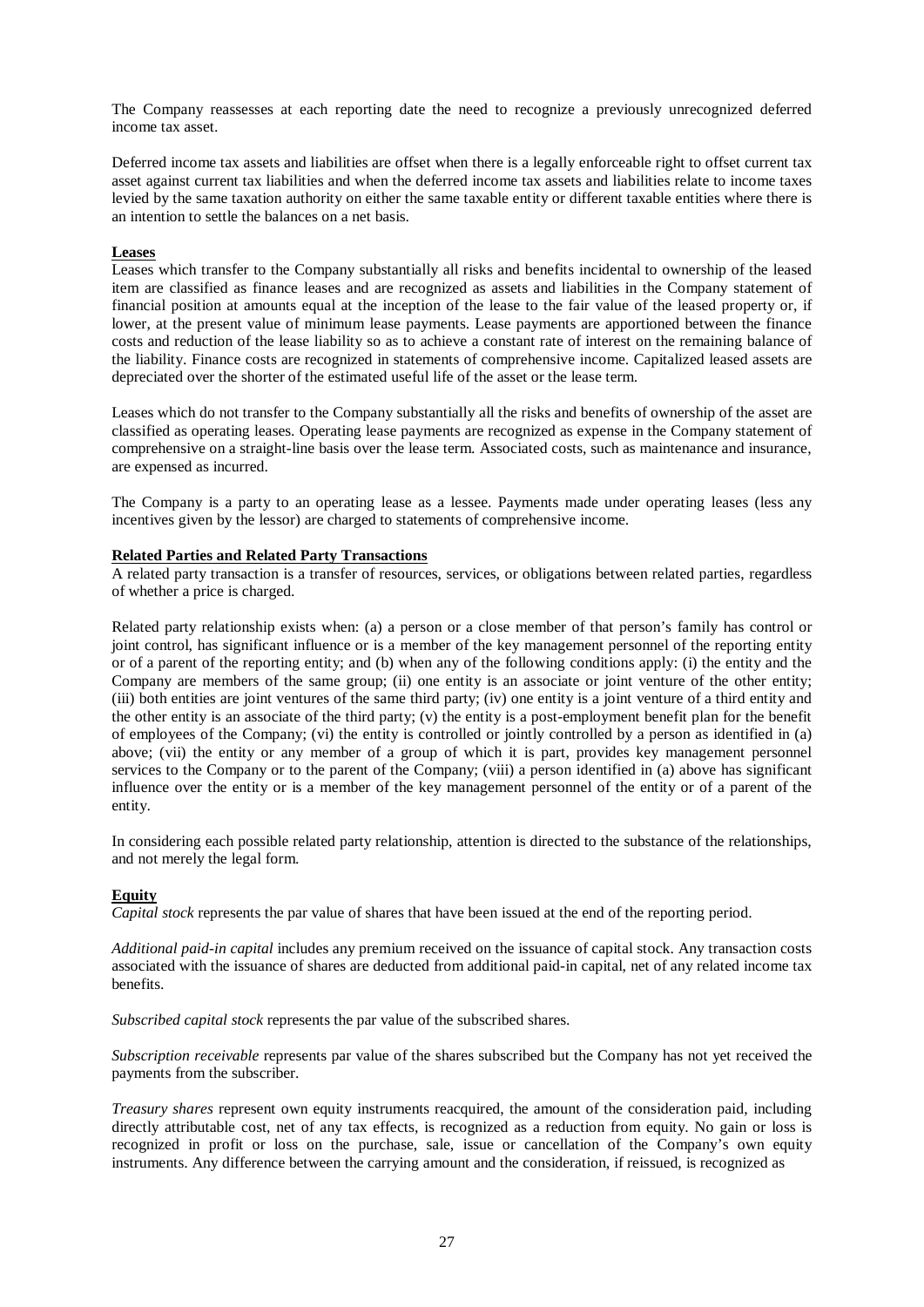*Additional paid-in capital*. Voting rights related to treasury shares are nullified for the Company and no dividends are allocated to them respectively.

When the shares are retired, the capital stock account is reduced by its par value and the excess of cost over par value upon retirement is debited to Additional paid-in capital to the extent of the specific or average additional paid-in capital when the shares were issued and to retained earnings for the remaining balance.

*Unrealized fair value gain on AFS financial assets* represents gains from increase in the market value of AFS financial assets.

*Deficit* includes all current and prior period accumulated losses as disclosed in the statements of comprehensive income.

### **Revenue Recognition**

Revenue is recognized to the extent that it is probable that economic benefits will flow to the entity and the amount of revenue can be reliably measured. Revenue is measured at the fair value of the consideration received or receivable and represents amounts receivable for services provided in the normal course of business.

Interest income is accrued on a timely basis, by reference to the principal outstanding and at the effective interest rate applicable.

# **Cost and Expense Recognition**

Cost and expenses are recognized in statements of comprehensive income when decrease in future economic benefit related to a decrease in an asset or an increase in a liability has arisen that can be measured reliably. Expenses are recognized in statements of comprehensive income: on the basis of a direct association between the costs incurred and the earning of specific items of income; on the basis of systematic and rational allocation procedures when economic benefits are expected to arise over several accounting periods and the association with income can only be broadly or indirectly determined; or immediately when an expenditure produces no future economic benefits or when, and to the extent that, future economic benefits do not qualify, or cease to qualify, for recognition in the statements of financial position as an asset.

Expenses in the statements of comprehensive income are presented using the nature of expense method.

### **Foreign Currency Denominated Transactions and Translations**

Foreign currency transactions are initially recognized by applying to the foreign currency amount the spot exchange rate between the functional currency and the foreign currency at the date of the transaction. At the end of each reporting date, foreign currency monetary items are translated using the closing rate. Non-monetary items measured in terms of historical cost are translated using the foreign exchange rate at the date of the transaction. Non-monetary items measured at fair value are translated using the exchange rates at the date when the fair value was determined. Foreign exchange gains and losses resulting from the settlement of such transactions and from the translation at year-end exchange rates of monetary assets and liabilities denominated in foreign currencies are recognized in profit or loss.

#### **Basic Earnings (Loss) Per Share**

Basic earnings (loss) per share is calculated by dividing the profit (loss) by the weighted average number of common shares in issue during the year, excluding common shares purchased by the Company and held as treasury shares.

#### **Provisions and Contingencies**

Provisions are recognized when the Company has a present obligation (legal or constructive) as a result of a past event, it is probable that an outflow of resources embodying economic benefits will be required to settle the obligation and a reliable estimate can be made with the amount of the obligation. If the effect of the time value of money is material, provisions are determined by discounting the expected future cash flows at a pre-tax rate that reflects current market assessments of the time value of money and, where appropriate, the risks specific to the liability.

Where discounting is used, an increase in the provision due to the passage of time is recognized as an interest expense. When the Company expects a provision or loss to be reimbursed, the reimbursement is recognized as a separate asset only when the reimbursement is virtually certain and its amount is estimable. The expense relating to any provision is presented in the statement of comprehensive income, net of any reimbursement.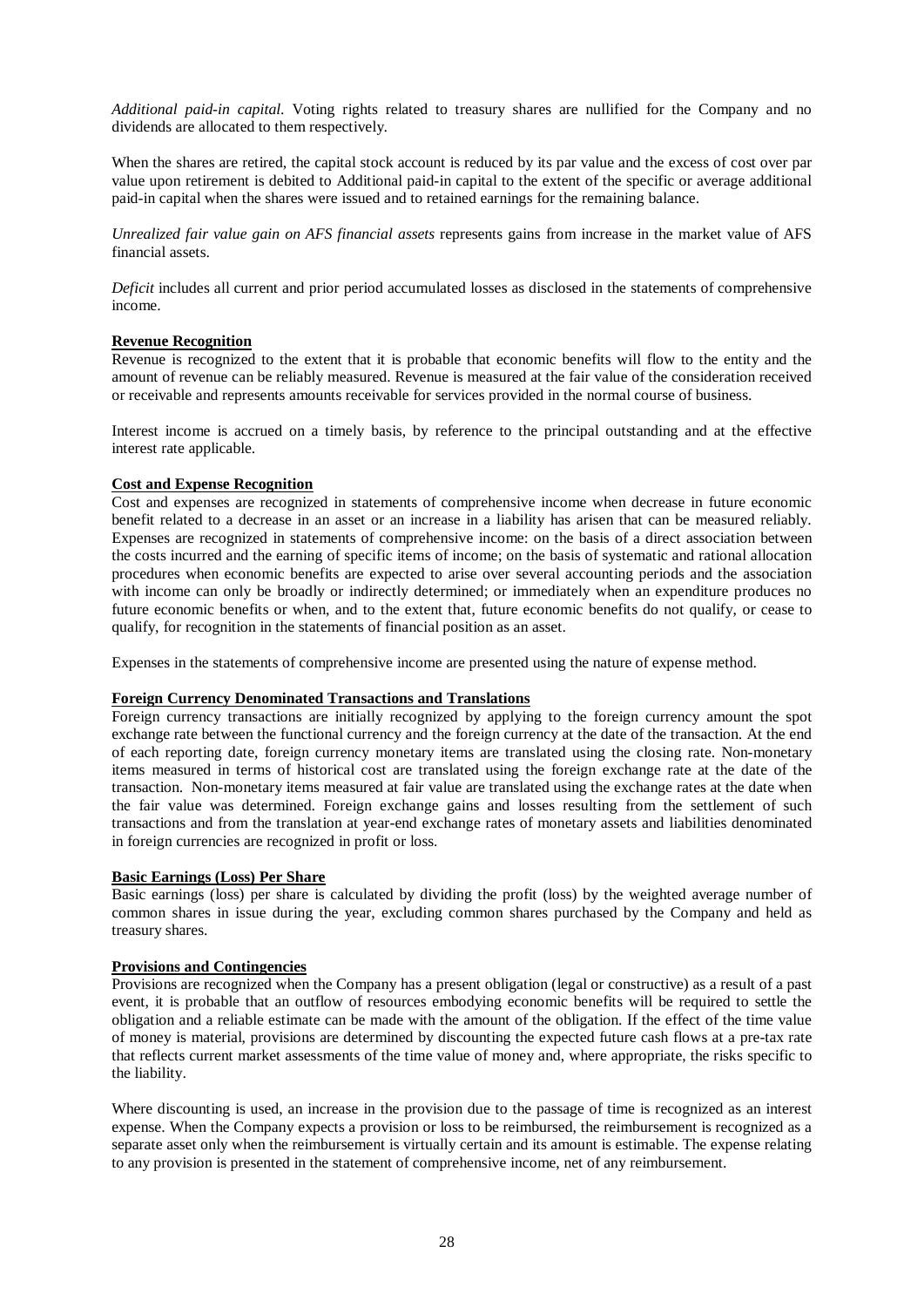Contingent liabilities are not recognized in the financial statements. These are disclosed unless the possibility of an outflow of resources embodying economic benefits is remote. Contingent assets are not recognized in the financial statements, but disclosed when an inflow of economic benefits is probable. Contingent assets are assessed continually to ensure that developments are appropriately reflected in the financial statements. If it has become virtually certain that an inflow of economic benefits will arise, the asset and the related income are recognized in the financial statements.

### **Events After the Reporting Date**

Post year-end events that provide additional information about the Company's position at the reporting period (adjusting events) are reflected in the financial statements. Post year-end events that are not adjusting events are disclosed in the financial statements when material.

# **4. SIGNIFICANT ACCOUNTING JUDGMENTS, AND ESTIMARES AND ASSUMPTIONS**

The preparation of the Company's financial statements requires management to make judgments and estimates that affect amounts reported in the Company financial statements. These judgments and estimates are continually evaluated and are based on historical experience and other factors, including expectations of future events that are believed to be reasonable under the circumstances. The Company believes the following represent a summary of these significant judgments and estimate and related impact and associated risks in the Company financial statements.

### **Significant Accounting Judgments in Applying the Company's Accounting Policies**

*Impairment of available-for-sale financial assets* 

The Company follows the guidance of PAS 39 to determine when an AFS financial asset is impaired. This determination requires significant judgment. In making this judgment, the Company evaluates, among other factors, the duration and extent to which the fair value of investment is less than its cost and the financial condition of and near-term business outlook for the investee, including factors such as industry and sector performance, changes in technology and operational and financing cash flow.

As at March 31, 2018 and 2017, the Company did not recognize any impairment in its available-for-sale financial assets.

#### *Impairment of input tax*

Management believes that the recoverability of input tax is doubtful since the Company is not expecting income subject to output tax in the near future. Consequently, the Company has provided full valuation allowance of its input tax in 2018.

The Company's input tax amounted to  $\mathbb{P}1,721,388$  and  $\mathbb{P}1,448,630$  as at March 31, 2018 and 2017, respectively (see Note 6).

#### *Operating lease commitments*

The Company has entered into contract of lease for the office space it occupies. The Company has determined that all significant risks and benefits of ownership on these properties will be retained by the lessor. In determining significant risks and benefits of ownership, the Company considered, among others, the significance of the lease term as compared with the estimated useful life of the related asset. The Company accordingly accounted for these as operating leases.

#### *Provisions and contingencies*

Judgment is exercised by management to distinguish between provisions and contingencies. Policies on recognition and disclosure of provision and disclosure of contingencies are discussed below.

The Company has a legal case involvement in the "Field Investigation Office vs. Prospero Pichay, et al. For: Malversation." This case involves a complaint for Malversation, under R.A. No. 3019, otherwise known as the Anti-Graft and Corrupt Practices Act," and violation of the Manual of Regulations for Banks in relation to Section 36 and 37 of R.A. No. 7653, otherwise known as the "New Central Bank Act ," wherein the Board of Directors of the Local Water Utilities Administration (LWUA), FPI and Wellex Group, Inc. ("WGI"), among others, are charged with conspiring to (a) effect LWUA's supposed anomalous purchase in June 2009 from the Company (127,415 shares), WGI (310,036 shares) and other individual stockholders (78,767 shares) of their total 445,377 shares, representing approximately 60% of the total shares in Express Savings Bank, Inc. ("ESBI") in the total amount of ₱101,363,302.85; and (b) infuse fresh capital in ESBI amounting to a total of ₱700,000,000. The Company considers this as a contingency.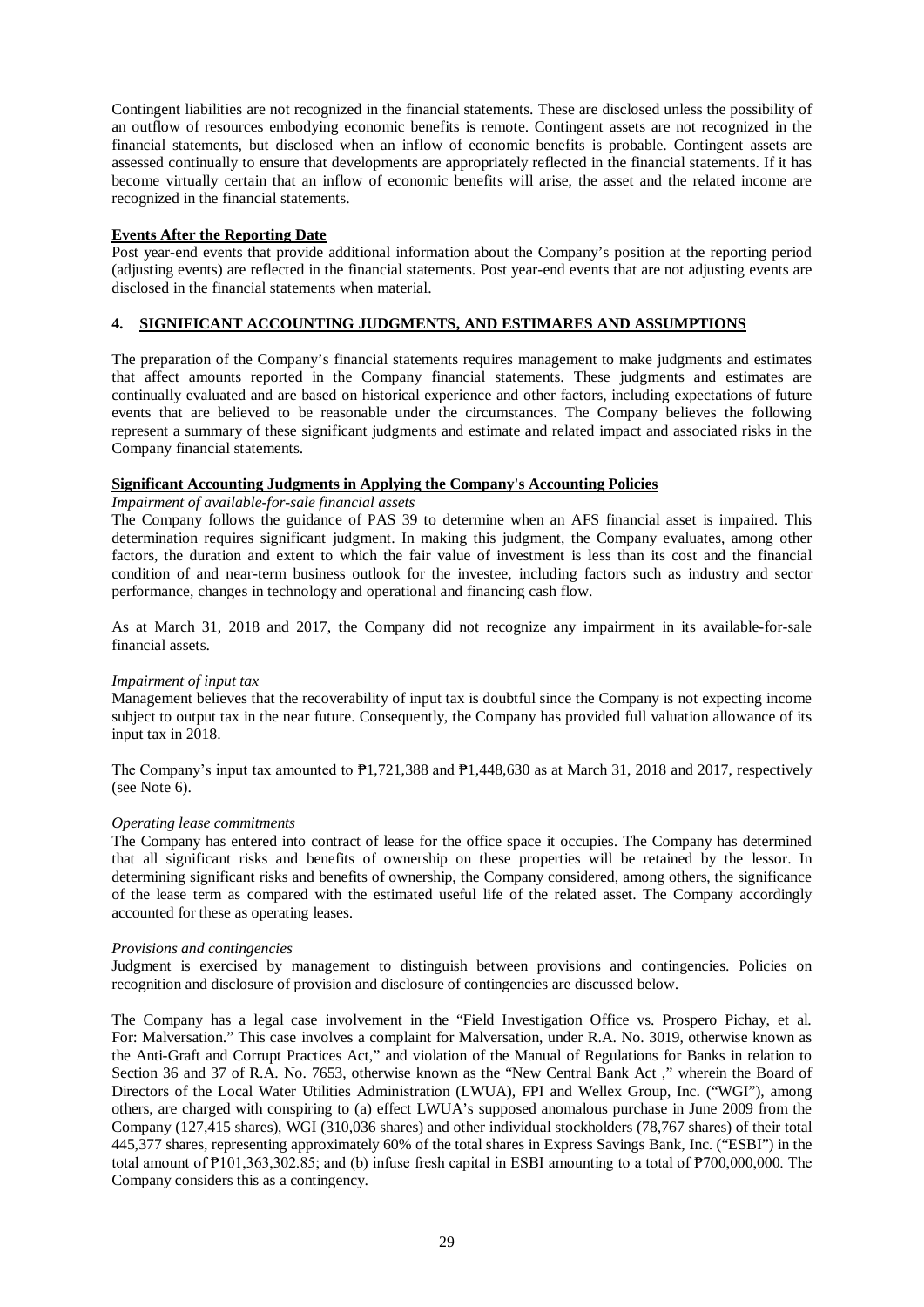On resolution issued by Sandiganbayan Fourth Division dated November 17, 2017 hereby dismissed the case in relation to above-mentioned case.

As at March 31, 2018 and 2017, the Company has no outstanding liabilities in relation to the above-mentioned case.

### **Significant Accounting Estimates and Assumptions**

The Company makes estimates and assumptions concerning the future. The resulting accounting estimates will, by definition, seldom equal the related actual results. The estimates and assumptions that have a significant risk of causing a material adjustment to the carrying amounts of assets and liabilities within the next financial year are discussed below.

### *Deferred tax assets*

The Company reviews the carrying amounts at each reporting date and reduces deferred tax assets to the extent that it is no longer probable that sufficient taxable profit will be available to allow all or part of the deferred tax assets to be utilized. Due to non-operation of the Company, management expects that the Company will continue to incur losses and the related deferred tax assets will not be utilized in the near future. The Company's deferred tax assets with full valuation allowance are fully disclosed in Note 13.

The Company's deferred tax assets amounted to ₱64,066,097 and ₱63,848,905 as at March 31, 2018 and 2017, respectively.

### *Allowance for impairment of advances to related parties*

Allowance for impairment of advances to related parties is maintained at a level considered adequate to provide for potentially uncollectible receivables. The level of allowance is based on the status of the advances to related parties, past collection experience and other factors that may affect collectibility. Advances to related parties amounted to ₱252,670,181 and ₱277,516,148, net of allowance for impairment loss of ₱222,253,710 and ₱213,009,332, as at March 31, 2018 and 2017, respectively (see Note 10).

### *Allowance for impairment on AFS carried at cost*

The Company assesses at the end of each reporting period whether there is objective evidence that a financial asset or a group of financial assets is impaired. Since management has assessed that the investment in AFS financial assets cannot be recovered in full and the decline in book value per share is other than temporary, the Company has provided allowance for impairment loss.

# **5. CASH**

Cash represents cash in bank with outstanding balance of ₱331,393 and ₱195,314 as at March 31, 2018 and 2017, respectively. Interest income earned from bank deposits were ₱93 and nil for the quarters ended March 31, 2018 and 2017.

There is no restriction on the Company's cash as at March 31, 2018 and 2017.

### **6. PREPAYMENTS AND OTHER CURRENT ASSETS**

Prepayments and other current assets as at March 31 consist of:

|                                        | 2018                    | 2017              |
|----------------------------------------|-------------------------|-------------------|
| Input tax                              | P <sub>1</sub> ,721,388 | P1,448,630        |
| Other current assets                   | 43,366                  | 46.932            |
|                                        | 1,764,754               | 1,495,562         |
| Less: Valuation allowance on input tax | (1.721.388)             | (1,448,630)       |
|                                        | P43,366                 | $\uparrow$ 46,932 |

Movements in the allowance on input tax are as follows:

|                                         | 2018              | 2017                    |
|-----------------------------------------|-------------------|-------------------------|
| Balance at beginning of year            | <b>P1,606,434</b> | P <sub>1</sub> ,363,458 |
| Provision during the period $-$ note 12 | 114.954           | 85.172                  |
| Balance at end of period                | <b>P1.721.388</b> | P1,448,630              |

The Company had provided full valuation allowance on its input tax since they are not expecting to generate income subject to VAT on which it can claim all its input tax against its output tax.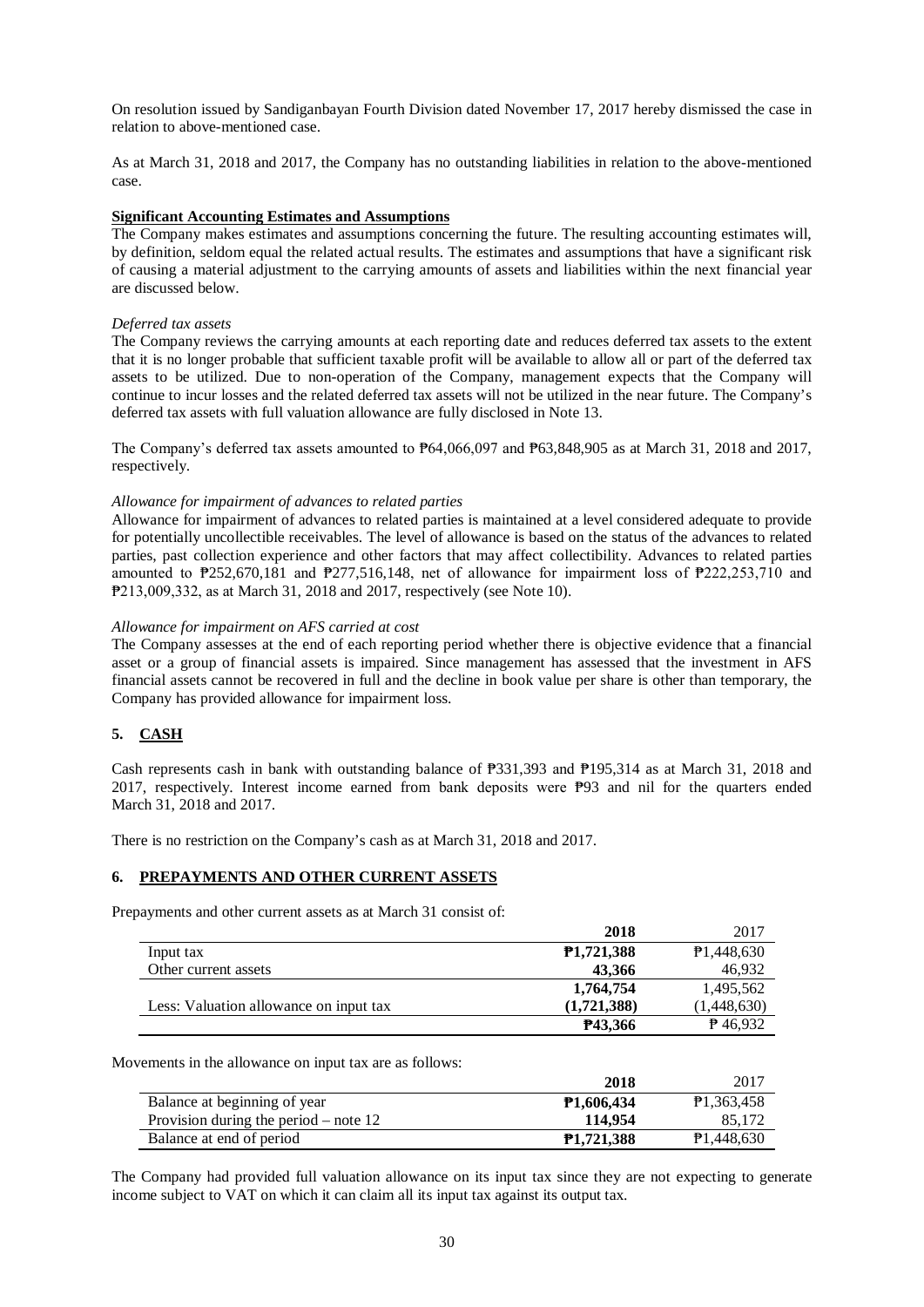# **7. AVAILABLE-FOR-SALE FINANCIAL ASSETS** (net)

Available-for-sale financial assets as at March 31 consist of:

|                                  | 2018         | 2017                       |
|----------------------------------|--------------|----------------------------|
| <b>Unquoted shares</b>           |              |                            |
| Balance at beginning of the year | P85,711,573  | P <sub>73</sub> , 211, 573 |
| Impairment loss                  | (20,000,000) | (9,320,935)                |
|                                  | 65,711,573   | 63,890,638                 |
| <b>Quoted shares</b>             |              |                            |
| Cost                             | 7,529,480    | 7,529,480                  |
| Net unrealized fair value gain   | 12,800,124   | 6,525,555                  |
|                                  | 20,329,604   | 14,055,035                 |
|                                  | P86,041,177  | P77,945,673                |

Investment in unquoted shares of stock represents ownership of the Company in Forum Exploration, Inc. (FEI) and Taguig Lake City Development Corporation. These investments are classified as AFS financial assets as the Company does not participate in the financial and operating policy of the investee which manifests control or significant influence. These investments are stated at cost less impairment loss since there is no quoted price in an active market.

Investment in quoted shares of stock represents ownership investment in Philippine Estates Corporation (PHES), a publicly listed Company. The fair value of these shares has been determined directly by reference to published prices in the active market.

The movements in the net unrealized fair value gain on available-for-sale financial assets are as follows:

|                                      | 2018                     | 2017       |
|--------------------------------------|--------------------------|------------|
| At beginning of year                 | P <sub>10</sub> ,290,297 | P6,525,555 |
| Fair value changes during the period | 2.509,827                |            |
|                                      | <b>P12,800,124</b>       | P6,525,555 |

The Company's AFS financial assets as at March 31, 2018 and 2017 are not held as collateral for its financial liabilities.

### **8. ACCOUNTS PAYABLE AND OTHER LIABILITIES**

Accounts payable and other liabilities as at March 31 consist of:

|                  | <b>2018</b>           | 2017                 |
|------------------|-----------------------|----------------------|
| Accounts payable | <b>P170.000</b>       | P129.000             |
| Taxes payable    | 7.625                 | 7,625                |
|                  | P <sub>177</sub> ,625 | P <sub>136,625</sub> |

Accounts payable pertains to the amount due to suppliers payable and do not bear any interest.

The Company believes that the carrying amount of accounts payable and other liabilities approximates fair value.

There were no assets of the Company that were collateralized for the above accounts payable and other liabilities.

# **9. CAPITAL STOCK**

Details of the Company's capital stock as at March 31, 2018 and 2017 are as follows:

|                         | Number of       |           |                             |
|-------------------------|-----------------|-----------|-----------------------------|
| Capital stock           | <b>Shares</b>   | Par value | Total                       |
| Authorized              | 3,500,000,000   | P1        | P3,500,000,000              |
|                         |                 |           |                             |
| <b>Subscribed</b>       | 1,875,000,000   | P1        | P <sub>1</sub> ,875,000,000 |
| Subscription receivable | (667, 456, 379) |           | (667, 456, 379)             |
| Subscribed and issued   | 1,207,543,621   |           | 1,207,543,621               |
| Treasury shares         | (36, 056, 750)  |           | (36,056,750)                |
| Issued and outstanding  | 1,171,486,871   | P1        | P1,171,486,871              |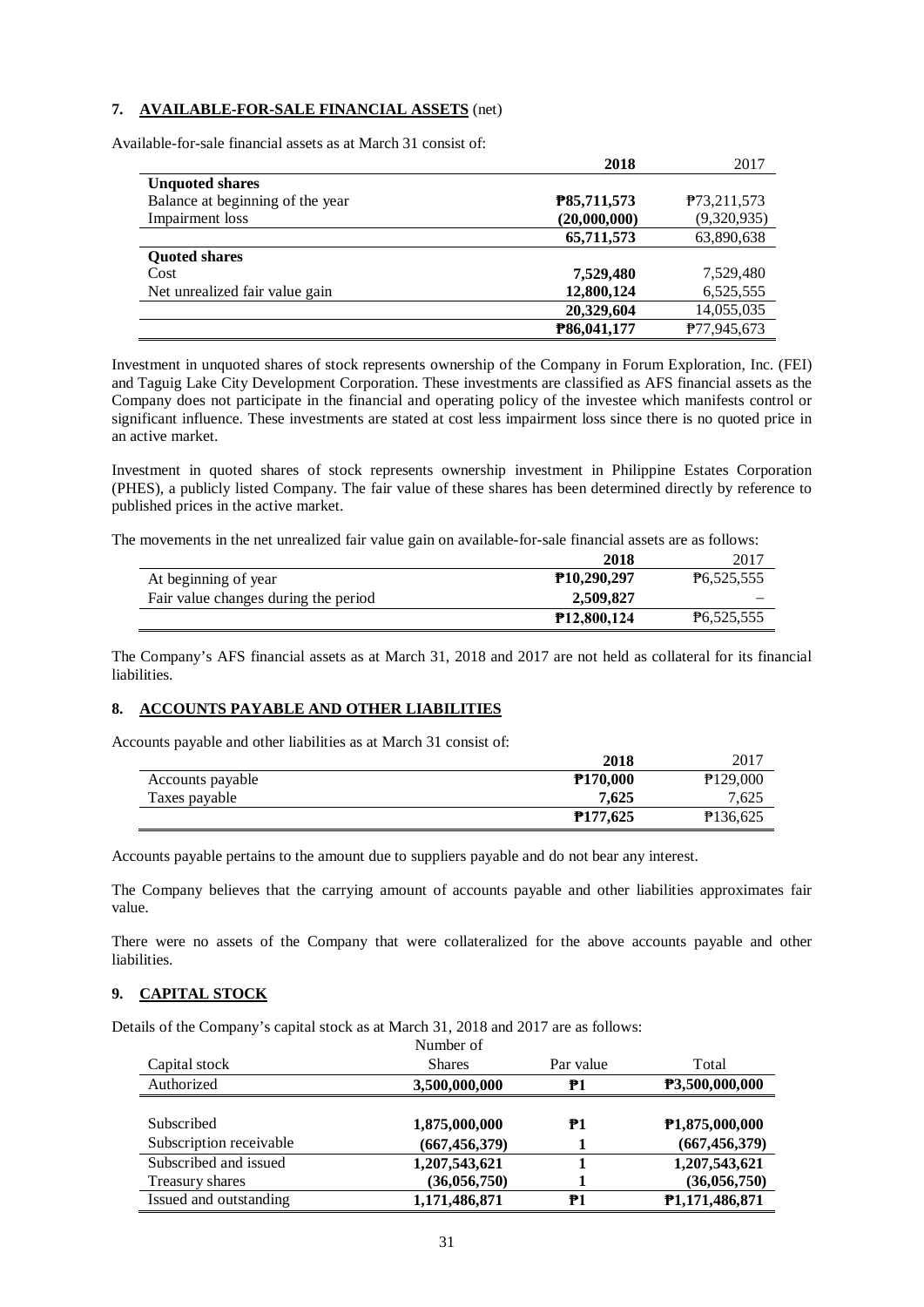### *Track record of registration of securities*

The Company was originally registered as Cophil Exploration, Inc. with the SEC on January 8, 1993. The Company was listed with the PSE on December 19, 1994 with initial registered shares of 50 billion at ₱0.01 par value per share.

On September 2, 1996, the Board of Directors and stockholders approved a resolution to amend the Company's Article of Incorporation by changing the par value per share of  $P0.01$  to  $P1.00$ , removing the pre-emptive rights of shareholders and increasing authorized capital stock from ₱500 million divided by 50 billion shares to ₱2 billion divided into 2 billion shares. On September 27, 1996, SEC approved the amendment on the Company's capital structure.

On August 22, 1997, the Board of Directors and the stockholders approved a further increase in the Company's authorized capital stock from ₱2 billion to ₱3.5 billion divided into 3.5 billion shares with a par value of ₱1 per share. On March 11, 1998, SEC approved the Company's increased in authorized capital stock.

The Company has 1.5 billion shares listed and traded in the PSE as at March 31, 2018 and 2017.

# **10. RELATED PARTY TRANSACTIONS**

The Company, in the normal course of business, has transactions with related parties. Such transactions are unsecured, non-interest bearing and with no definite terms of repayments period. The Company did not provide nor received any guarantee on its transaction with related parties. All outstanding balances are to be settled through cash or offsetting arrangement.

Details of related party relationships, transactions and balances as follows:

| <b>Related parties</b>        | Nature of          | <b>Volume of transactions</b> |         | <b>Outstanding receivable</b> |                         | Terms/            |
|-------------------------------|--------------------|-------------------------------|---------|-------------------------------|-------------------------|-------------------|
| and relationships             | transactions       | 2018                          | 2017    | 2018                          | 2017                    | <b>Conditions</b> |
| With common key management    |                    |                               |         |                               |                         |                   |
| The Wellex Group, Inc. (TWGI) | Cash advance       | 1,232,601                     | 795,580 | P303,292,815                  | P318,894,404            | (a)               |
|                               | Consultancy fee    | 120,000                       | 120,000 |                               |                         |                   |
|                               | Rental expense     | 55,500                        | 55,500  |                               |                         |                   |
|                               |                    |                               |         |                               |                         |                   |
| Forum Exploration, Inc. (FEI) | Transfer of assets |                               |         | 171,631,076                   | 171,631,076             | (b)               |
|                               |                    |                               |         | 474.923.891                   | 490,525,480             |                   |
| Impairment loss               |                    |                               |         | (222, 253, 710)               | (213,009,332)           | (c)               |
|                               |                    |                               |         | P252.670.181                  | P277.516.148            |                   |
|                               |                    |                               |         |                               |                         |                   |
| <b>Related parties</b>        | Nature of          | <b>Volume of transactions</b> |         | <b>Outstanding receivable</b> |                         | Terms/            |
| and relationships             | transactions       | 2018                          | 2017    | 2018                          | 2017                    | <b>Conditions</b> |
| With common key management    |                    |                               |         |                               |                         |                   |
| Forum Exploration, Ltd. (FEL) | Cash advance       | 189,394                       |         | P4,329,121                    | P <sub>4</sub> ,130,606 | (d)               |

*(a) Advances to The Wellex Group, Inc. (TWGI)*

On December 15, 2012, TWGI issued a promissory note to the Company maturing on December 15, 2015 amounting to ₱330,495,385 without interest. On December 16, 2015, the promissory note was renewed for another three (3) years maturing on December 16, 2018. To settle the outstanding advances, the Company entered into the following contracts with TWGI, which in return, amounts incurred will be applied to the outstanding advances:

The Company subleases an office space from TWGI on May 2014. The lease is for a period of two (2) years but renewable thereafter upon mutual agreement of both parties. The contract was renewed on May 2016 for another two (2) years.

Total rental and utilities expense charged to operations for the quarters ended March 31 as follows (see Note 11):

|           | 2018    | 2017                |
|-----------|---------|---------------------|
| Rent      | P37,500 | P37,500             |
| Utilities | 18.000  | 18,000              |
|           | P55,500 | P <sub>55,500</sub> |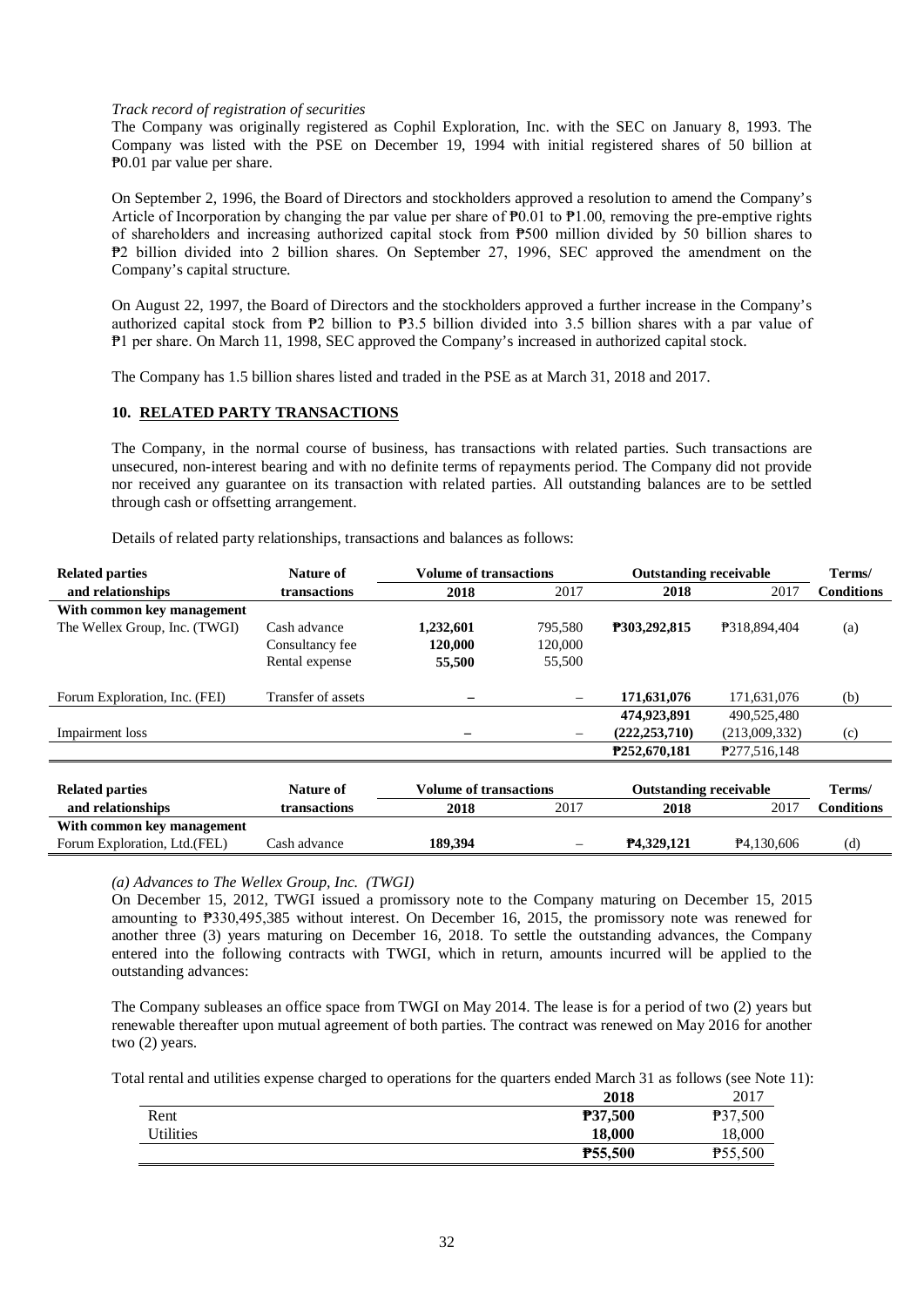On April 2012, the Company has entered into a consultancy agreement with TWGI, whereby the latter will provide corporate planning and financial services on its various corporate functions and undertakings. Total management fee charged to operations amounted to ₱120,000 for the quarters ended March 31, 2018 and 2017 (see Note 11).

The Company originally provides allowance for impairment on advances to TWGI prior to agreements entered to settle the outstanding advances. Allowance for impairment will be reversed once the unimpaired portion of advances is substantially collected and upon assessment by the management on the continuity of the existing agreements.

### *(b) Advances to Forum Exploration, Inc. (FEI)*

FEI is a legal and beneficial owner of 100% interest in Service Contract (SC) 40, an upstream oil and gas contract area in the Philippines, entered into with the Philippine Government through the Department of Energy. Annual gas production from field on SC 40 totaled 41.09 million standard cubic feet (MMSCF) and 78.66 MMSCF since the start of production in 2012.

FEI has also implemented Work Program and Budget as approved by DOE on November 17, 2014 which includes, among others, a commitment to perform land gravity survey over the Dalingding Structure starting March 2015. Since 2014, FEI has performing geological and geophysical study aimed to identify and prioritize highly prospective areas for future exploration.

The Company has outstanding advances to FEI pertaining to the value of exploration assets transferred by the Company.

The Company is positive on FEI's success on its exploration and future development work in providing the viability of its oil properties to produce oil in commercial quantities.

### *(c) The movement of the allowance for doubtful accounts follows:*

|                              | 2018         | 2017         |
|------------------------------|--------------|--------------|
| At beginning of year         | P222,253,710 | P213,009,332 |
| Provisions during the period |              |              |
| At end of period             | P222,253,710 | P213,009,332 |

#### *(d) Advances from Forum Exploration, Inc. Ltd. (FEL)*

The Company received USD denominated cash advances from FEL, amounted to \$82,922 with no definite terms of payment.

|                                              | 2018                   | 2017                    |
|----------------------------------------------|------------------------|-------------------------|
| At beginning of year                         | P4,139,727             | P <sub>4</sub> ,130,606 |
| Unrealized foreign exchange $loss$ – note 12 | 189.394                |                         |
| At end of year                               | P <sub>4.329.121</sub> | P4,130,606              |

### *(d) Remuneration to key management personnel*

With the Company's tight cash position, management decided to suspend any form of compensation given to key management personnel.

#### *(e) Others*

The Company's administrative functions are performed by its related party, TWGI.

# **11. COSTS AND EXPENSES**

Cost and expenses for the quarters ended March 31 consists of:

|                                | 2018     | 2017     | 2016     |
|--------------------------------|----------|----------|----------|
| Professional fees              | P289,080 | P173,500 | P231,000 |
| Membership fees and dues       | 256,000  | 258,000  | 253,000  |
| Management fees – note 10      | 120,000  | 120,000  | 3,102    |
| Rent and utilities $-$ note 10 | 55,500   | 55,500   | 55,500   |
| Taxes and licenses             | 19,267   | 17,190   | 1,000    |
| Travel and transportation      | 11,250   | 250      | 17,480   |
| Representation                 | 1,082    |          | 24,280   |
| Office supplies                | 397      |          |          |
| Miscellaneous                  | 23,386   | 10.298   | 90,674   |
|                                | P775,962 | P634,738 | ₱676,036 |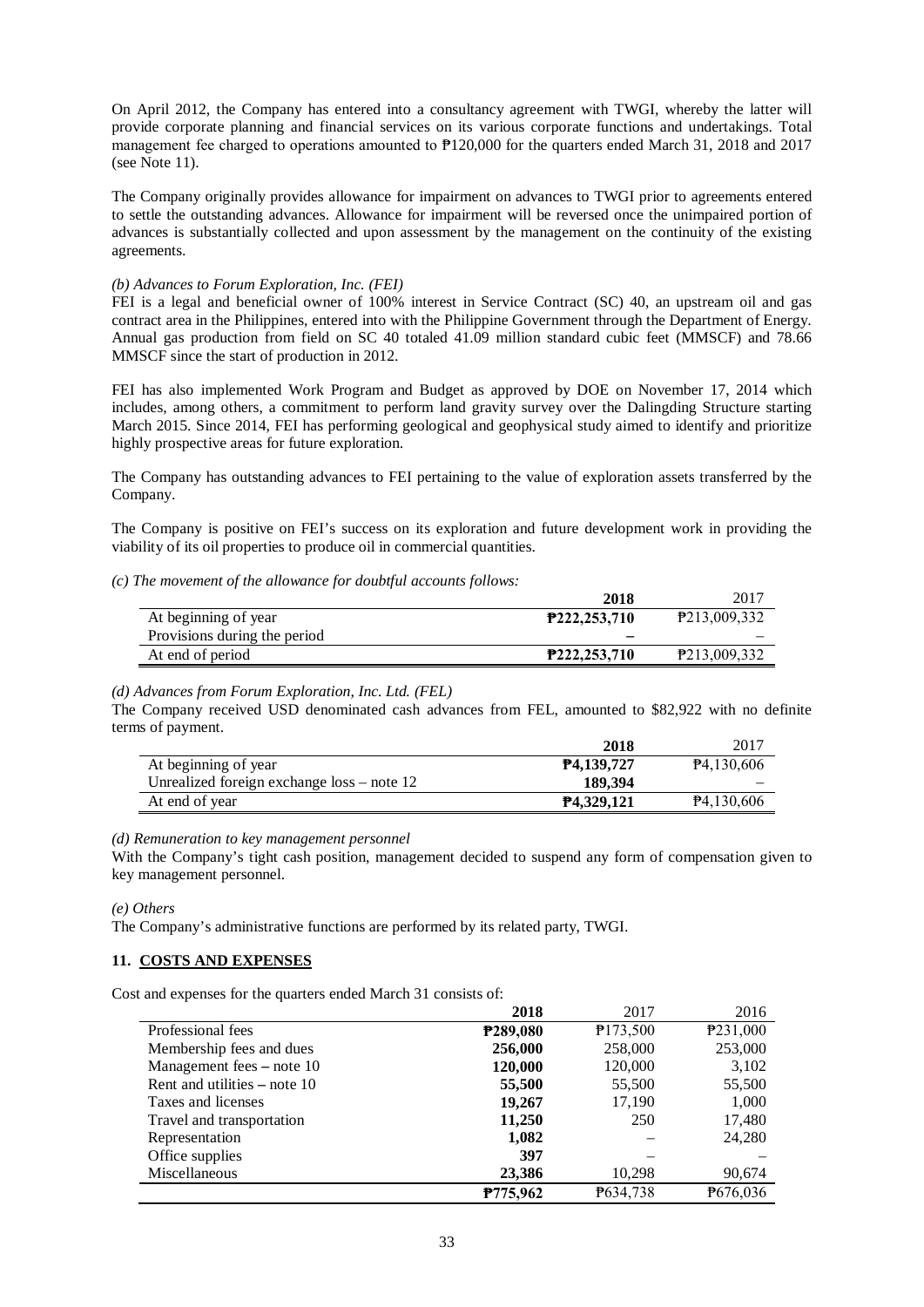# **12. OTHER EXPENSES** - net

Other expenses for the quarters ended March 31 consists of:

|                                              | 2018                  | 2017                  | 2016 |
|----------------------------------------------|-----------------------|-----------------------|------|
| Provision for impairment on:                 |                       |                       |      |
| Input tax $-$ note 6                         | $($ <b>P</b> 114,954) | $(\frac{1}{2}85,172)$ | ₱–   |
| Unrealized foreign exchange $loss$ – note 10 | (189, 394)            |                       |      |
| Interest income $-$ note 5                   | 93                    |                       | 105  |
|                                              | (P304,255)            | (P85,172)             | P105 |

### **13. INCOME TAXES**

#### *Current and deferred tax*

On May 24, 2005, Republic Act (RA) No. 9337 changed the normal corporate income tax rate from 32% to 35% effective November 1, 2005 and from 35% to 30% effective January 1, 2009.

On December 20, 2008, Revenue Regulations No.16-2008 on the Optional Standard Deduction (OSD) was published. The regulation prescribed the rules for the OSD application by corporations in the computation of their final taxable income. For corporations, OSD shall be 40% based on gross income; "cost of goods sold" will be allowed to be deducted from gross sales.

For taxable period 2008, maximum 40% deduction shall only cover the period beginning July 6, 2008. However, July 1, 2008 shall be considered as the start of the period when the 40% OSD may be allowed.  $\alpha$ 

On February 26, 2010, RR 2-2010 on the amendment of Section 6 and 7 of RR 16-2008 was published. The regulation amended the other implications of the OSD particularly on the election to claim either the OSD or the itemized deduction which must be signified in the first quarter and must be consistently applied for all the succeeding quarterly returns and in the final income tax return for the taxable year.

The Company did not avail of the OSD for purpose of income tax calculation in 2018 and 2017.

The composition of deferred tax assets is as follows:

|                                   | 2018          | 2017                      |
|-----------------------------------|---------------|---------------------------|
| <b>NOLCO</b>                      | $P$ 2,266,938 | P <sub>2</sub> , 125, 374 |
| Impairment loss on AFS Securities | 6,000,000     | 2,796,280                 |
| Unrealized foreign exchange loss  | 582,438       | 579,702                   |
| Provision for input tax           | 481,930       | 409,038                   |
|                                   | 9,331,306     | 5,910,394                 |
| Valuation allowance               | (9,331,306)   | (5,910,394)               |
|                                   | ₱–            | $P -$                     |

Deferred tax assets and liabilities are determined using the income tax rates in the period the temporary differences are expected to be recovered or settled.

A corresponding full valuation allowance on deferred tax assets have been established since management believes, that it is more likely than not, that the carry-forward benefits will not be realized in the future

As at March 31, 2018, the Company has NOLCO that can be claimed as deduction from future income tax payable and taxable income, respectively, as follows:

| Year     | Expiration | <b>Beginning</b>  |                          |              |                          | Ending     |
|----------|------------|-------------------|--------------------------|--------------|--------------------------|------------|
| Incurred | Date       | Balance           | Additions                | Expired      | Claimed                  | Balance    |
| 2018     | 2020       | ₱–                | P1,080,217               | ₱–           | ₱–                       | P1,080,217 |
| 2017     | 2019       | 2,596,954         | -                        |              | $\qquad \qquad$          | 2,596,954  |
| 2016     | 2018       | 2,805,053         | -                        |              | $\overline{\phantom{m}}$ | 2,805,053  |
| 2015     | 2017       | 2,154,452         | $\overline{\phantom{m}}$ | (2,154,452)  | -                        |            |
|          |            | <b>P7,556,459</b> | <b>P1,080,217</b>        | (P2,154,452) | ₱–                       | P6,482,224 |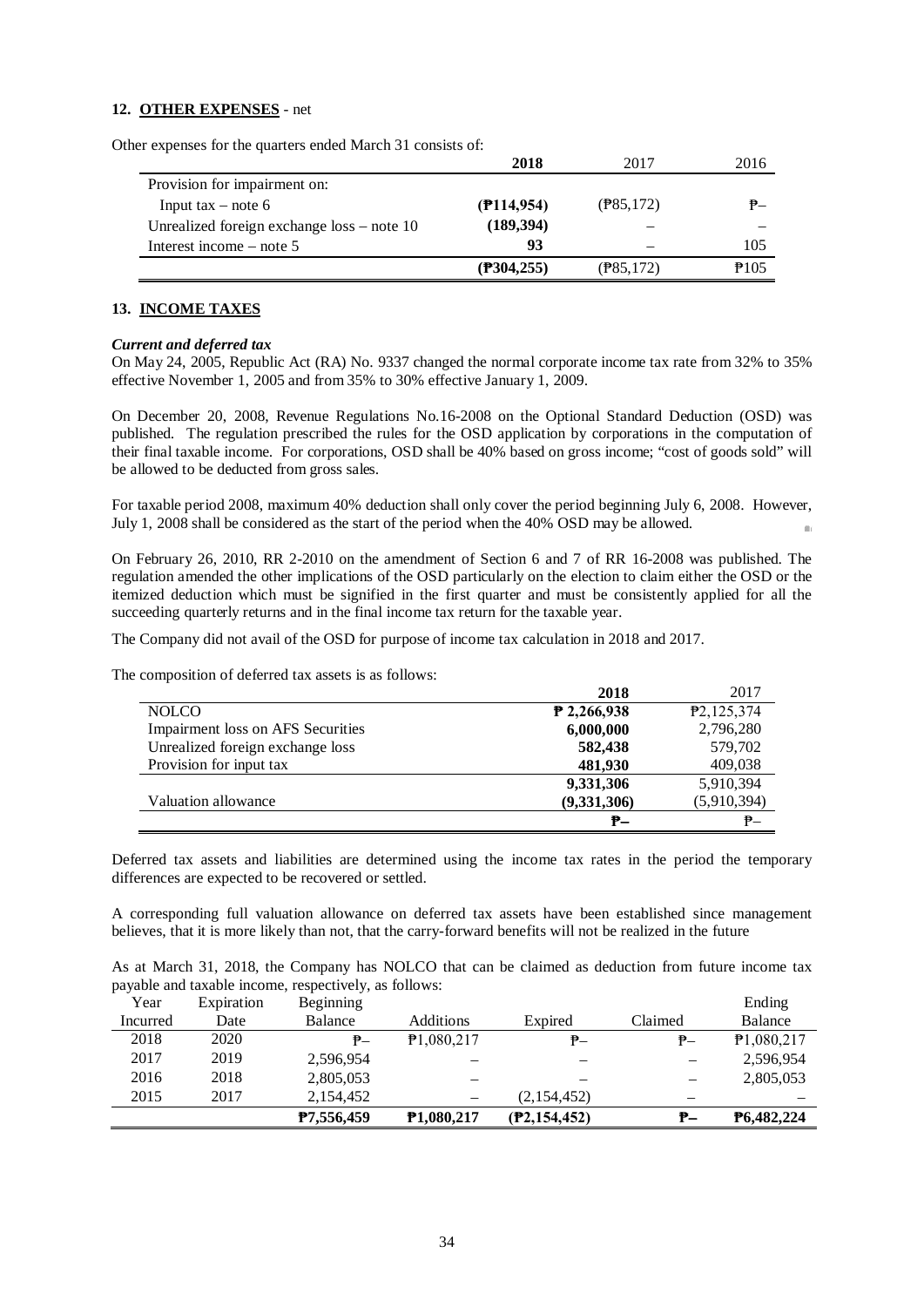# *Relevant tax updates*

Republic Act No. 10963 or the Tax Reform for Acceleration and Inclusion Act (TRAIN) was signed into law on December 19, 2017 and took effect January 1, 2018, making the new law enacted as of that date.

The TRAIN Law, which took effect on January 1, 2018, represents Package 1 of the comprehensive tax reform program of the current administration that aims to correct gaps in the present tax system, allowing it to be more effective and equitable.

Below are the salient points of the TRAIN Law:

- Reduction in personal income taxes
- Changes in capital income taxes
	- Final withholding tax on interest from foreign currency deposits increased to 15% (from 7.5%)
	- Capital gains tax on unlisted/untraded shares increased to 15% (from 5%/10%)
	- Stock transaction tax on listed/traded shares increased to 6/10 of 1% from (1/2 of 1%)
- Amendments to other taxes
	- VAT
	- Certain VAT zero-rated transactions to become subject to 12% VAT upon implementation of VAT refund system
	- VAT exemption threshold for sale of goods and services increased to P3.00 million (from P1.90 million)
	- Included in VAT exempt transactions, among others: Transfers of properties pursuant to a tax-free merger; association dues, membership fees, and other assessments and charges collected by homeowners associations and condominium corporations
- Increased documentary stamp taxes (DST) rates by 50% to 100%

Although most of the changes will affect individuals, the TRAIN Law also introduced changes to income tax, VAT and DST that may have an impact on the financial statements starting January 1, 2018.

# **14. LOSS PER SHARE**

The following table presents information necessary to calculate the loss per share as of March 31:

|                                      | 2018                    | 2017                 | 2016               |
|--------------------------------------|-------------------------|----------------------|--------------------|
| Net loss for the period              | $($ <b>P</b> 1,080,217) | $($ ?] $($ 9719.910) | (P675,928)         |
| Weighted average number of common    |                         |                      |                    |
| shares outstanding during the period | 1,171,486,871           | 1,171,486,871        | 1,171,486,871      |
|                                      | (P0.0009)               | $(\mathbb{P}0.0006)$ | $(\text{P0.0006})$ |

# **15. FINANCIAL RISK MANAGEMENT OBJECTIVES AND POLICIES**

The Company is exposed to a variety of financial risk which results from both its operating and financing activities. The Company's risk management is coordinated with the Group, in close cooperation with the Board of Directors, and focuses on actively securing the short-term cash flows to finance its operation.

The Company's principal financial instruments comprise of cash, advances to related parties, AFS financial assets, accounts payable and other liabilities (excluding local and other taxes and other liabilities to government agencies) and advances from related parties. The main purpose of these financial instruments is to raise financing for the Company's operations. The Company does not actively engage in trading of financial assets for speculative purposes nor does it have options.

The most significant financial risks to which the Company is exposed to are described below:

# *Credit risk*

Credit risk arises from cash and advances to related parties.

The maximum credit risk exposure of the financial assets is the carrying amount of the financial assets shown on the face of statement of financial position, as summarized below:

|                                   | 2018                | 2017                 |
|-----------------------------------|---------------------|----------------------|
| Cash in bank                      | <b>P331.393</b>     | P <sub>195.314</sub> |
| Advances to related parties – net | 252,670,181         | 277,516,148          |
|                                   | <b>P253.001.574</b> | P277.711.462         |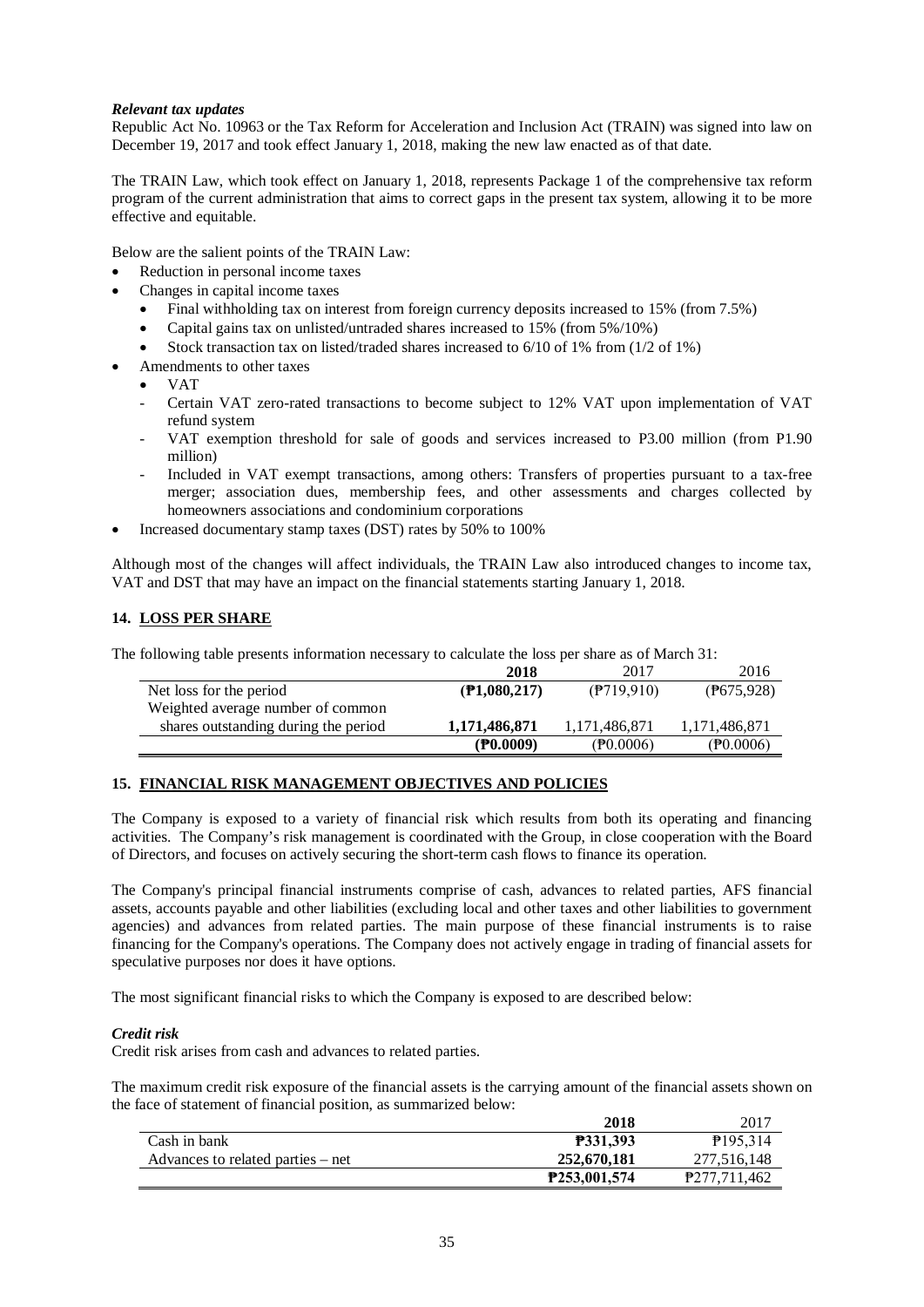The details of the Company's aging analysis of financial assets as at March 31, 2018 and 2017 are as follows:

| <b>March 31, 2018</b>                         |                             | <b>Neither past</b>  | Past due but not impaired |               |                           |                                |                             |                             |
|-----------------------------------------------|-----------------------------|----------------------|---------------------------|---------------|---------------------------|--------------------------------|-----------------------------|-----------------------------|
|                                               | <b>Total</b>                | due nor<br>impaired  | $<$ 30<br>days            | 31-90<br>days | 91-180<br>days            | 181-360<br>days                | $1 - 3$<br>vears            | <b>Impaired</b>             |
| Cash in bank                                  | P331,393                    | P331,393             | $P -$                     | ₱–            | $P -$                     | $P-$                           | $P -$                       | $P -$                       |
| <b>Advances to related</b><br>parties - gross | 474,923,891<br>P475.255.284 | P331.393             | $P-$                      | ₱–            | $P-$                      | $\overline{\phantom{0}}$<br>₱– | 252,670,181<br>P252,670,181 | 222,253,710<br>P222,253,710 |
|                                               |                             |                      |                           |               |                           |                                |                             |                             |
| March 31, 2017                                |                             | Neither past         |                           |               | Past due but not impaired |                                |                             |                             |
|                                               |                             | due nor              | $<$ 30                    | $31-90$       | 91-180                    | 181-360                        | $1-3$                       |                             |
|                                               | Total                       | impaired             | days                      | days          | days                      | days                           | years                       | Impaired                    |
| Cash in bank                                  | P <sub>195.314</sub>        | P <sub>195.314</sub> | $P-$                      | ₱–            | $P -$                     | $P-$                           | $P -$                       | $P-$                        |
| Advances to related                           |                             |                      |                           |               |                           |                                |                             |                             |
| parties - gross                               | 490,525,480                 |                      |                           | —             |                           | $\overline{\phantom{0}}$       | 277,516,148                 | 213,009,332                 |
|                                               | P490.720.794                | P <sub>195.314</sub> | $P -$                     | $P -$         | $P -$                     | ₱–                             | P277.516.148                | P213.009.332                |

The management continues to review receivable from related parties for any legally enforceable right to offset with liabilities with the expressed intention of the borrower to settle on a net basis.

As at March 31, 2018 and 2017, the Company has entered into an agreement with its related party to settle the advances (See Note 10).

The credit quality of financial assets is discussed below:

#### *Cash*

The credit risk for cash is considered negligible since the counterparties are reputable banks with high quality external credit ratings.

#### *Advances to related parties*

As at March 31, 2018 and 2017, the Company classifies the credit quality of advances to related parties based on the following:

|         | 2018          | 2017                     |
|---------|---------------|--------------------------|
| Group 1 | P252,670,181  | P277,516,148             |
| Group 2 | 222, 253, 710 | 213,009,332              |
| Group 3 |               |                          |
|         | P474,923,891  | P <sub>490,525,480</sub> |

• Group 1 – Past due but not impaired with expectation of collection.

- Group 2 Past due and impaired with expectation of collection.
- Group 3 Past due and impaired without expectation of collection.

Group 1 and 2 mainly relates to the advances to related parties which are in difficult economic situation.

#### *Liquidity risk*

Liquidity risk refers to the risk that the Company will not be able to meet its financial obligations as they fall due.

The Company is mainly exposed to liquidity risk through its maturing liabilities. The Company has a policy of regularly monitoring its cash position to ensure that maturing liabilities will be adequately met.

The Company manages liquidity risk by obtaining funds from related parties and by continuously monitoring forecast and actual cash flows and matching the maturity profiles of liabilities.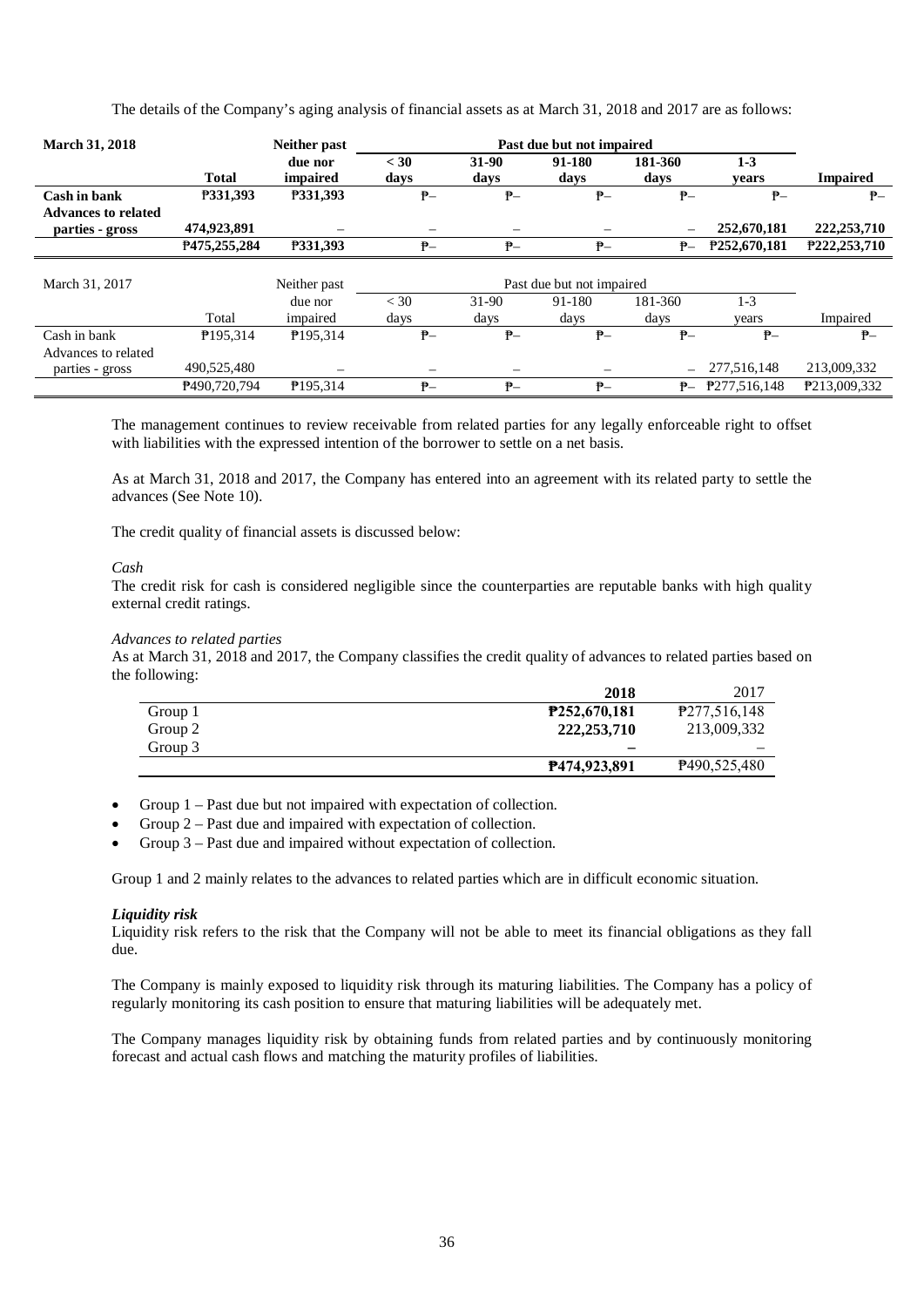The details of the maturity analysis of the Company's liabilities are as follows:

| <b>March 31, 2018</b>                                                   | <b>Total</b>            | On<br>demand  | Less than<br>three month | 3 to 12<br>months    | $1$ to 5<br>years          |
|-------------------------------------------------------------------------|-------------------------|---------------|--------------------------|----------------------|----------------------------|
| <b>Account payable and</b><br>other liabilites*<br><b>Advances from</b> | P <sub>170,000</sub>    | ₱–            | ₱–                       | P <sub>170,000</sub> | ₱–                         |
| related party                                                           | 4,329,121               |               |                          |                      | 4,329,121                  |
|                                                                         | P4,499,121              | ₱–            | ₱–                       | P <sub>170,000</sub> | P4,329,121                 |
| March 31, 2017                                                          | Total                   | On.<br>demand | Less than<br>three month | 3 to 12<br>months    | $1 \text{ to } 5$<br>vears |
| Account payable and<br>other liabilites*<br>Advances from               | P129,000                | ₱–            | ₱–                       | P129,000             | ₱–                         |
| related party                                                           | 4,130,606               | -             |                          |                      | 4,130,606                  |
|                                                                         | P <sub>4</sub> ,259,606 | $P -$         | $P -$                    | P129,000             | P <sub>4</sub> ,130,606    |

# *Price risk*

The Company is exposed to price risk on the fluctuation on the price or fair value of AFS financial assets. It manages its risk arising from changes in market price by monitoring the changes in the market price of the investments. The fair value of AFS financial assets is based on published prices in the market.

# *Foreign currency risk*

The Company is exposed to foreign exchange risk arising from currency exposures primarily with respect to the U.S. dollars. Foreign exchange risk arises when future commercial transactions and recognized assets and liabilities are denominated in a currency that is not the Company's functional currency. Significant fluctuation in the exchange rates could significantly affect the Company's financial position.

The Company is mainly exposed to foreign currency risk through its advances from related party \$82,922 which amounted to ₱4,329,121 and ₱4,130,606 as at March 31, 2018 and 2017, respectively.

The sensitivity rate used on reporting foreign currency risk internally to key management personnel is 10% and it represents management's assessment of reasonably possible change in foreign exchange rates. The sensitivity analysis includes only outstanding foreign currency denominated monetary assets and liabilities and adjusts their translation at the period end for a 10% in foreign exchange rates. A positive number indicates an increase in net income when the Philippine peso strengthens at 10% against the relevant currency. For 10% weakening of the Philippine peso against the relevant currency, there would be an equal and opposite impact on the net income.

# *Capital Risk Objective and Management*

The primary objective of the Company's capital management is to ensure its ability to continue as a going concern.

The Board of Directors have the overall responsibility for monitoring of capital in proportion to risk. Profiles for capital ratios are set in the light of changes in the Company's external environment and the risks underlying the Company's business operations and industry.

The Company monitors capital on the basis of the gearing ratio. This ratio is calculated as net debt divided by total capital. Net debt is calculated as total borrowings (including accrued and other payables and advances from related party as shown in the statements of financial position) less cash. Total capital is calculated as Equity as shown in the statements of financial position plus Net Debt.

Gearing ratio compares some form of owner's equity to borrowed funds. It is a measure of financial leverage demonstrating the degree to which the Company's activities are funded by owner's funds versus creditors' funds.

The gearing ratios as at March 31, 2018 and 2017 were as follows:

|               | 2018        | 2017                      |
|---------------|-------------|---------------------------|
| Debt          | P4,506,746  | P <sub>4</sub> , 267, 231 |
| Less: Cash    | 331.393     | 195.314                   |
| Net debt      | 4,175,353   | 4,071,917                 |
| Equity        | 334,579,371 | 351,436,836               |
| Gearing ratio | $1.25\%$    | 1.16%                     |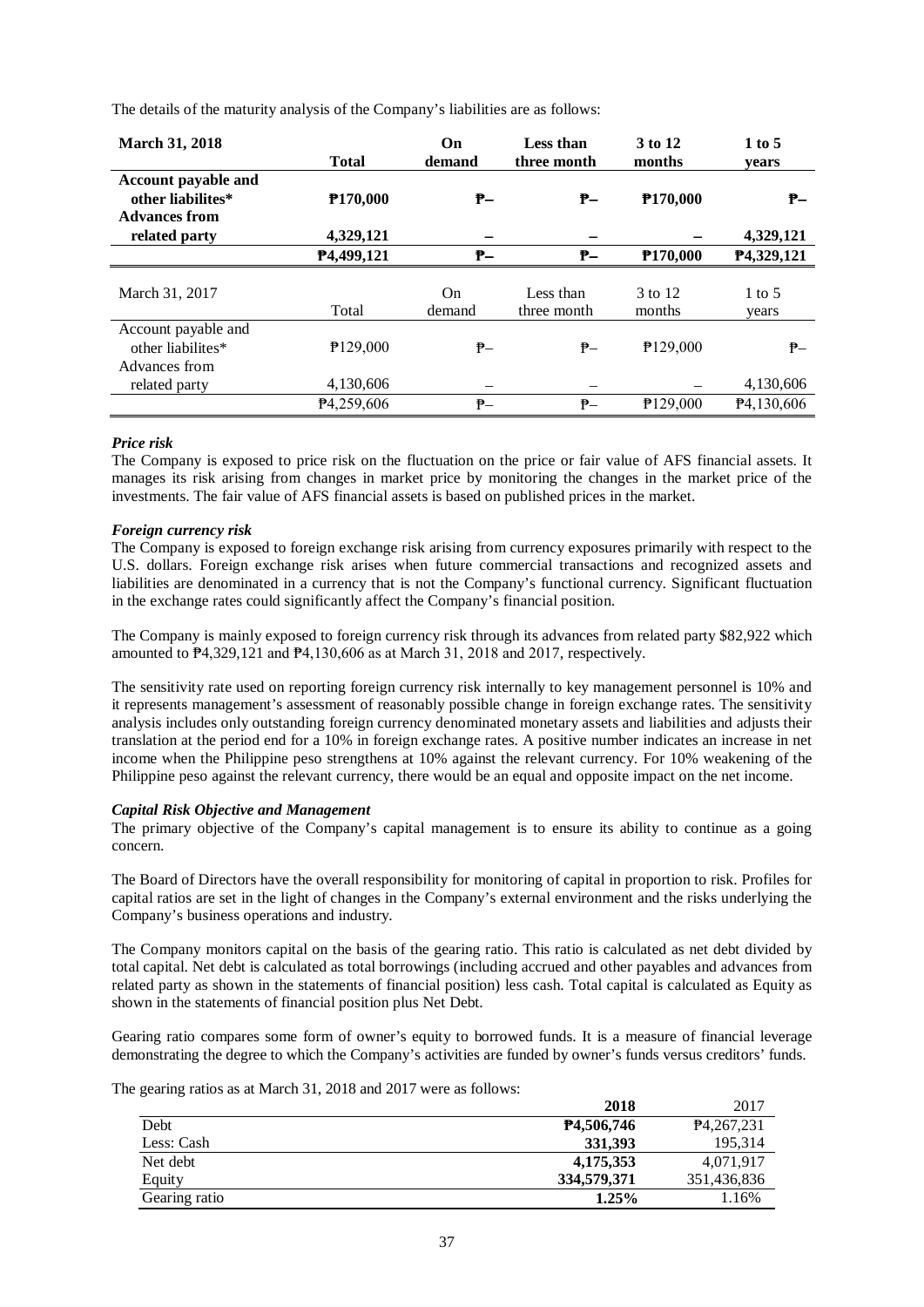The Company is subject to externally imposed capital requirement amounting to  $P6,250,000$  which is the minimum paid-up capital requirement of SEC for mining companies. As March 31, 2018 and 2017, the Company is in compliance with this externally imposed capital requirement.

# **16. SUPPLEMENTARY INFORMATION REQUIRED BY RR-15-2010 AND RR19-2011**

### *Supplementary information required by Revenue Regulations 15-2010*

On December 28, 2010, Revenue Regulation (RR) No. 15-2010 became effective and amended certain provisions of RR No. 21-2002 prescribing the manner of compliance with any documentary and/or procedural requirements in connection with the preparation and submission of financial statements and income tax returns. Section 2 of RR No. 21-2002 was further amended to include in the Notes to Financial Statements information on taxes, duties and license fees paid or accrued during the year in addition to what is mandated by Philippine Financial Reporting Standards.

### *a) Output value-added tax*

The Company has no output VAT since it does not have any income subject to VAT for the quarters ended March 31, 2018 and 2017.

#### *b) Input value-added tax*

|                                            | 2018              | 2017       |
|--------------------------------------------|-------------------|------------|
| At beginning of year                       | <b>P1,606,434</b> | P1,363,458 |
| Current purchases and payments for:        |                   |            |
| Goods other than for resale or manufacture |                   |            |
| Domestic purchases of services             | 114.954           | 85,172     |
|                                            | <b>P1,721,388</b> | P1,448,630 |

#### *c) Taxes on importation*

The Company has no import transactions for the quarters ended March 31, 2018 and 2017.

#### *d) Excise Tax*

The Company does not have excise tax in any of the taxable years presented since it does not have any transactions which are subject to excise tax.

#### *e) Documentary stamp tax*

There are no documentary stamp tax paid by the Company for the quarters ended March 31, 2018 and 2017.

#### *f) Taxes and licenses*

Details of taxes and licenses account are broken down as follows:

|                         | 2018                | 2017    |
|-------------------------|---------------------|---------|
| Business permits        | P <sub>18.087</sub> | P16,030 |
| Corporate community tax | 680                 | 660     |
| BIR annual registration | 500                 | 500     |
|                         | P <sub>19.267</sub> | P17.190 |

## *g) Withholding taxes*

The details of total withholding taxes for the quarters ended March 31 are shown below:

|                                 | 2018    | 2017                 |
|---------------------------------|---------|----------------------|
| Withholding tax on compensation | $P -$   | ₱–                   |
| Expanded with holding tax       | 22,875  | 22,875               |
| Final withholding tax           |         |                      |
|                                 | P22,875 | P <sub>22</sub> ,875 |

#### *h) Deficiency tax assessment and tax cases*

The Company does not have any deficiency tax assessments with the BIR or tax cases outstanding or pending in courts or bodies outside of the BIR in any of the taxable years.